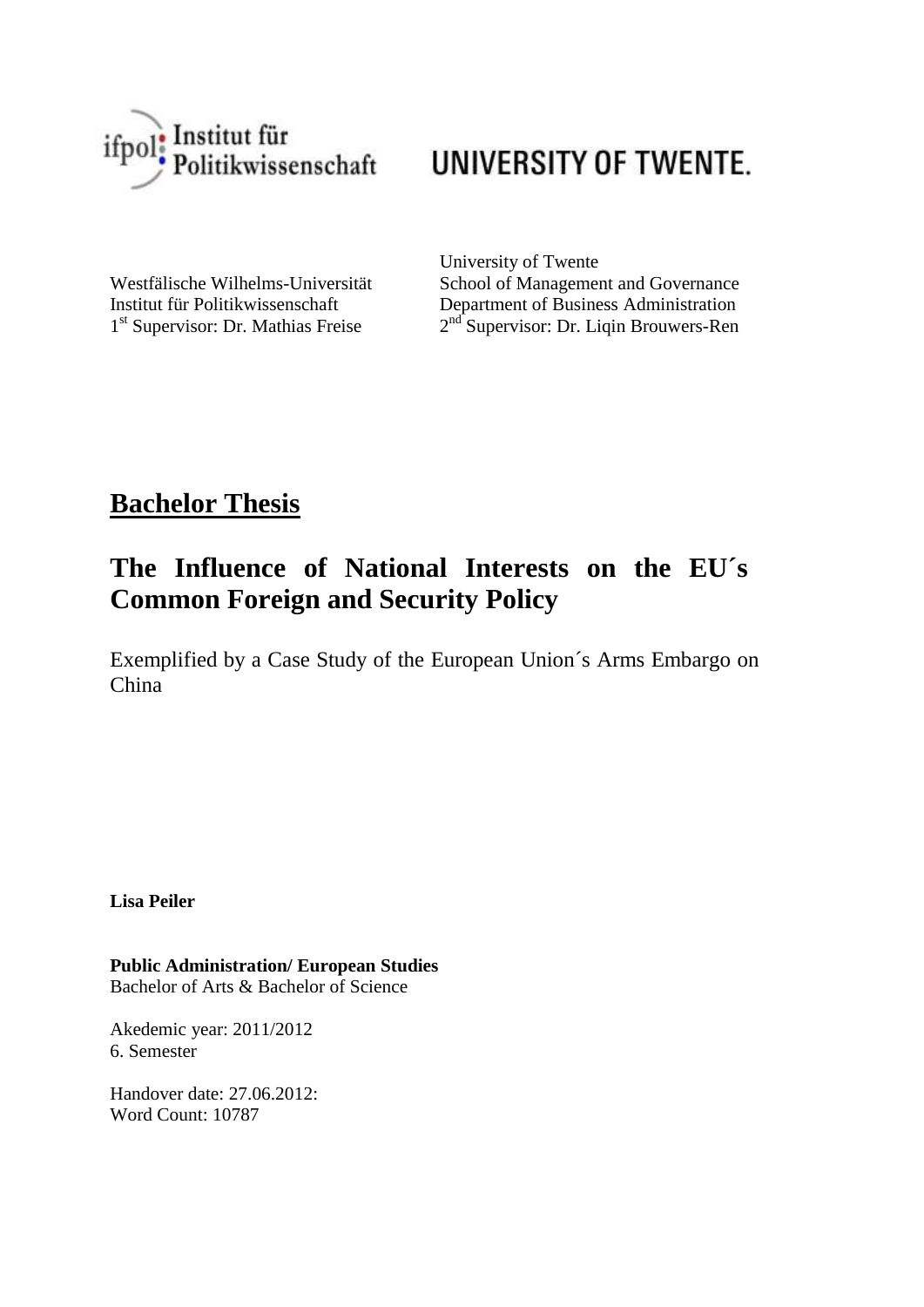# **Table of Contents**

| 1.                                                                             |
|--------------------------------------------------------------------------------|
| 1.1.                                                                           |
| 1.2.                                                                           |
| 2.                                                                             |
|                                                                                |
|                                                                                |
|                                                                                |
|                                                                                |
|                                                                                |
|                                                                                |
|                                                                                |
|                                                                                |
| 3.                                                                             |
| 3.1. Functionality and usefulness of a qualitative content analysis  12        |
|                                                                                |
| 3.2.1. Description of available data and development of analysis categories 13 |
|                                                                                |
|                                                                                |
| 4.                                                                             |
| 4.1. To what extend is the CFSP hostage of economic interest of its MS? 16     |
| 4.2. To what extend is the CSFP hostage of sovereignty interests of its MS?23  |
|                                                                                |
| 5.                                                                             |
| 6.                                                                             |
|                                                                                |
|                                                                                |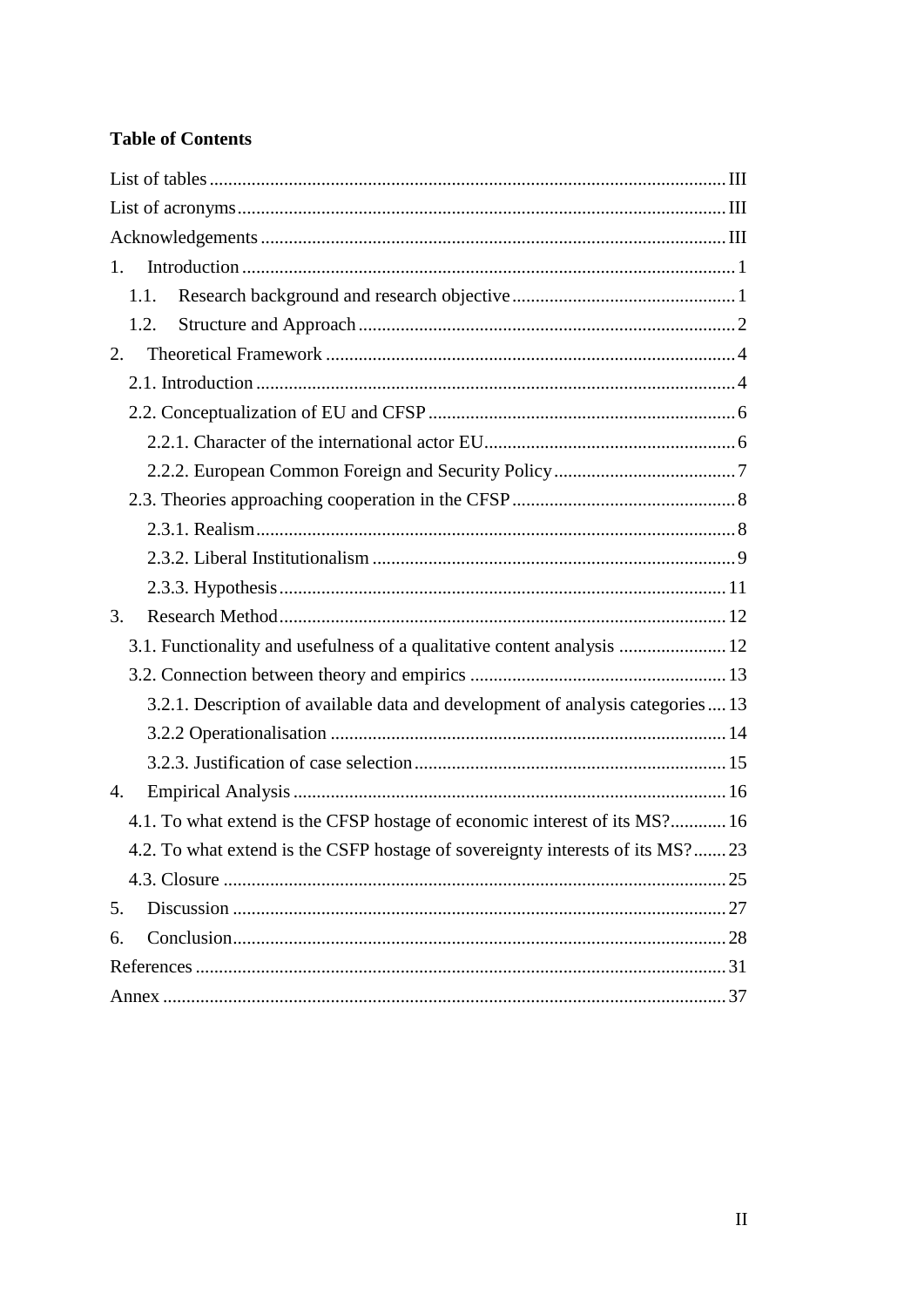### <span id="page-2-0"></span>**List of tables**

Table 1: Summary of common and different assumptions Liberal Institutionalism and Realism

Table 2: Assumptions of Geopolitical and Economic Interests shaping National preference formation

### <span id="page-2-1"></span>**List of acronyms**

Common Foreign and Security Policy (CFSP)

European Commission (Commission)

European Council (Council)

European Parliament (Parliament)

European Union (EU)

Member States (MS)

Not available (n.a.)

People's Republic of China (China)

Treaty of the European Union (TEU)

United States (U.S.)

### <span id="page-2-2"></span>**Acknowledgements**

I would like to take this opportunity to thank those people who supported me in the successful completion of this work.

Firstly, I would like to thank my supervisors Dr. Liqin Brouwers-Ren and Dr. Matthias Freise for their academic support and supervision in the last months. Your assistance and advice were especially helpful in situations when I lost sight of the wood for the trees.

Secondly, I thank my fellow students and my sister Annika Peiler for reading through my thesis many times and giving me valuable advice.

Finally, I would like to thank my parents Dr. Uta Peiler and Dr. Christoph Peiler for their support and encouragement during the last years of my studies. I am thankful for their assistance during the last three years.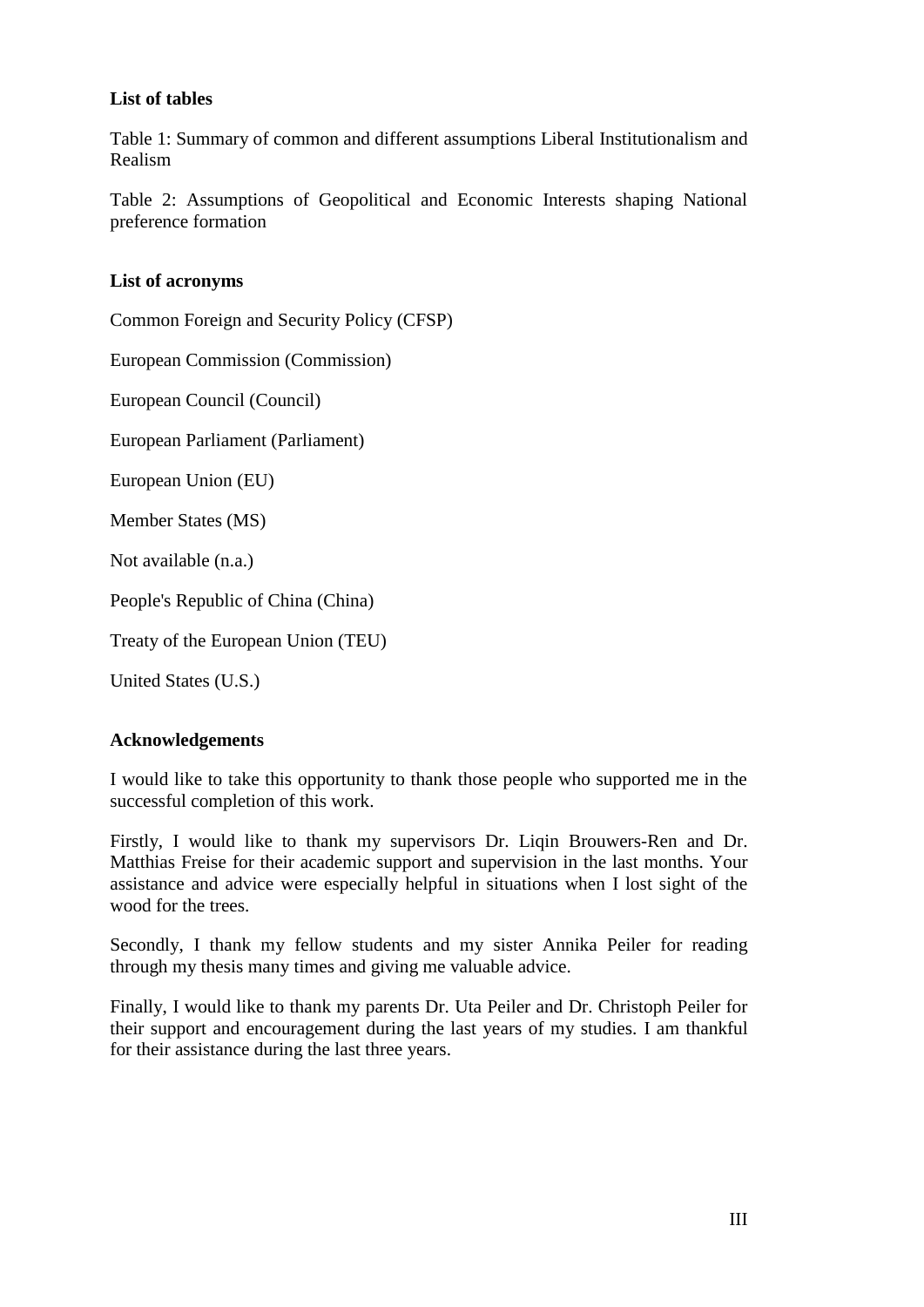#### <span id="page-3-0"></span>**1. Introduction**

#### <span id="page-3-1"></span>**1.1. Research background and research objective**

Along with striving for European integration, the desire to develop the European institutions as an instrument of foreign and security policy emerged. Although a majority of the European population is in favor of an effective European foreign policy, Common Foreign and Security Policy (CFSP) has so far achieved no significant breakthrough and has only a subordinate role in the daily operations of the European Union (EU) (Zepter, 2009). Especially in comparison to its economic power, the lack of effectiveness of the CFSP becomes obvious: "Economically a giant, politically a dwarf" (Fröhlich, 2008, p. 11). Due to its supranational and intergovernmental character, the EU rather portrays a system "sui generis" and is not easily assimilable into existing categories of governance. Besides, the CFSP is a framework of supranational as well as intergovernmental arrangements and the EU enjoys only shared competences in this policy field. As a result, the common foreign policy is closely connected to the national foreign policies of the Member States (MS) (Kernic, 2007). A lack of united positions, poor coherence and parallel foreign policies by the MS are only some consequences (Fröhlich, 2008).

This thesis discusses the relation of the MS and the CFSP. More precisely, the thesis aims to investigate to what extend the interests of MS influence a common and coherent appearance of the CFSP. The ambiguity of the EU as an international actor, on the one hand as an important economical player and on the other hand as a negligible foreign policy actor, has great political relevance and engages the political science literature strongly. Does the "Westphalian model" of international relations remain dominant in the future or will there be a new global governance order due to interregional relations? The significance of the MS interests and influences as well as power politics motives play a key role in shaping the CFSP and are important in order to discover and scrutinize the concept of the EU foreign policy (Bendiek & Kramer, 2009). In recent years, numerous authors have been trying to answer the central question regarding the position and function of the EU in the international system, particular the way in which the EU is constituted as a new global actor. Do the MS continue to be the most important actors of CFSP or is there indeed a *Common* Foreign and Security Policy, which bears this name with justification (Kernic, 2007)? Previous research, however, could not agree on a clear conclusion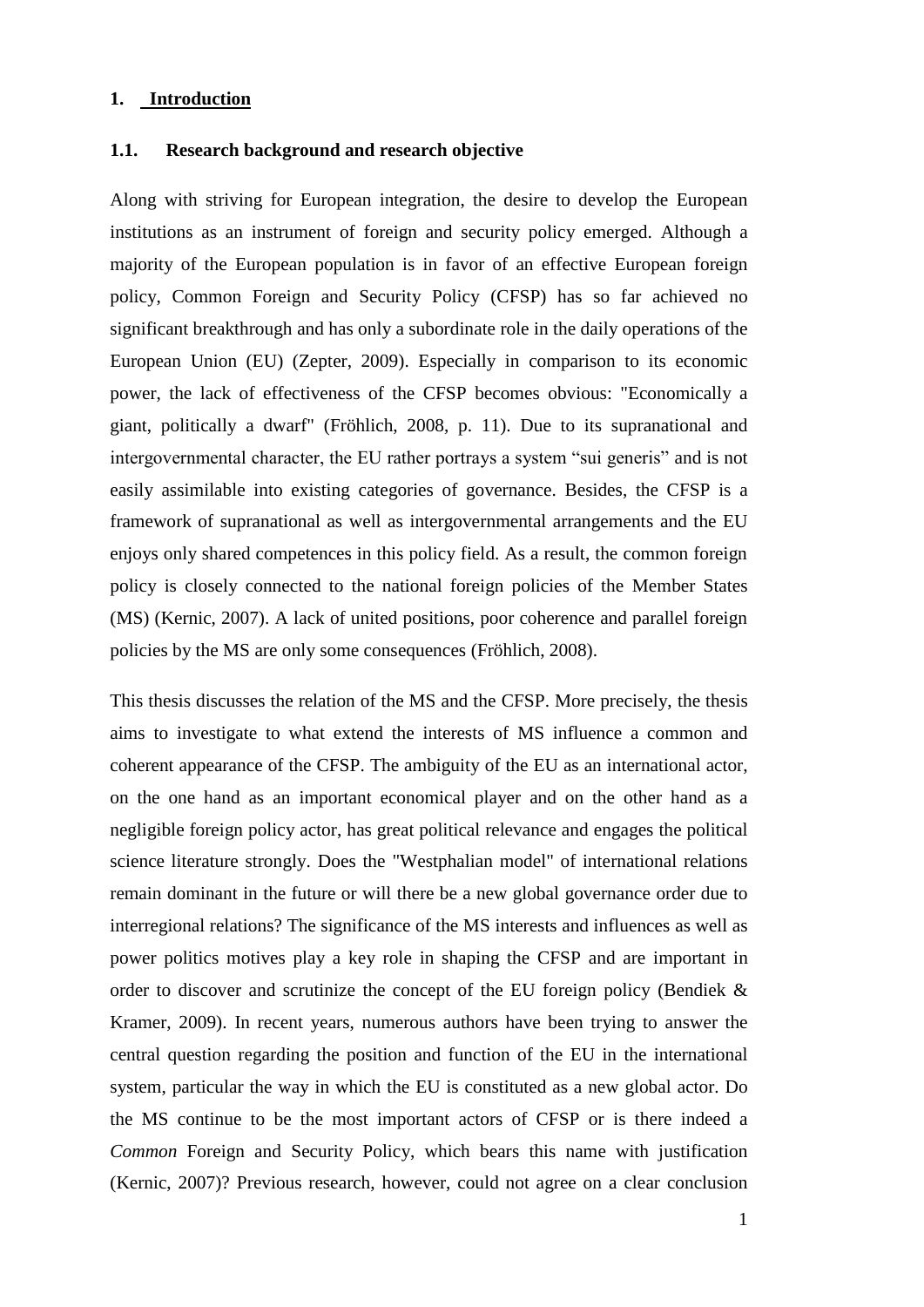and still many questions remain unanswered. Especially in terms of increasing international interdependence this has significance not only for the states concerned but also for the international community. This displays the topic´s relevance for European studies and international relations. Next to the objective of contributing to a better understanding of the CFSP, the thesis also aims to provide directions for a successful future development of this policy field.

For the purpose of achieving this research objective, I developed the following research question:

#### **To what extend is the CSFP hostage of national interests of its MS?**

According to Moravcsik (1998), two major ascpects shape national interests: souvereignty and economic interests.<sup>1</sup> Therefore, I will answer the research question by dividing it into two sub-questions, which will be examined in the empirical part of my study:

# **To what extend is the CSFP hostage of economic interests of its MS? To what extend is the CSFP hostage of sovereignty interests of its MS?**

#### <span id="page-4-0"></span>**1.2. Structure and Approach**

My results of the theoretical part will be empirically verified in a study of the MS´s attitude towards the EU arms embargo towards China in the period from 2003 to 2005. The embargo can be seen as a sanction to urge was established as a reaction to the Tiananmen incident in June 1989 when the Chinese military violently suppressed protest of the population. Especially students demonstrated at the Tiananmen Square (天安门) in Beijing for more democracy (European Council, 1989). With the defeat of the uprising by the military "Hundreds, and possibly thousands, of people were killed in the massacre, although it is unlikely a precise number will ever be known." (BBC News, n.a.) In the same month, the European Council (Council) decided to impose sanctions against China (European Council, 1989); however, these were gradually cancelled from October 1990 onwards. Nevertheless, the arms embargo continued to exist until today (Algieri, 2009). Between 2003 and 2005, the EU has been discussing the abandoning of the arms embargo (Men, 2009). The debate about lifting the embargo demonstrates the multitude of divergent interests of different

<sup>&</sup>lt;sup>1</sup> See Theoretical Framework: 2.3.3. Hypothesis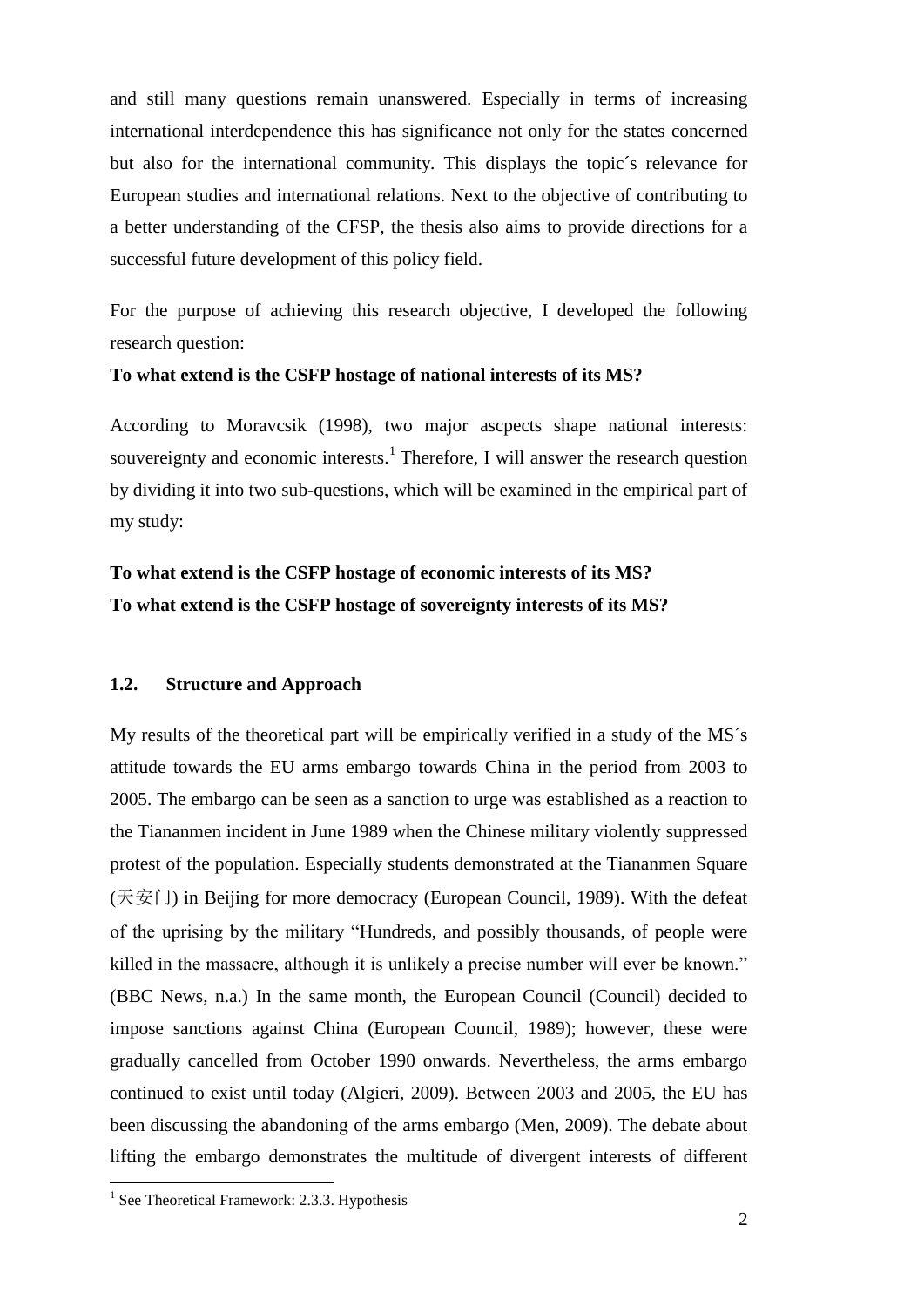actors' interests which are characterizing the EU-Chinese relationship: European MS, EU institutions<sup>2</sup>, economic actors and other international powers such as the United States (U.S.) (Algieri, 2009).

Recently, the role of China is becoming increasingly important in terms of European policy-making. However, the EU currently faces "a structural difficulty in coordinating their approach to China" (European Foreign Policy Scorecard, 2010). Particularly the EU-China relations of recent years are exemplary of the internal contradiction of the EU: To promote norms and values in its foreign policy on the hand, and to not reach the necessary consensus among the MS for implementation on the other hand (Bendiek & Kramer, 2009). In the following Bachelor-thesis, it is analyzed what causes these "fundamental divergence of national interests (…) vis-àvis China" (European Foreign Policy Scorecard, 2010) especially regarding a common EU foreign policy towards human rights violations in China. Why do the MS fail to significantly contribute to the protection of human rights in "The Middle Kingdom<sup>3</sup>, but rather allow China to "exploit differences between two presidents and one high representative, not to mention the European Parliament, which now also plays a role in foreign policy" (European Foreign Policy Scorecard, 2010)?

In order to answer my research question *"To what extend is the CSFP hostage of national interests of its MS?"* I will analyze whether national interest of MS are in opposition to a uniform appearance of the EU as an international actor. Particularly, I will outline which countries are in favor and against of lifting the ban and what are the driving factors behind their attempt to lift respectively continue this embargo?

The information for the theoretical part of my thesis I mainly derived from scientific articles in political journals and from books which thematize the European foreign policy, the EU as a global actor and international relations. I also use data from the Internet. In the empirical part of my analysis I gain my data mainly out of EU publications, legislative texts, scientific journals and newspaper articles on the subject. I evaluate this information in a qualitative content analysis according to Mayring, which examines documents with a theory-driven research question and coding scheme (Mayring, 2010). This research design is suitable for answering my research question since most of the data concerning my topic is available in written

<sup>&</sup>lt;sup>2</sup> Especially the European Commission (Commission), European Council (Council), European Parliament (Parliament)

<sup>&</sup>lt;sup>3</sup> Translation of the Chinese name for China:  $\# \boxtimes$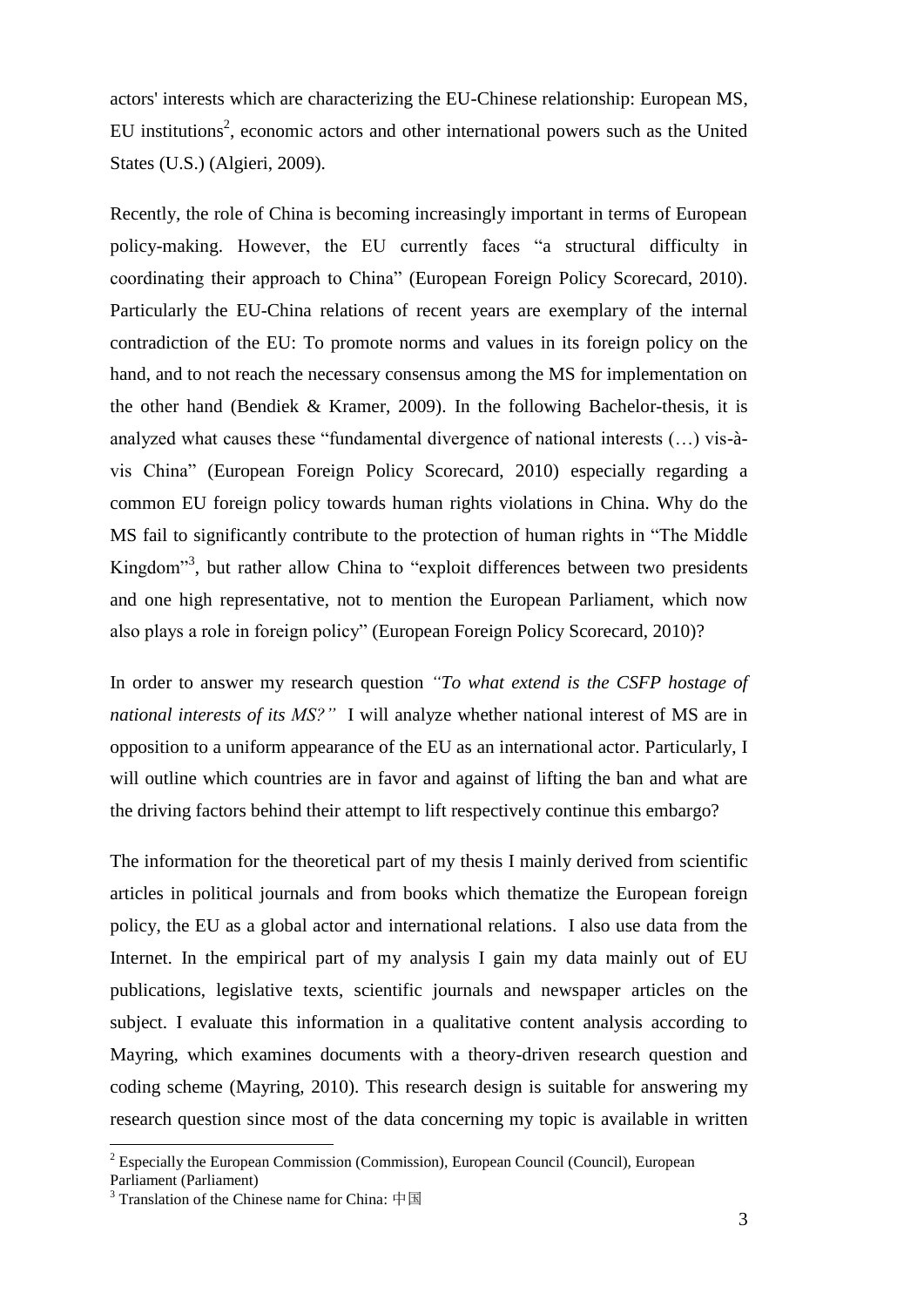documents and the design "is a systematic procedure for reviewing or evaluating documents" (Bowen, 2009, p. 1). Additionally, a qualitative research design is viewed as a suitable way to examine hypotheses when experiments or other quantitative designs cannot be used which applies to my thesis (Shadish, Cook, & Campell, 2002).

My research approach is to examine national interests of the MS as an independent variable and a coherent CFSP as the dependent variable to be influenced.

This explicit and qualitative analysis of the EU arms embargo in connection with national interests and preferences of MS portrays an added value to the research of the CFSP. Little research has been done regarding attitudes towards the EU arms embargo when analyzing MS preferences shaping the CFSP. Therefore, a relevant research gap for my thesis has opened.

Following in chapter two, I will outline the theoretical part of my thesis, in which I will present various authors and theories in more detail. On this theoretical basis, a hypothesis is developed. Subsequent in chapter three, my methodical approach for the empirical part in chapter four is described. In this chapter the generated hypothesis is tested on the example of the arms embargo in view of the consistent application of the theory. Chapter five outlines the results of my research and finally, chapter fix summarizes my findings with respect to my research question.

#### <span id="page-6-0"></span>**2. Theoretical Framework**

#### <span id="page-6-1"></span>**2.1. Introduction**

Below, an review of existing literature follows in order to outline what research has already been done on the topic and also guide to research gaps which I conduct my research.

Sufficient literature on the topic of my thesis is to be found. Especially in the field of EU foreign policy issues and its problems, I was able to gather much information. There are many articles on the lack of coherence, MS interests and political power motives which influence the CFSP (Tonra & Christiansen, 2004; Smith, 2008; Fröhlich, 2008; Kernic, 2007). The literature mainly states difficulties in generating a common political position and the lack of a common political will within the CFSP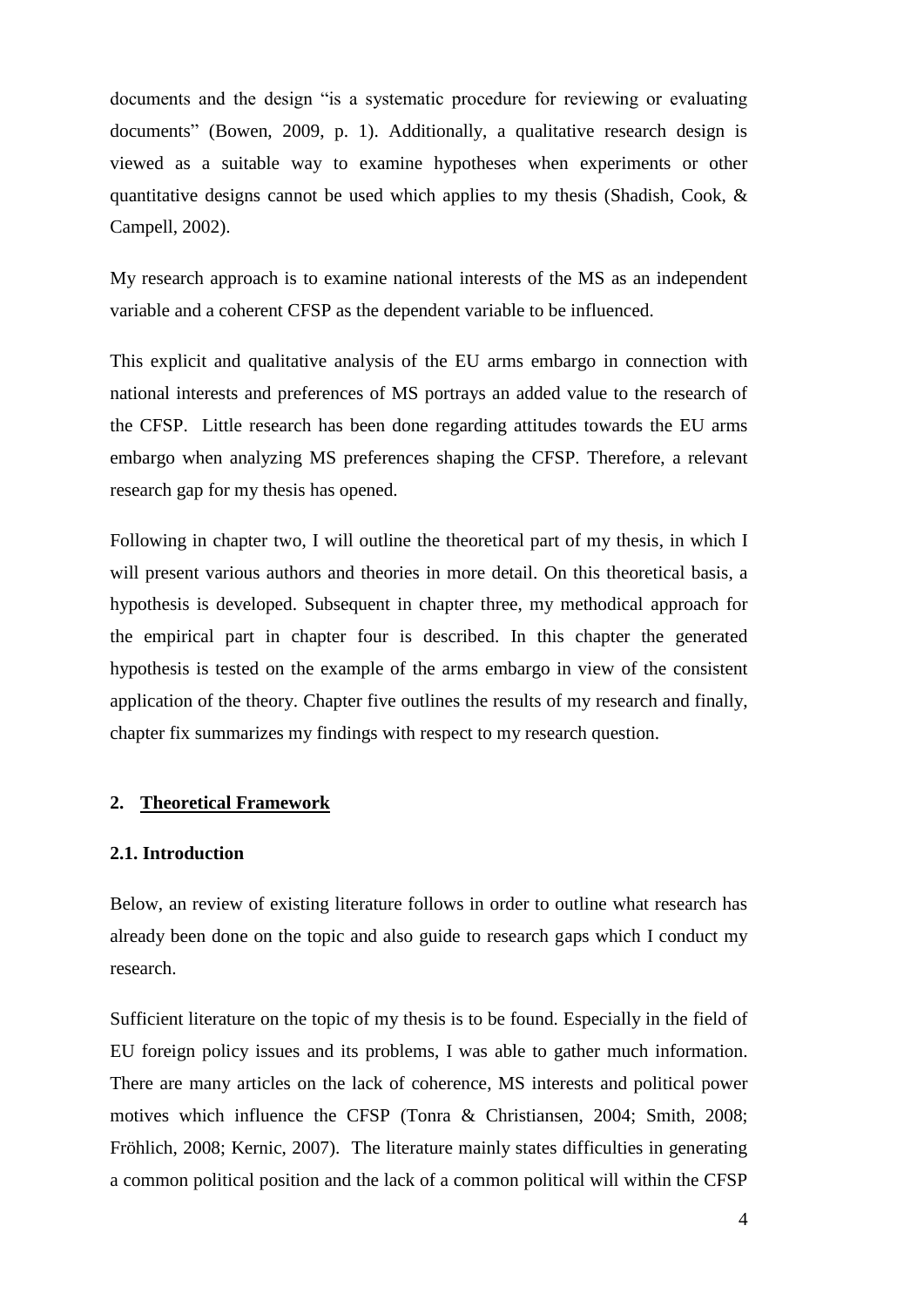as its major problem (Smith, 2008; Fröhlich, 2008). Although Baylis (2008) and Fröhlich (2008) also emphasize the progress in the development of the CFSP and the development of the EU as an international actor<sup>4</sup>, a lack of conceptual clarity and parallel foreign policies of the MS within the CFSP are criticized at the same time (Fröhlich, 2008). Furthermore, Müller-Brandeck-Bocquet (2008) stresses the fact that the recent improvement is in contrast to the adherence to unanimous as the dominant decision rule in the EU council. Fröhlich (2008) claims that this status of the CFSP is not appropriate taking into account the deep supranational interdependence in other EU policy areas such as the Economic and Monetary Union of the EU. Orbie (2008) and Kernic (2007) both point out that it is inevitable for an analysis the EU as an international actor to detach from a specification of a state-like structure. Since the EU is not integrable into term as state or nation, a new approach for the evaluation of the EU must be found.

According to Smith (2008), a major problem for incoherent CFSP is the "logic of diversity" (p.13) which implies that MS response differently to international issues since they affected with different extents. Furthermore, MS "will seek to protect their national interests" (p.10) and "[a]ny ´foreign policy´ formulated at EU level is inconsequential and weak because it represents the lowest common denominator" (p.10). The MS´s desire to pursue national interests first is also recognized by Katsioulis (2008): Even though, the MS agreed on several important innovations<sup>5</sup> regarding the EU foreign policy in the Lisbon Treaty, the "Reform Treaty" still features strong national reservations regarding sovereignty as well as reluctance to transfer foreign policy competences to the EU level (Katsioulis, 2008). This MS´s reluctance to surrender further core areas of sovereignty – especially in terms of foreign policy – to the supranational level of the EU results in a parallelism of national, coordinated, and common foreign policies within the EU (Aschenbrenner, 2000). Especially in areas where the EU acts as a normative power the weakness of the EU becomes evident: Where the Union promotes values and principles beyond its institutional and territorial boundaries, the weak point of embedding normative guidelines into a coherent strategy and concepts of common interests becomes

<sup>&</sup>lt;sup>4</sup> Such as the military Operation Atalanta conducted by the European Union Naval Force off the coast of Somalia (European Union Naval Force Somalia, 2012)

<sup>&</sup>lt;sup>5</sup> The position of the "European Union's High Representative of the Union for Foreign Affairs and Security Policy" combined with the position of the "Vice-President of the European Commission" (a "double hat" of intergovernmental and supranational competences), the initiation of the "European External Action Service" and a stronger emphasis on the role of member states in the "Common Foreign and Security Policy"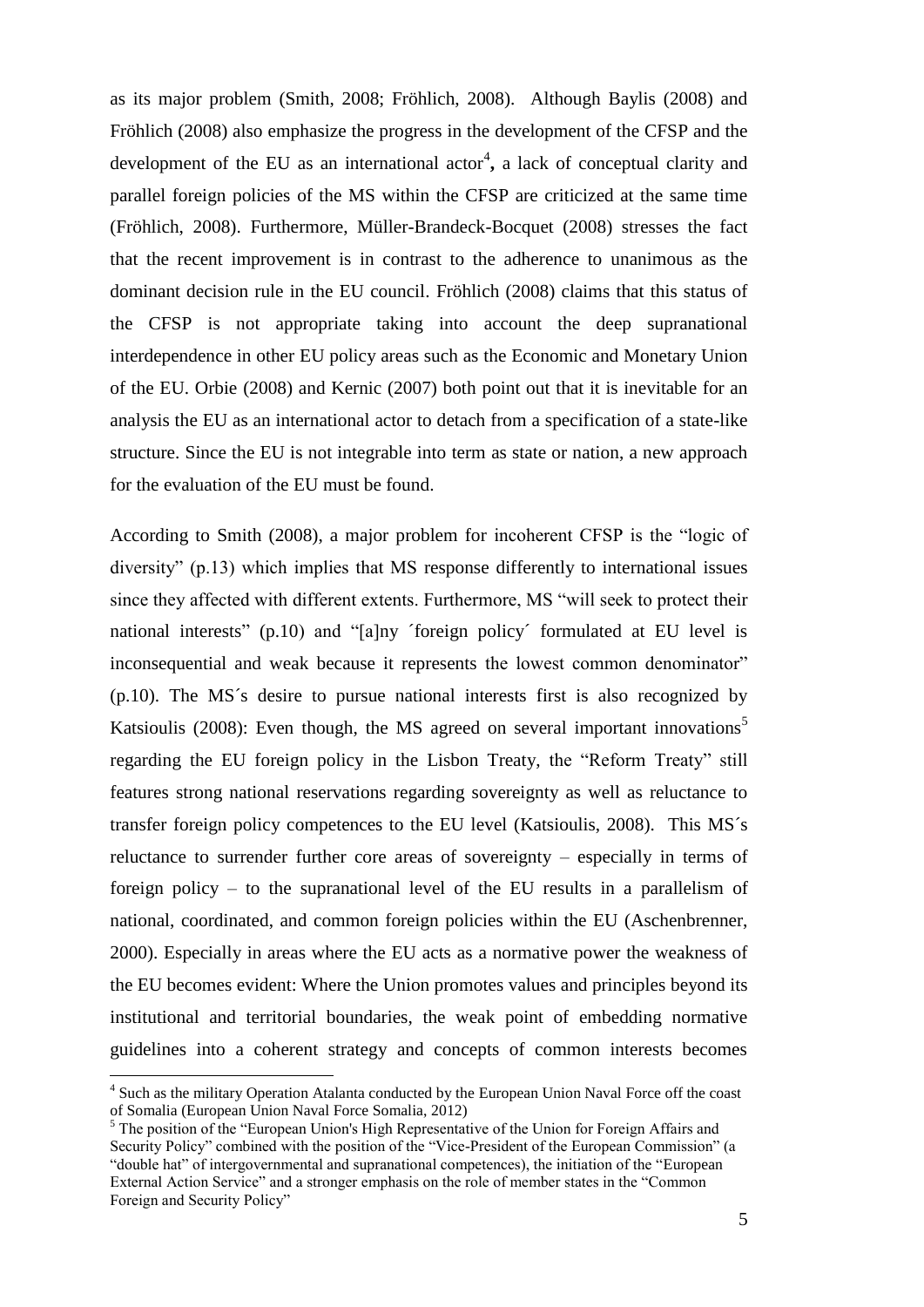notable (Fröhlich, 2008). While Jopp& Schlotter (2007) identify significant predictors of a further development towards a more coherent and common EU foreign policy, Tonra & Christiansen (2004) view the future of the EU foreign policy "as an ongoing puzzle" (p.1). Due to the MS "caution to move beyond intergovernmental decision-making mechanism" (Tonra & Christiansen, 2004, p. 1), the direction for further development of the CFSP is uncertain.

As written above, up to the present day, the analytical study of the role and status of the EU as an international actor entails a number of difficulties and theoretical problems. One of the biggest challenges for the scientific analysis of the Union originates from the problem to determine the complex system of EU in an adequate manner. It reveals the problem that the EU is neither a state in the classical sense, yet can be categorized as an international organization (Kernic, 2007). Therefore, a definition of the character of the EU is exhibited below. The conception of the CFSP is also clarified. Through this conceptualizations, "imprecise concepts are made more specific and precise" (Babbie, 2012, p. 127).

#### <span id="page-8-0"></span>**2.2. Conceptualization of EU and CFSP**

#### <span id="page-8-1"></span>**2.2.1. Character of the international actor EU**

Any analysis of the EU as an international actor is struggling with the inevitable problem that in the political science theory, the term actor is closely associated with the concepts of state, nation and sovereignty. The EU, however, is not constituted in a manner that complies with these terms and concepts in full. Structures and procedures in the  $EU^6$  have always been different from those of the concepts of international relations theory (Kernic, 2007). Also the GASP has a vague character which is open for interpretation: The MS deliberately created both the CFSP and its precursor, the European Political Cooperation, as pragmatic but also selfcontradictory institutions which allow for different theoretical interpretations (Fröhlich, 2008). The structure of the CFSP is between the poles of intergovernmentalism and supranationalism. But the actual dilemma is, however, that recognition of the EU as an independent and autonomous actor on the international stage implicates a challenge of character and status of the MS (Kernic, 2007). At the

<sup>6</sup> And also former European Community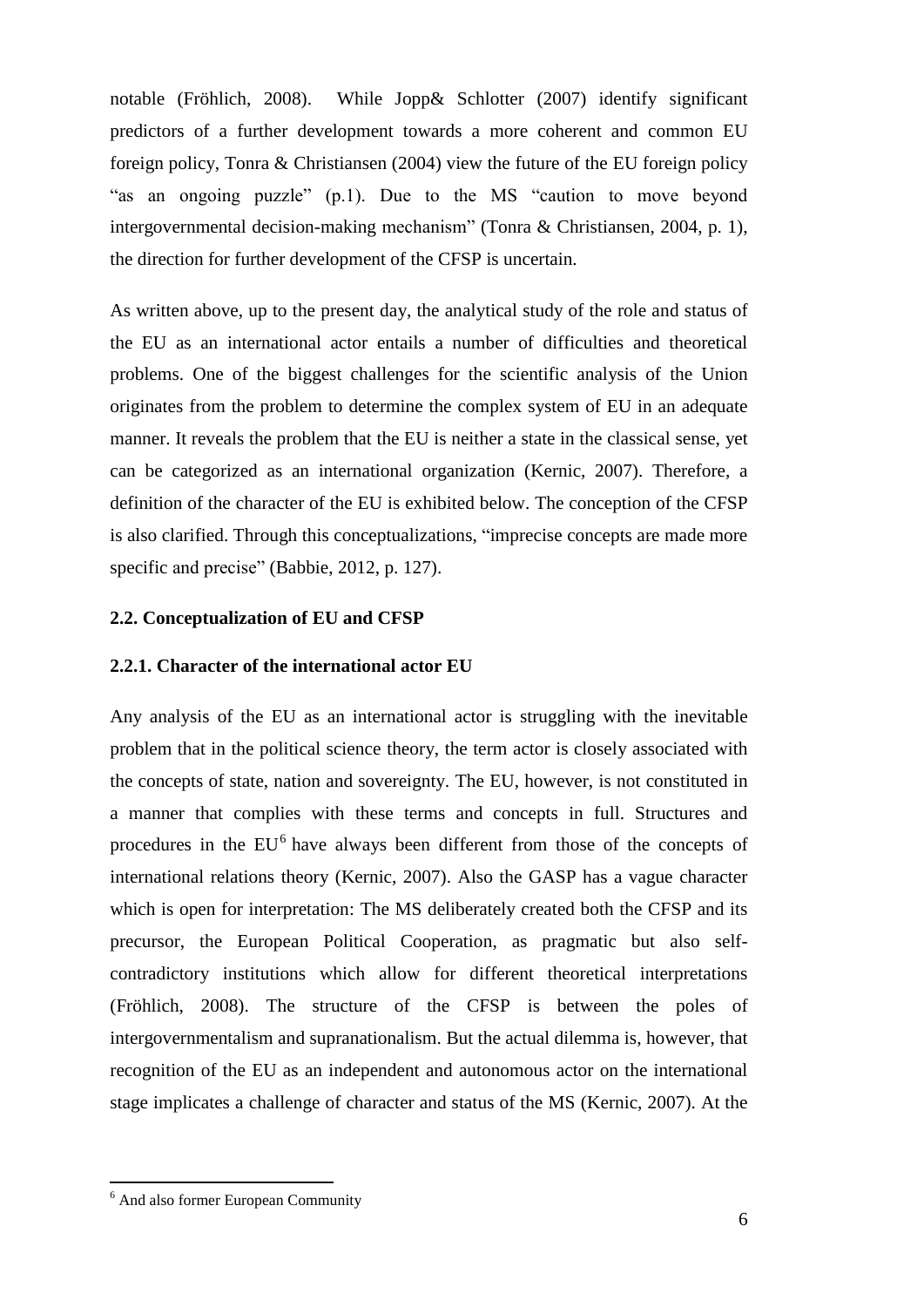same time, this challenged character of the MS is the main focus and basis for realistic theories.

This new and specific character of the EU is often described as an "actor sui generis" (Jopp & Schlotter, 2007). Although this description is basically just a stopgap solution to the dilemma in which the research is situated is this a way to examine the complex structure of the EU through the glasses of International Relations theory (Kernic, 2007). Consequently, I define the EU as an "actor sui generis" to express the fact that the EU is historically unique and not comparable to other existing state structures or international association (Zandonella, 2005).

#### <span id="page-9-0"></span>**2.2.2. European Common Foreign and Security Policy**

The CFSP is a policy area of EU external relations, which are a subarea of the International Relations. CFSP describes an in the Treaty of the European Union (TEU) agreed mechanism for cooperation between EU MS with the aim to gradually arrive at a common foreign and security policy. The arrangements for CFSP replace the European Political Cooperation which has been in practice since the 1970s (Schubert & Klein, 2006). According to the TEU, the CFSP includes all areas of foreign and security policy. However, the EU MS only together display international noticeable weight: the greater the unity and coherence of EU external action, the greater the capacity of the EU (Federal Foreign Office Germany, 2012). The  $CFSP<sup>7</sup>$ is regulated under Title V in Article 21 - 46 TEU and is distinguished by special characteristics: It is not communitized but created intergovernmental (European Union, 2006). Apart from a few exceptions<sup>8</sup>, the MS decide unanimously on CFSP matters and its future direction and in this way exercise to some extend the executive power of the CFSP. This occurs through decisions in the monthly meeting of the Council for External Relations<sup>9</sup>. The Treaty of Lisbon did not change the intergovernmental character of CFSP. The Commission has a relatively minor role<sup>10</sup>, while the High Representative for the CFSP shall ensure the consistency of EU external actions. Next to the CFSP, the MS also exert their national foreign politics, however, the MS are required to act "in accordance with the Treaties" (Art. 24 TEU)

 $\overline{a}$ 

Affairs and Security Policy

<sup>7</sup> The former "second pillar" of the EU

<sup>8</sup> See Art. 31 TEU

<sup>&</sup>lt;sup>9</sup> Foreign Ministers of EU Member States and the High Representative of the Union for Foreign

 $10$  No right of initiative, no significant executive tasks, they can only support the High Representative of the Council (Art. 30 TEU)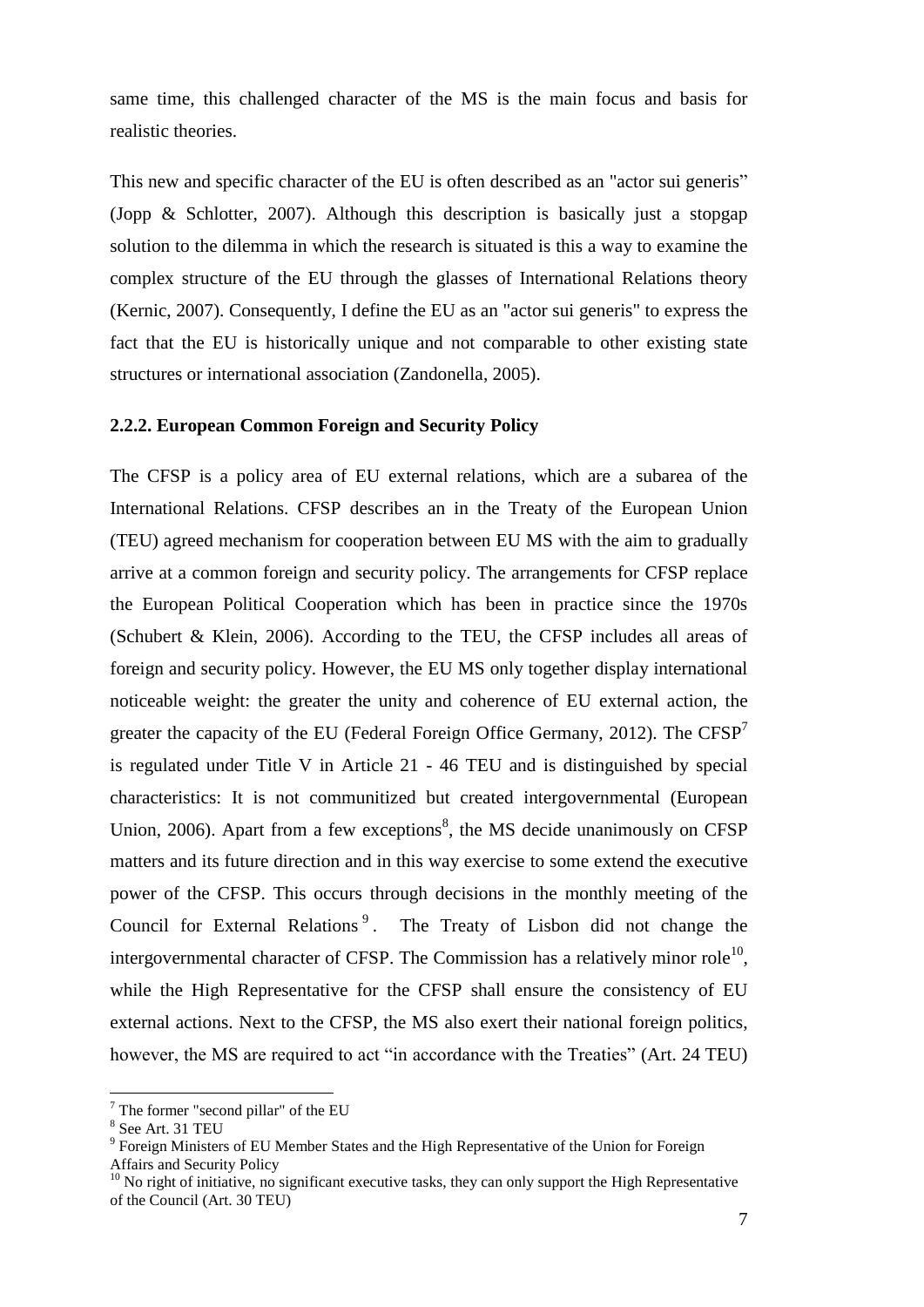and to do nothing that would contradict with the CFSP (Federal Foreign Office Germany, 2012). The sui generis nature of the EU is particularly important for the conceptualization of the CFSP, since a central authority is - despite the institutionalization - still absent (Jopp & Schlotter, 2007)

#### <span id="page-10-0"></span>**2.3. Theories approaching cooperation in the CFSP**

An additional problem when considering the CFSP is the approach of very different theoretical perspectives. Next to traditional theories such as Idealism, Realism, and Constructivism more modern theories such as Neo-realism, Neo-liberalism or the Liberal Intergovernmentalism theorize the EU foreign policy. For this study, however, the theory of Realism appears appropriate. Realism focuses on power and interests as the main principles of states and politics. This rational understanding as an approach to EU foreign policy and to the CFSP in particular provides a powerful explanation for incoherence in the CFSP. However, also the approach of the Liberal Intergovernmentalism is most suitable for my research because it can explain the conditions under which states do cooperate and when the CFSP is coherent (Jopp  $\&$ Schlotter, 2007). The literature acknowledges a certain ambiguity between Realistic and Institutionalistic approaches towards the CFSP (Fröhlich, 2008) and the Liberal Intergovernmentalism accepts many statements of Realism. Therefore, I will first examine the realist theory to serve as a basis for the following theory of Liberal Intergovernmentalism.

#### <span id="page-10-1"></span>**2.3.1. Realism**

A rationalist understanding of politics is assumed by most approaches to CFSP. According to this view, international politics is a never-ending conflict for control and power caused by the characteristics of human nature (classical realism) and/or the anarchical system (structural realism). Consequently, MS are controlled by anxiety, envy and precariousness and aim at enlarging their influence, power and security (Dunne & Schmidt, 2008). With reference to the GASP, the MS exploit the EU institutions for their own advantages and remain to have the most power and last control. By adhering to the national veto power in Art 31 TEU, the MS remain "Masters of the Treaties" (Fröhlich, 2008). The intergovernmental institution CFSP is seen as a result of power political considerations and negotiations. Supranational institutions, such as the Commission, play only a subordinate role to the interests of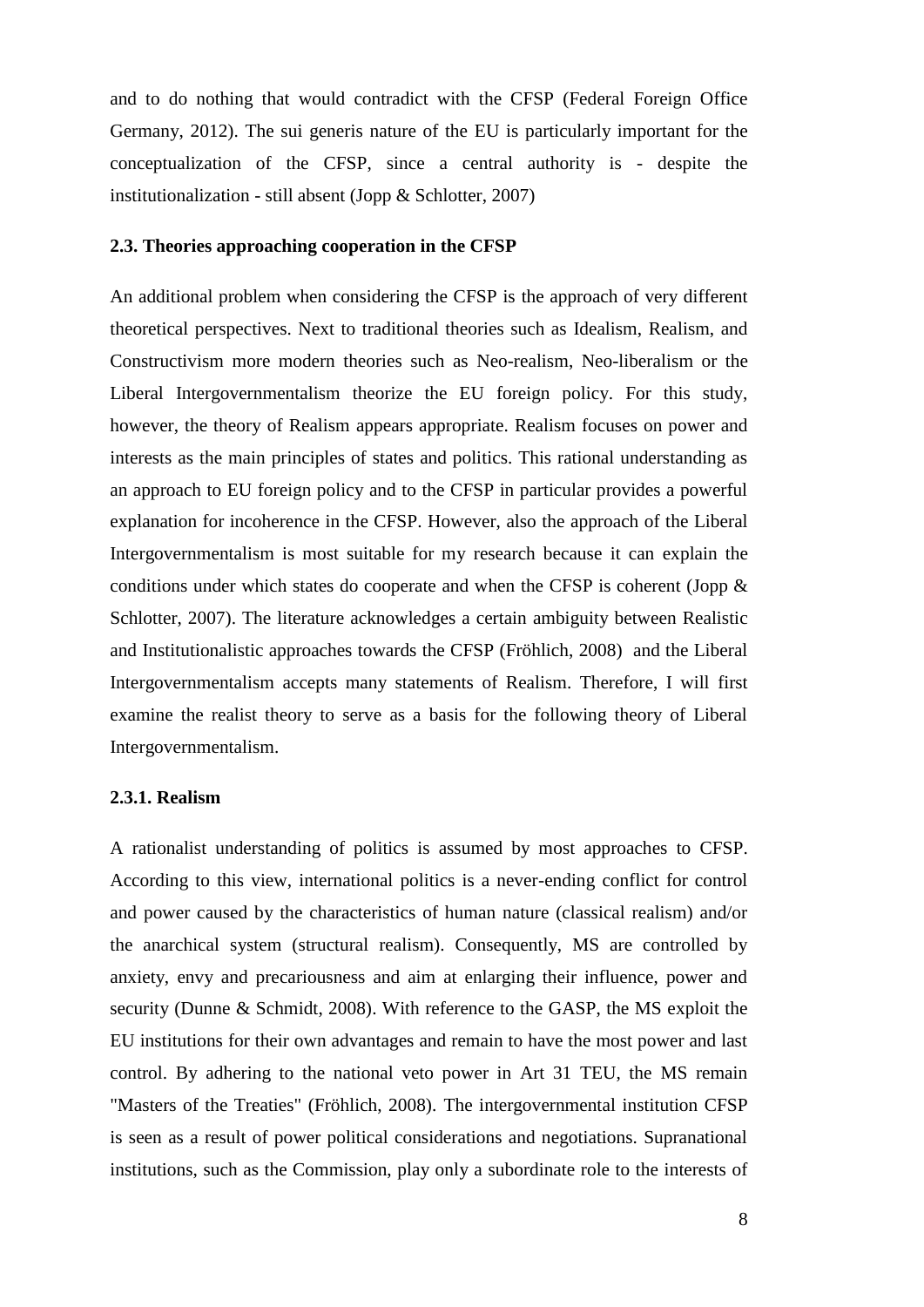the MS. A common foreign policy can be decided in a large intersection of common interests from the MS. However, these common policies are always endangered by single MS stepping out of line (Jopp & Schlotter, 2007). With reference to the EU arms embargo towards China, this view assumes that the MS´ attitude towards the ban is always depending on the fact which position is most advantageous to them. Next to the MS<sup> $\prime$ </sup> viewpoint on the arms embargo, the resulting relationship with China must also be taken in account.

The realistic perspective considers the development of the CFSP not from the EU level but from a national point of view. Thus, the basic assumption for my analysis under the following realistic perspective is that CFSP institutions and procedures are dependent of the interests and perspectives of the MS. On the basic of logical behavior of states in an anarchical system, the shape and implementation of the GASP is according to MS interests to protect their interests and to enlarge their powers (Fröhlich, 2008) . It is "the duty of the statesperson to calculate rationally the most appropriate steps that should be taken so as to perpetuate the life of the state in a hostile and threatening environment" (Dunne & Schmidt, 2008, p. 92). All in all, the realist theory implies that MS will be in favor of lifting the arms embargo if that step enlarges their power and is in line with their interests. Vice versa, MS which do not expect benefits from the lifting the sanction or which interests are best served by a continuation of the ban will be against the abolition of the arms embargo.

As disadvantages of this theory can be stated that the Westphalian sovereign state is increasingly challenged (Dunne & Schmidt, 2008). According to Dunne & Schmidt  $(2008)$  the use of Realism as theory becomes  $\Box$ Increasingly problematic in the present age of globalization" (p. 103). The theory lacks an explanation regarding the submission of sovereignty and international cooperation. Furthermore, it is criticized that Realism underestimates the importance of common interests and non-state actors (Dunne & Schmidt, 2008). However, many points of criticism concerning the lack of explanatory power can be solved by the Liberal Institutionalism theory.

#### <span id="page-11-0"></span>**2.3.2. Liberal Institutionalism**

"Liberal Institutionalists accept many of the assumptions of Realism (…), but argue that institutions can provide a framework for cooperation which can help to overcome the dangers of security competition between states" (Baylis, 2008, p. 234). This theory functions mainly within the Realist framework; however, while realists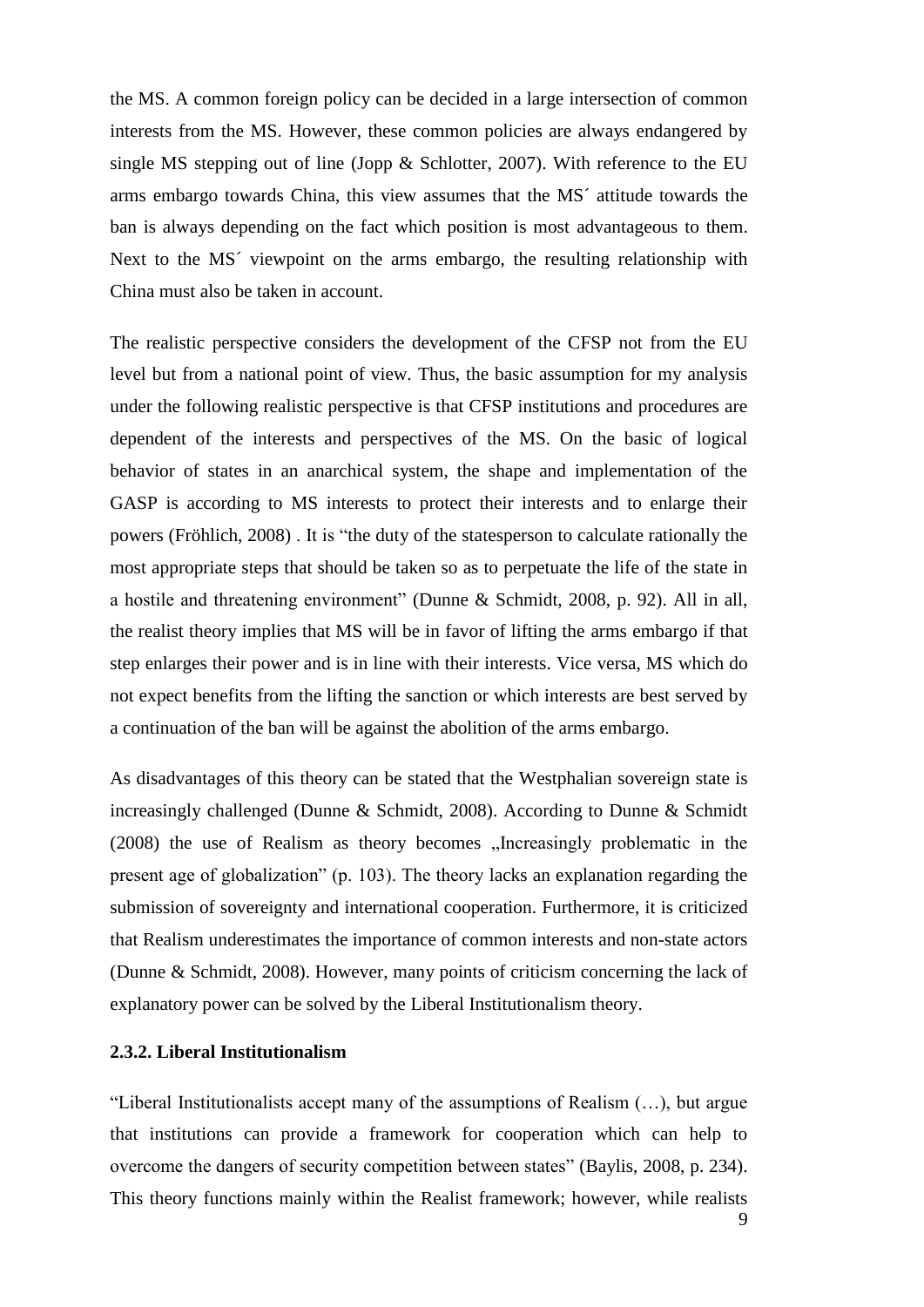neglect the importance of institutions to reach national interests, the Liberal Institutionalism acknowledges international institutions as an essential instrument to acquire security and power. Through cooperation, states can profit since International Relations are not perceived as a zero-sum game but as a win-win situation (Lemke, 2008). Furthermore, mutual interdependence can emerge among the states. This interdependence reduces the anarchic structure and encourages further cooperation: Institutions such as the CFSP can decrease transaction costs, make obligations and assurances more trustworthy, enable greater coordination and simplify mutual cooperation (Baylis, 2008). However, Moravcsik (1998) argues that cooperation will only occur if these institutions "strike a substantive bargain" (p. 21) for the MS. Similar to the realist approach, national preferences are seen as the driving factor for and against cooperation. Different to the realist approach is that Moravcsik underlines the fact that "national preferences are shaped through contention among domestic political groups" (Moravcsik, 1998, p. 22). Furthermore, MS will cooperate if an assertion of their preferences at the EU level empowers them on their national level (to the national opposition, social groups…).

The theory is useful because it can explain the conditions under which the CFSP is a coherent foreign policy: Domestic power arrangements and influences affect the formation of preferences at the national level. In contrast to Realism, the state is not a single actor but the product of social power relations. Common interests are bundled and incorporated into negotiations with other states. Hence it follows that generally a coherent result can only be achieved when the intersection of common and compatible interests is large enough. Consequently, joint problem solving usually stays at the level of the lowest common denominator. In this view, the CFSP is a weak institution which durability and coherence is negatively affected by intergovernmental bargaining (Jopp & Schlotter, 2007). The theory suggests that a common decision regarding the arms embargo can only be obtained if the MS share compatible interests in this issue. If some MS benefit through a removal of the embargo but other MS have their interests satisfied by a preservation of it, a coherent CFSP will be unlikely to emerge.

Limits of the theory are the fact that Liberal Institutionalism fails to appreciate the potency the global economy towards interdependence and cooperation between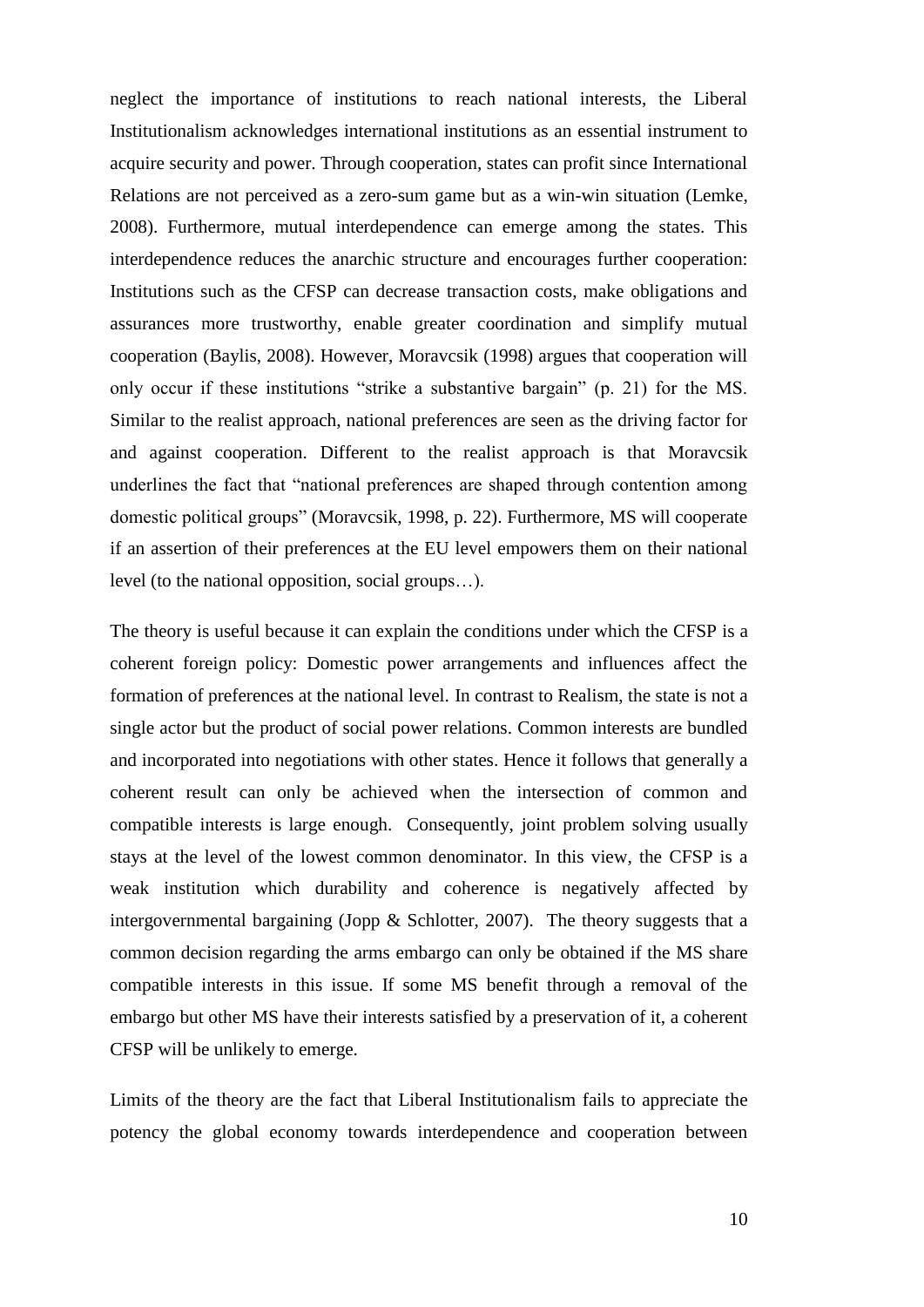national states (Lamy, 2008). Furthermore, the failure of international institutions<sup>11</sup> to efficiently fight issue such as environmental pollution or poverty is viewed as a proof for weaknesses in the theory. An elected government as the foundation for legitimacy of control is also neglected in the assumptions of the theory (Grieco, 1988).

**Table 1: Summary of common and different assumptions Liberal Institutionalism and Realism**

|                  |    | Liberal Institutionalism                                                           | <b>Realism</b> |                                      |  |
|------------------|----|------------------------------------------------------------------------------------|----------------|--------------------------------------|--|
| Common           | 1. | MS act in an anarchic international system                                         |                |                                      |  |
| assumptions      | 2. | MS are rational and power seeking actors                                           |                |                                      |  |
|                  | 3. | MS are responsible for establishing and shaping CFSP                               |                |                                      |  |
|                  | 4. | CFSP is established on the basis of cooperation between the MS                     |                |                                      |  |
|                  | 5. | A common foreign policy can be decided in a large intersection of common interests |                |                                      |  |
| <b>Different</b> | 1. | Level of analysis:<br>individual, society                                          |                | Level of analysis: state actors      |  |
| assumptions      |    | and state actors                                                                   | 2.             | principle:<br>Structural<br>security |  |
|                  | 2. | Structural principle: cooperation and                                              |                | dilemma                              |  |
|                  |    | interdependence                                                                    | 3.             | CFSP enable states to coordinate     |  |
|                  | 3. | CFSP enables states to collaborate                                                 | 4.             | MS exploit EU institutions for their |  |
|                  | 4. | CFSP promote reach of national interests                                           |                | own advantages                       |  |
|                  | 5. | Collaboration reduces transactions costs                                           | 5.             | CFSP endangered by MS stepping       |  |
|                  | 6. | Domestic powers shape MS's decisions                                               |                | out of line                          |  |
|                  |    | Cooperation is win-win situation                                                   | 6.             | Cooperation zero-sum game            |  |

Source: based on Little (2008, pp. 298-9)

#### <span id="page-13-0"></span>**2.3.3. Hypothesis**

On the basis of the literature reviewed, a hypothesis is developed in relation to my research question. This hypothesis is empirically tested in an analysis of MS positions to the EU arms embargo.

# **When divergent interests between MS exist, then no coherent CFSP can be established.**

Divergent interests serve as the independent variable while the coherent CFSP is the dependent variable to be influenced.

Two main dimensions are named by Moravcsik (1998) which shape national preference formation: Geopolitical interests which "reflect perceived threats to national sovereignty" (p. 26) and economic interests which mirror a "large

<sup>&</sup>lt;sup>11</sup> Such as United Nations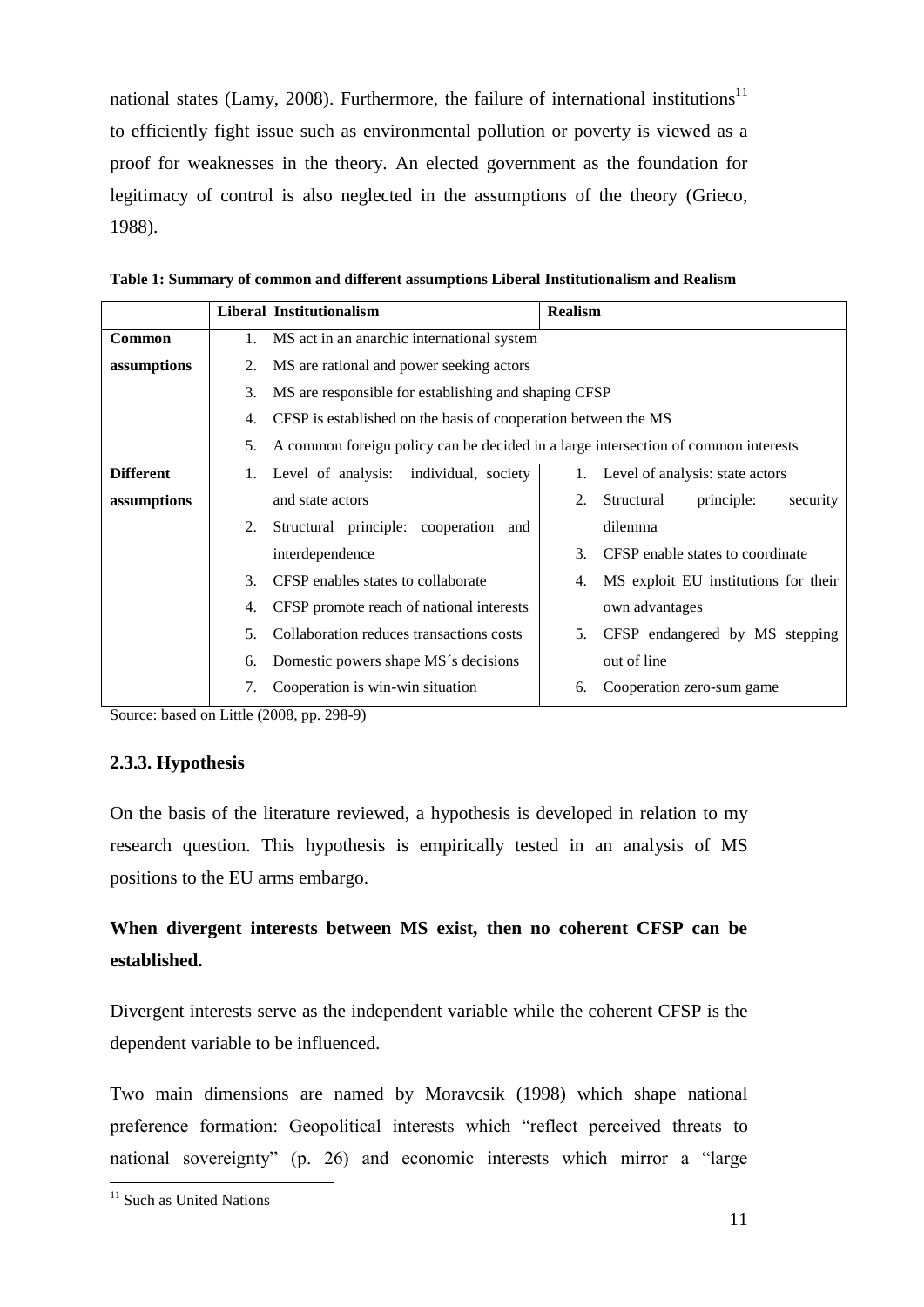exogenous increase in opportunities for profitable cross-border trade and capital movements" (p. 26).

|                                      | <b>Geopolitical Interests</b>    | <b>Economic Interests</b>        |  |
|--------------------------------------|----------------------------------|----------------------------------|--|
| <b>Perceived threats</b>             | national<br><b>Threats</b><br>to | Missing<br>out<br>on<br>economic |  |
|                                      | sovereignty                      | opportunities                    |  |
| <b>Major Bargaining Demands</b>      | Geopolitical<br>Economic         |                                  |  |
| <b>Key actors</b>                    | Foreign<br>and<br>defense        | Sectoral and factoral interest   |  |
|                                      | ministries                       | groups, economic officials       |  |
| <b>Priority of Domestic Politics</b> | Achievement of geopolitical      | Achievement<br>of<br>economic    |  |
|                                      | goals, necessary to efficiently  | goals, necessary to efficiently  |  |
|                                      | adapt to security situation      | adapt to economic situation      |  |

**Table 2: Assumptions of Geopolitical and Economic Interests shaping National preference formation**

Source: based on Moravcsik (1998, p. 28)

Although both explanations for MS preferences differ in their opinion towards cooperation, I will employ both views in my analysis of national preferences shaping the CFSP respectively the MS´s attitudes towards the arms embargo. According to Moravcsik, Sovereignty claims as well as economic interests influence national decisions - in this case regarding the arms embargo - therefore both dimensions will be analyzed in order to answer my research question.

### <span id="page-14-0"></span>**3. Research Method**

### <span id="page-14-1"></span>**3.1. Functionality and usefulness of a qualitative content analysis**

In order to empirically investigate my theoretical findings, I use the research method of a qualitative content analysis according to Mayring. This qualitative method is non-experimental and observational. It systematically examines documents with a theory-driven research question and coding scheme (Mayring, 2010) in order to extract all relevant information from the literature. <sup>12</sup> Due to its character of a "qualitative data reduction and sense-making effort that takes a volume of qualitative material and attempts to identify core consistencies and meanings" (Patton, 2002, p. 453), this research design is most suitable for my analysis of mainly primary and secondary literature. The research method will be implemented in a deductive research approach which means that prior formulated and theoretical derived aspects of analysis are used to analyze the data. In this thesis, the research question and

 $12$  See Annex 1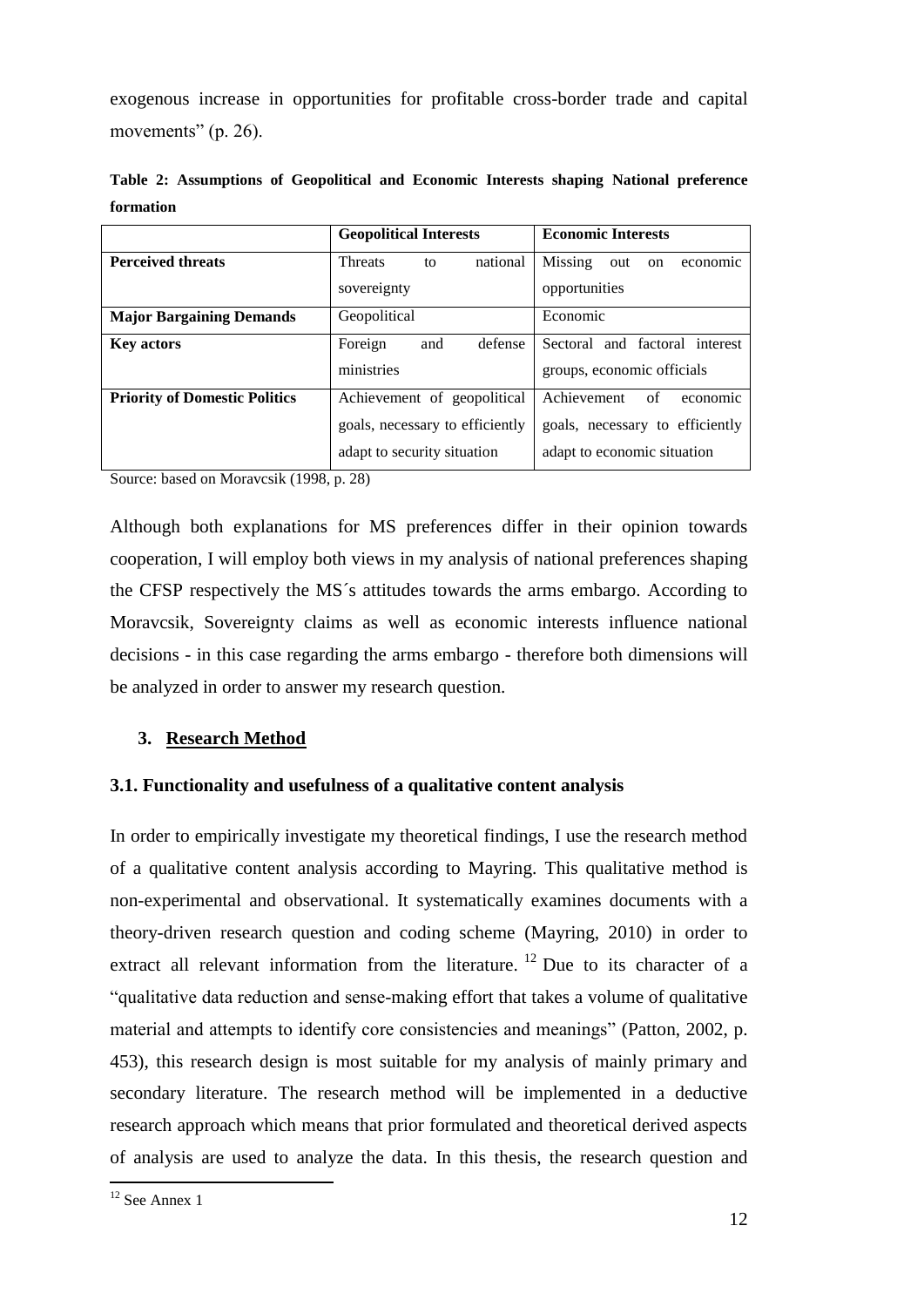hypothesis are used to filter certain aspects from the data. Moreover, the technique of analysis will be a structured content analysis (Mayring, 2010).

Mayring's method will be applied in a case study and an analysis of a decisionmaking process in order to test the developed hypothesis for empirical verification.<sup>13</sup> The case study will examine four MS representing different points of view. Contrary, the analysis of decision-making processes within the EU examines all MS significantly involved in the procedure of finding a decision on the embargo.

Mayring recommends the quality criteria of reliability and validity to make conclusions about the accuracy of measurements used. Reliability describes the comprehensibility of the procedure: A repetition of an experiment must be replicable and give the same results under similar conditions. Validity delineates the quality of operationalisation, namely to what extend the measurement instrument actually measures what it demands to evaluate (Mayring, 2010). An evaluation of these two criteria succeeds at the end of my empirical analysis.

Although this approach of a non-experimental and observational design is most suitable for answering my research question  $14$ , it has also weak points and disadvantages (Shadish, Cook, & Campell, 2002). A non-experimental design is usually conducted "without manipulation or control of the researcher" (Gerring, 2012, p. 274) and is therefore observational. Furthermore, no control group or pretest is used and the treatment as well as units cannot be randomized. This can lead to various threats of validity such as the lack of random assignment involves "a significant loss of external validity" (Gerring, 2012, p. 273).

#### <span id="page-15-0"></span>**3.2. Connection between theory and empirics**

#### <span id="page-15-1"></span>**3.2.1. Description of available data and development of analysis categories**

Information for the empirical part of my study can be gained from EU publications such as protocols, press releases, and legislative texts concerning the arms embargo towards China. Furthermore, newspaper and journal articles with reference to the issue are available. In order to acquire a profound and no one-sided image of the topic, I tried to include data from different and many sources. While I used EU

<sup>&</sup>lt;sup>13</sup> See 3.2.3. Justification of case selection

<sup>&</sup>lt;sup>14</sup> since an experimental or a quantitative design is not possible to conduct in the framework of this bachelor thesis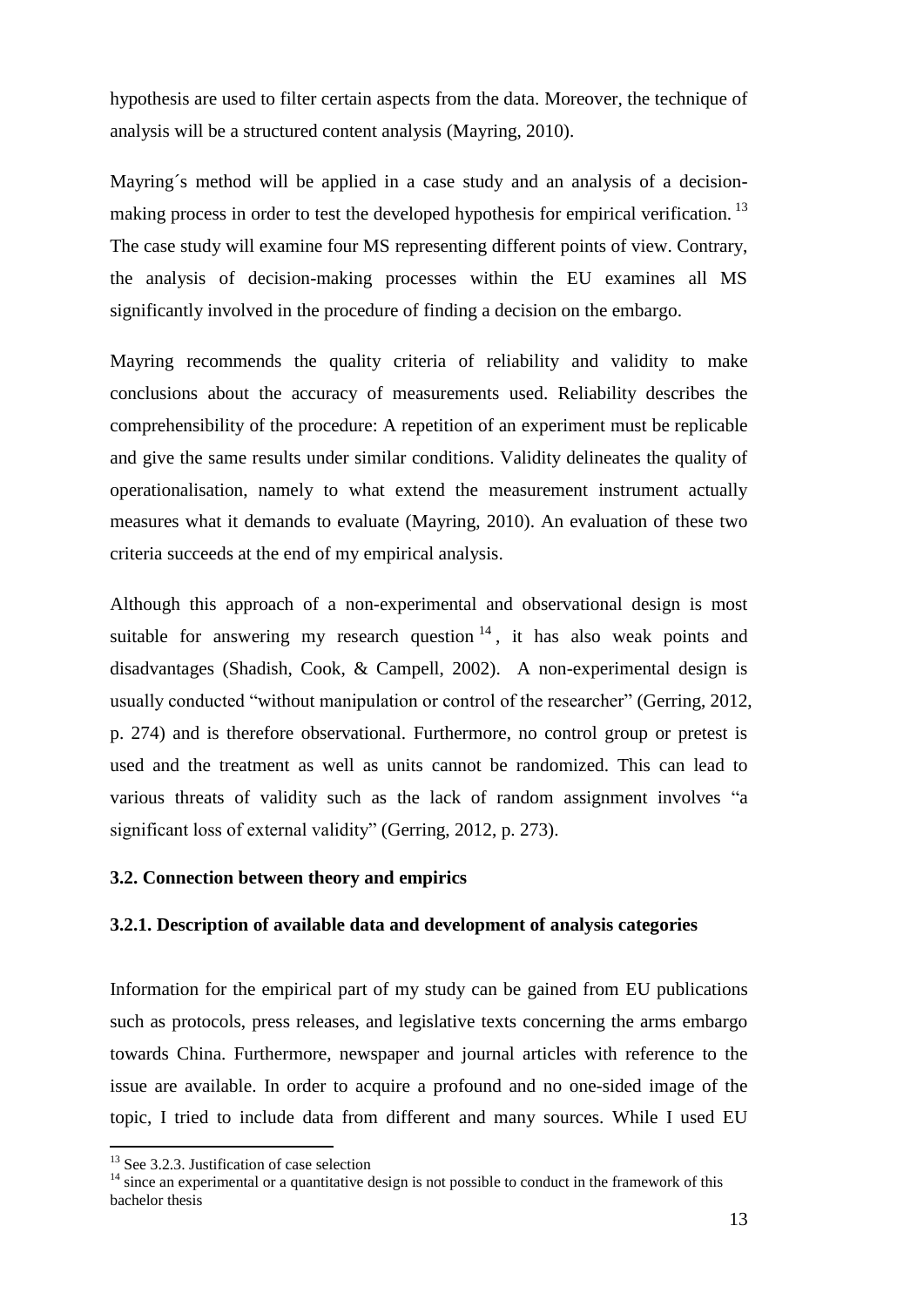publications for general facts about the embargo, articles form journals and newspapers were useful to get an insight into MS´s interests and positions. Therefore, this data is appropriate for testing the theories I have discussed. My analysis focuses primarily on data from the period between 2003 and 2005 since an abolishment of the embargo was intensively discussed within the EU during this time. The data used in the subsequent analysis has a qualitative character and is collected in an unobtrusive data collection method<sup>15</sup>. The documents that I have examined are in written form and are either in English or German language.

In a critical evaluation of the data, it might transfer a distorted image of the issue. Although I tried to develop a diversified data source, namely official EU and state documents as well as journal and newspaper articles, I cannot guarantee to have developed an unbiased illustration of the situation.

In the following, two analysis concepts are used for the empirical examination of the hypothesis. As mentioned above, Moravcsik (1998) mentions two dimensions which shape national attitudes: Sovereignty and economic interests. Therefore, my hypothesis and research question are evaluated under two different aspects:

# **To what extend is the CSFP hostage of economic interests of its MS? To what extend is the CSFP hostage of sovereignty interests of its MS?**

#### <span id="page-16-0"></span>**3.2.2 Operationalisation**

 $\overline{a}$ 

Below, I outline how theoretical concepts are measured. This mainly concerns the operationalisation of not directly measurable variables that I use in the empirical part.

In international relations there are different approaches to operationalise the term "interest". In relation to the theory used, I define the term "national interests" in a realist perspective in which the survival of the state is "most important to the state" (Baylis, Smith,  $\&$  Owens, 2008, p. 584). The "behavior-oriented objectives and desires" (Weber, 1977, p. 31) by the state also include the accumulation of power (Morgenthau, 2006) which is essential to survive in anarchic world system. To protect national interests means to ensure safety and welfare of citizens and to safeguard sovereignty and integrity of the territory (Bundesministerium der Verteidigung, 2006).

<sup>&</sup>lt;sup>15</sup> No direct influence of the researcher on the studied objects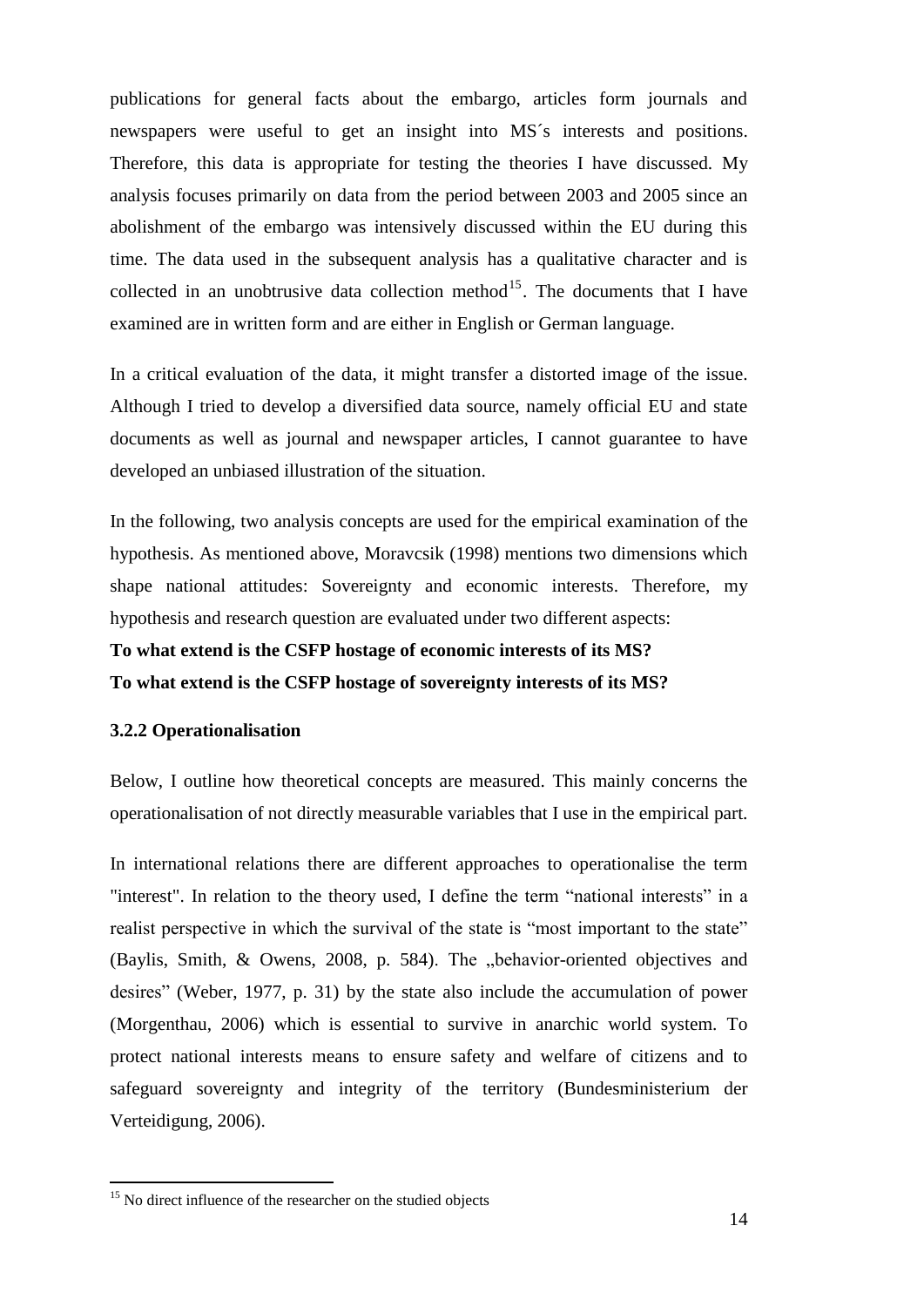"Economic interests" in this context are operationalized as all attempts by the state to promote economic development and wealth of a state (Oliveira, 2003) also connected to the motive to survive and to strengthen power. "Sovereignty interests" are defined as aspiring to "the condition of a state being free from any higher legal authority. (…) The state has supreme authority domestically and independence internationally." (Baylis, Smith, & Owens, 2008, p. 587).

The independent variable "divergent interests" is operationalized as different, varying and even divergent interests of actors regarding a topic (Axelrod, 1970). "Divergent interests" are the opposite of common interests.

The dependent variable "coherent policy" is defined as a unified and consistent policy which is not contradictious. A "coherent policy" requires that all actors work together towards a collective policy goal and that different policies by single actors do not undermine each other (European Parliament, 2010).

Finally, the term "to what extent" used in the research question is operationalized. "Extent" in this context outlines the degree, level or magnitude to which national interest influence the CFSP.

#### <span id="page-17-0"></span>**3.2.3. Justification of case selection**

For the empirical examination of MS´s economic interests I select a case study with four cases for analysis since a study of all 27 EU MS would go beyond the constraints of this thesis. I choose the cases of France, Germany, Netherlands, and Sweden since they are among the "countries most public with regard to the decision to review the arms embargo" (Kreutz, 2004, p. 53). Moreover, I deliberately decided to sample out countries which are in favor of lifting the arms embargo (France and Germany) and MS which are for continuation of the sanction (Netherlands and Sweden).

The single cases for my qualitative analysis are chosen on the basis of the data they are expected to supply. Furthermore, these four MS with different interests are exemplary for the 27 EU MS which each state pursuing different interests. The case selection was conducted in a nonrandomized method since I purposely chose countries and therefore had control over the selection of cases. Moreover, the analysis is done in an ex post evaluation, meaning a subsequent observation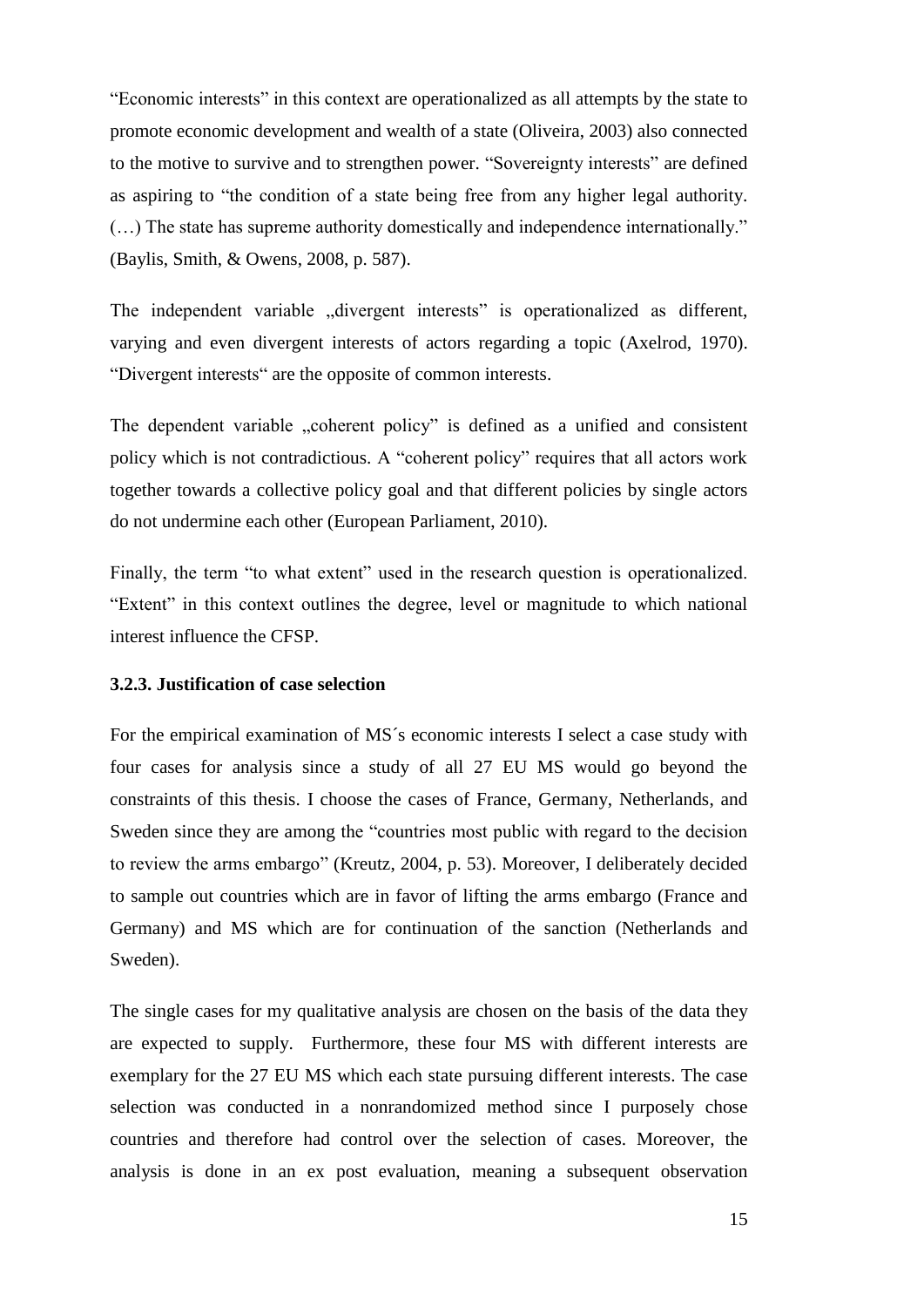(Gerring, 2012). A disadvantage this method of case selection is the absence of randomization and as a result no statistical inferences can be made to the population (Gerring, 2004).

The empirical analysis of sovereignty interests of the MS is done in an analysis of decision-making processes within the EU during the time from 2003 to 2005. In this part I analyze whether the MS´s reluctance to transfer sovereignty to the EU level interferes with a coherent CFSP. Since it was not possible to conduct this part only analyzing four countries, all MS involved in this process are examined.

#### <span id="page-18-0"></span>**4. Empirical Analysis**

#### <span id="page-18-1"></span>**4.1. To what extend is the CFSP hostage of economic interest of its MS?**

Since 2003 to 2005, the arms embargo is under pressure from especially those countries that have a strong arms industry and a correspondingly powerful gun lobby: France and Germany<sup>16</sup> (Stockholm International Peace Research Institute, 2011). As a result, the EU MS are divided by disagreement in their China policy (Fröhlich, 2008). Especially in this case, the conflict of human rights against economic interests is apparent: those countries without a substantial arms industry – such as the Netherlands and Sweden - reject an abolition of the embargo (Aschenbrenner, 2000).

Moreover, it is interesting that the "embargo takes the form of an EU Council Declaration (…) and due to the nature of this declaration, the scope of the embargo is not clearly defined" (EU Council Secretariat, 2005) and not legally binding.<sup>17</sup> Consequently, "national authorities have to consider whether the export in question would be appropriate" (EU Council Secretariat, 2005), indicating that MS have the freedom to interpret the embargo in different ways. This has led to the fact that various MS have exported arms to China, which export restriction under the embargo is questionable (Archick, Grimmett, & Kan, 2005). During the time<sup>18</sup> the embargo was heavily discussed within the EU, many politicians demanded that the current<sup>19</sup>

<sup>&</sup>lt;sup>16</sup> See Annex 2

<sup>&</sup>lt;sup>17</sup> "At that time the Treaty did not provide the possibility for the adoption of a legal instrument in this field" (EU Council Secretariat, 2005)

<sup>18</sup> 2003-2005

 $19$  adopted in 1998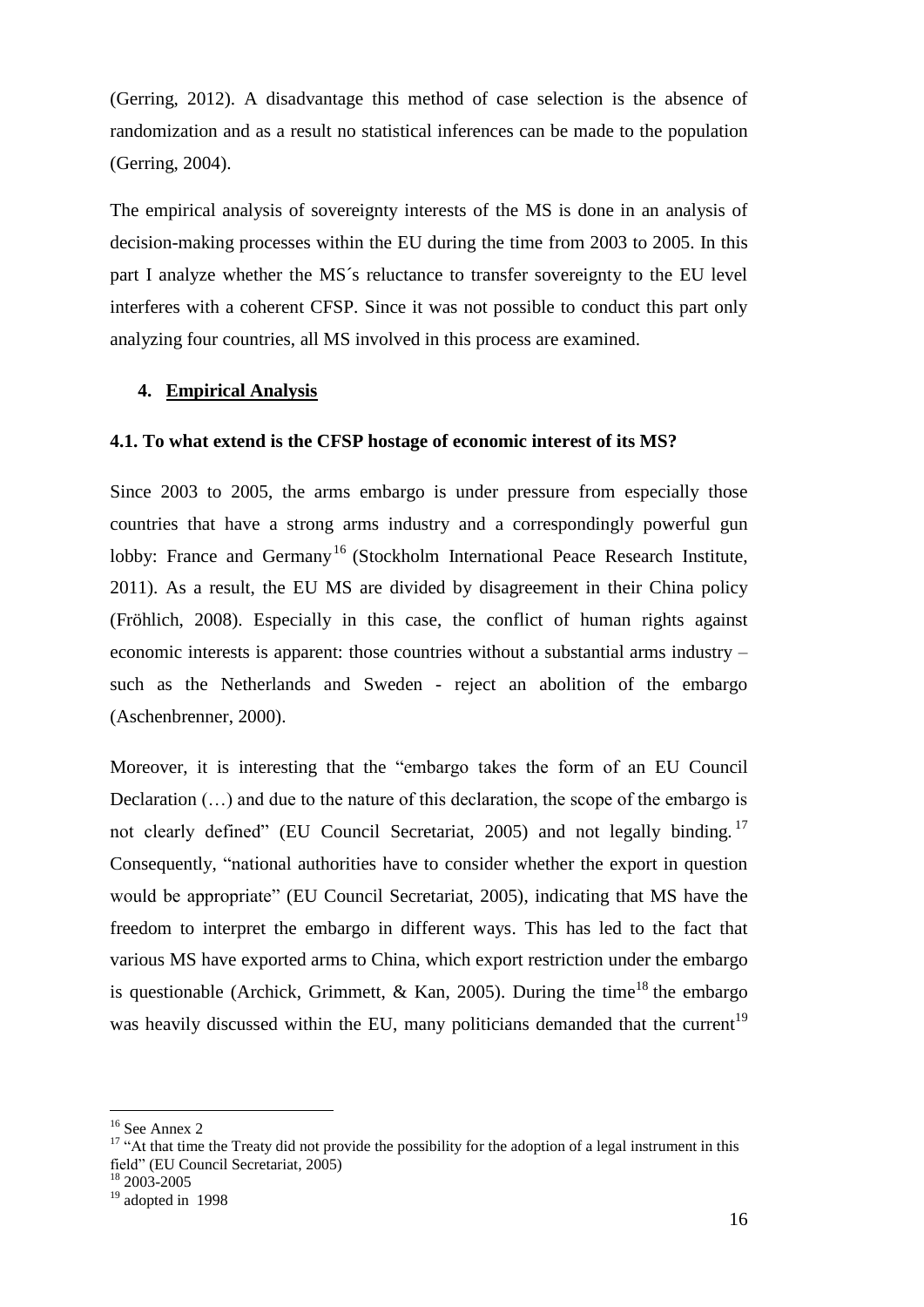EU Code of Conduct<sup>20</sup>, which regulates European weapon sales, should be renewed and the embargo abolished.

These mentioned arms sales led to doubts on the effectiveness of the arms embargo. But these deliveries also represent the capability and attractiveness of the Chinese market for arms exporting countries (Stockholm International Peace Research Institute, 2004). In this context, Bitzinger (2004) underlines the fact that the EU defense industry greatly depends on exports outside of Europe because the domestic defense market within Europe is comparatively small<sup>21</sup>. According to the theory used, it is a logic consequence of a rational acting state to be in favor of an abolishment of the embargo. Subsequently, the interests of the four mentioned MS concerning the arms embargo are outlined:

#### **France**

 $\overline{a}$ 

When French Defense Minister Alliot-Marie visited Beijing in summer 2003, he "publicly declared a willingness to urge the EU to relax arms restrictions on China" (Kreutz, 2004, p. 49). Again in January 2004, when Chinese President Hu Jintao completed a state visit to France, the French encouragement to lift the EU embargo was repeated by French President Chirac. During a meeting of EU foreign ministers short time later, France initiated that the "embargo should be lifted at the next EU Council meeting in March 2004", but no decision was made during that meeting (Kreutz, 2004, p. 24) . Although the French Assembly has not been shown political unity regarding the embargo<sup>22</sup>, France was one of the strongest advocates of lifting it. Taking into account Moravcsik´s theory of national preference formation, other domestic groups - such as defense lobby groups - must have had an intense influence on Chirac´s decision to support an abolishment since the French National Assembly was rather opposing Chirac´s opinion.

Most of the literature is convinced that France's attitude towards the embargo was shaped by economic interests: Firstly, "France wants to benefit from China´s \$ 2

<sup>&</sup>lt;sup>20</sup> "Determined to prevent the export of equipment which might be used for internal repression or international aggression or contribute to regional instability (…)" (European Union Council, 1998, p. 2)

 $21$  US arms embargo towards China does not harm national arms industry to that extend as the EU embargo since "US arms procedures (…) have the benefit of a domestic market four times larger than all of Europe combined" (Bitzinger, 2004, p. n.a.)

 $^{22}$  Almost half of the French delegates boycotted a speech of Hu Jintao at the French National Assembly in January 2004 and some were involved in demonstrations with human rights activists outside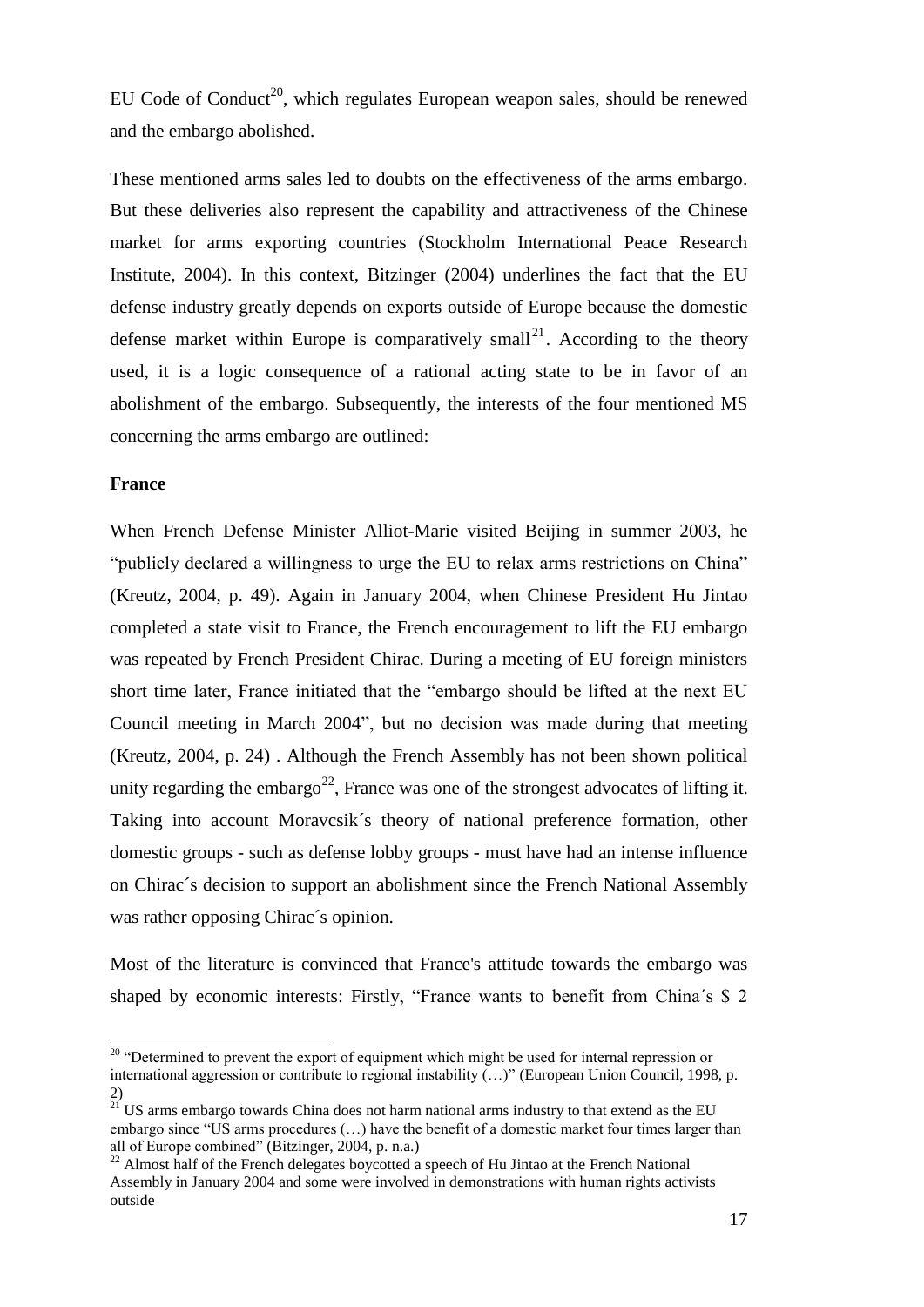billion-a-year market for defense technology while US companies are banned from it" (Webster, Watson, & Bremner, 2004). The French interpreted the arms embargo "to cover lethal items and major weapon platforms. However, certain other goods and technologies with potential military applications are not considered to fall under the embargo<sup>23</sup>" (Stockholm International Peace Research Institute, 2012). Therefore, France exported military equipment, such as the AS-365N Dauphin-2 helicopter to China, although prohibited by the embargo (Stockholm International Peace Research Institute, 2012). Furthermore, the French defense company Thales-Group<sup>24</sup> is suspected to have sent high ranking employees to Beijing in 2010 in order to detect which kind of weapons are of Chinese interest (Ulfkotte, 2011). These observations illustrate how France is acting according to a realist understanding of international relations: By being able to interpret the reach of the embargo differently, France shapes and influences the CFSP according to their interests. The interpretation of the embargo´s scope is favorable to France´s military industry and the country aspires increasing exports and following greater wealth and power.

Secondly, trade and economic relations<sup>25</sup> with China are also seen as a great factor for the French support of an end of the embargo (Bork, 2004). For example, China and France are both involved in the satellite project Galileo (Ministry of Foreign Affairs of the People´s Republic of China, 2003). French companies, who are involved in the Galileo project, such as the SNECMA<sup>26</sup> group or  $EADS<sup>27</sup>$ , lobbied for an end of the embargo since it exacerbates contacts with the Chinese partners in the venture (Kreutz, 2004). Especially the Chief Executive Officer of EADS Philippe Camus "complained that the results of Sino-French cooperation on aviation and spaceflight during the 1980s were completely destroyed by the ban" (Peiran, 2010, S. 54). France hopes that trading with China will boost the economy (Wolfe, 2004). This already happened in January 2005 when France and China signed several bilateral trade agreements for the coming years during a state visit of Hu Jintao in France (Berkofsky, 2005). However, China used these economic aspirations of France to make the end of the embargo a political top priority (Lam, 2004).

<sup>&</sup>lt;sup>23</sup> "though they are still subject to national export control procedures which could lead to a denial of the license required to export" (Stockholm International Peace Research Institute, 2012)

<sup>&</sup>lt;sup>24</sup> "Thales is a long-standing partner to military and security forces around the world, providing support on the ground to increase operational effectiveness as well as ensure the highest levels of protection." (Thales Group, 2012)

See Annex 4

<sup>26</sup> Société Nationale d'Etudes et de Constructions de Moteurs d'Aviation

 $27$  European Aeronautic Defence and Space Company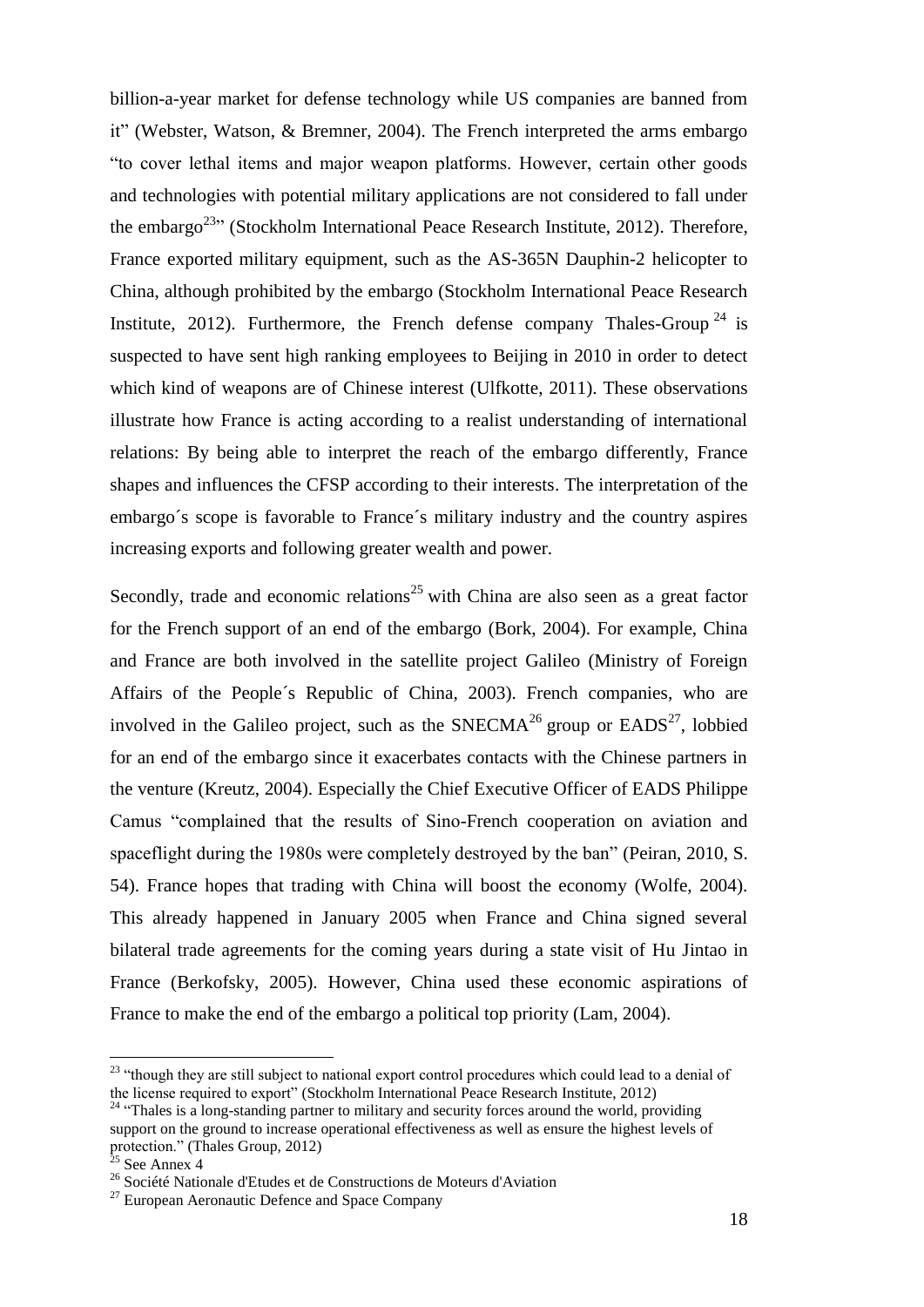This study of the case France depicts that a state will be in favor of lifting the embargo if that is beneficial to their national interests, such as economic advantages. France is an example par excellence how MS will step out of line but rather follow their national economic interests: the disposal of weapons and the possible visit of Thales employees to Beijing exemplify how France flouted CFSP policies in order to gain wealth through economic ties with China. France tried to get the embargo issue as high as possible on the EU agenda (Gottwald, 2005) and continued to argue to its removal within the EU (Kreutz, 2004). Because France would obviously profit through an end of the sanction, it was not willing to follow the CFSP policy but tried to shape it according to their preferences.

#### **Germany**

In March 2003, German Chancellor Gerhard Schröder pronounced his support for a removal of the EU arms embargo towards China (Schulte-Kulkmann, 2005). During a state visit in China in December 2003, Schröder annunciated his encouragement for a "Chinese request to buy nuclear plant from the Siemens AG in spite of the technology´s military potential" (Gottwald, 2005, p. 10). However, the proposed deal was heavily criticized within Germany and especially by Schröder's<sup>28</sup> coalition partner, the "Green Party". Similar to Chirac, Schröder faced domestic policy discrepancies concerning his China approach. Due to this domestic opposition, which was mainly provoked by human rights violations in China, the Siemens AG had to cancel its offer (Gottwald, 2005) and Schröder had to remove this disposition from his foreign-policy agenda (Berkofsky, 2005). In this case, Moravcsik's theory of national preference formation is verified since domestic opposition shaped the Chancellor´s decision. However, one can assume that Schröder acted rational by withdrawing his offer. Heavy domestic criticism can result in a loss of electoral votes and therefore loss of domestic power.

Germany is – after the U.S. and Russia – the third largest arms exporter worldwide<sup>29</sup> (Stockholm International Peace Research Institute, 2012). Consequently, it is understandable that - despite domestic pressure - Schröder continued arguing for an end of the arms embargo. An increase in export of German arms would not only indicate greater wealth through exports but also result in an accumulation of power.

 $28$  Schröder belonged to the Social Democratic Party

<sup>&</sup>lt;sup>29</sup> See Annex 2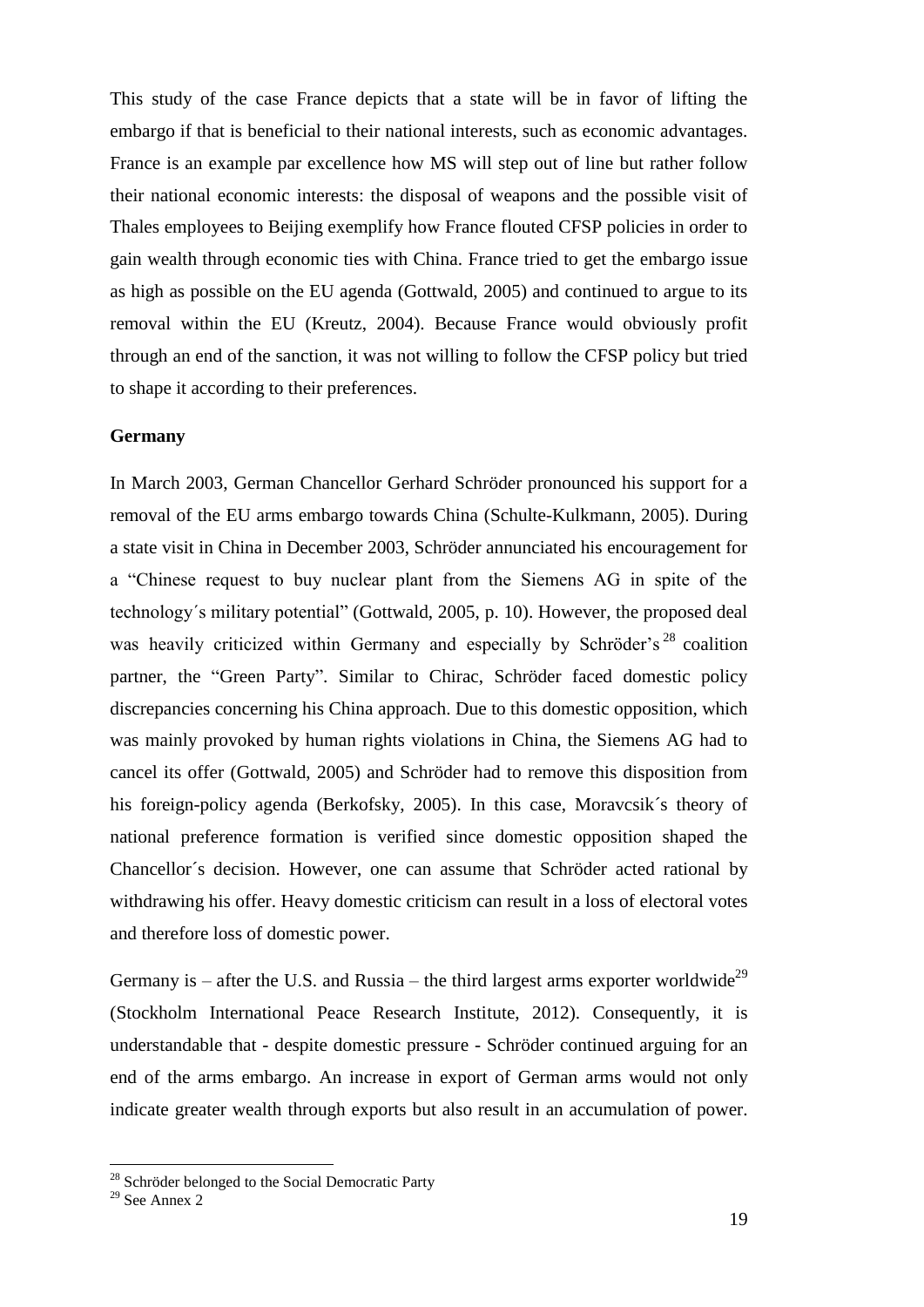Supporting an abolishment of the embargo is therefore the rational consequence of promoting national interests. Furthermore, Schröder´s attitude towards the embargo was probably shaped by economic arguments, too. China is economically one of the most important partners for Germany<sup>30</sup> (Statistisches Bundesamt, 2008). From the total EU exports, German exports account for 44%. This indicates that German companies benefit most from the developing and increasing EU trade relations with China (Chan, 2004). "Germany and above all German Chancellor Gerhard Schroeder, who is competing with French President Jacques Chirac to be China's ´best friend´, is eager to expand German-Chinese business relations" (Berkofsky, 2005, p. 14). Economic ambitions were also observable in the German foreign policy during a China visit of Schröder in December 2004: The Chancellor was accompanied by 44 business leaders from companies such as Deutsche Bank, Siemens or DaimlerChrysler, "leaving hardly any room for discussing human, political, and civil rights" (Berkofsky, 2005, p. 14) while deals concerning airbus planes worth \$ 1, 3 billion and power station equipment worth \$ 280 million were agreed upon (Chan, 2004). Schröder´s dedication for an end of the arms embargo is evoked by the fact that "amicable bilateral relations between Germany and China are of utmost importance for the prosperity of economic relations" (Schulte-Kulkmann, 2005, p. 30). Also the case of Germany exemplifies the influence of national interest on a coherent appearance of the CFSP. Especially Germany´s economic interests are well served with a support of the embargo abolishment. Consequently, Schröder derogated from the CFSP. One can assume that a coherent conduction of the CFSP policy would result in less economic deals with China. Therefore, - as mentioned in the theory - Schröder´s attitude within the CFSP represents "the duty of the statesperson to calculate rationally the most appropriate steps that should be taken so as to perpetuate the life of the state in a hostile and threatening environment" (Dunne & Schmidt, 2008, p. 92). Since no "substantive bargain" (Moravcsik, 1998, p. 21) for Germany can be reached by adapting the coherent EU policy, the country deviated from the common line but tracks its national "behavior-oriented objectives and desires" (Weber, 1977, p. 31) in order to accumulate economic wealth and power.

#### **Netherlands**

The Netherlands feature a relatively small defense industry (Schubert G. , 2002) which even imports the majority of its military equipment from the U.S. (Global

 $30$  See Annex 5,6,7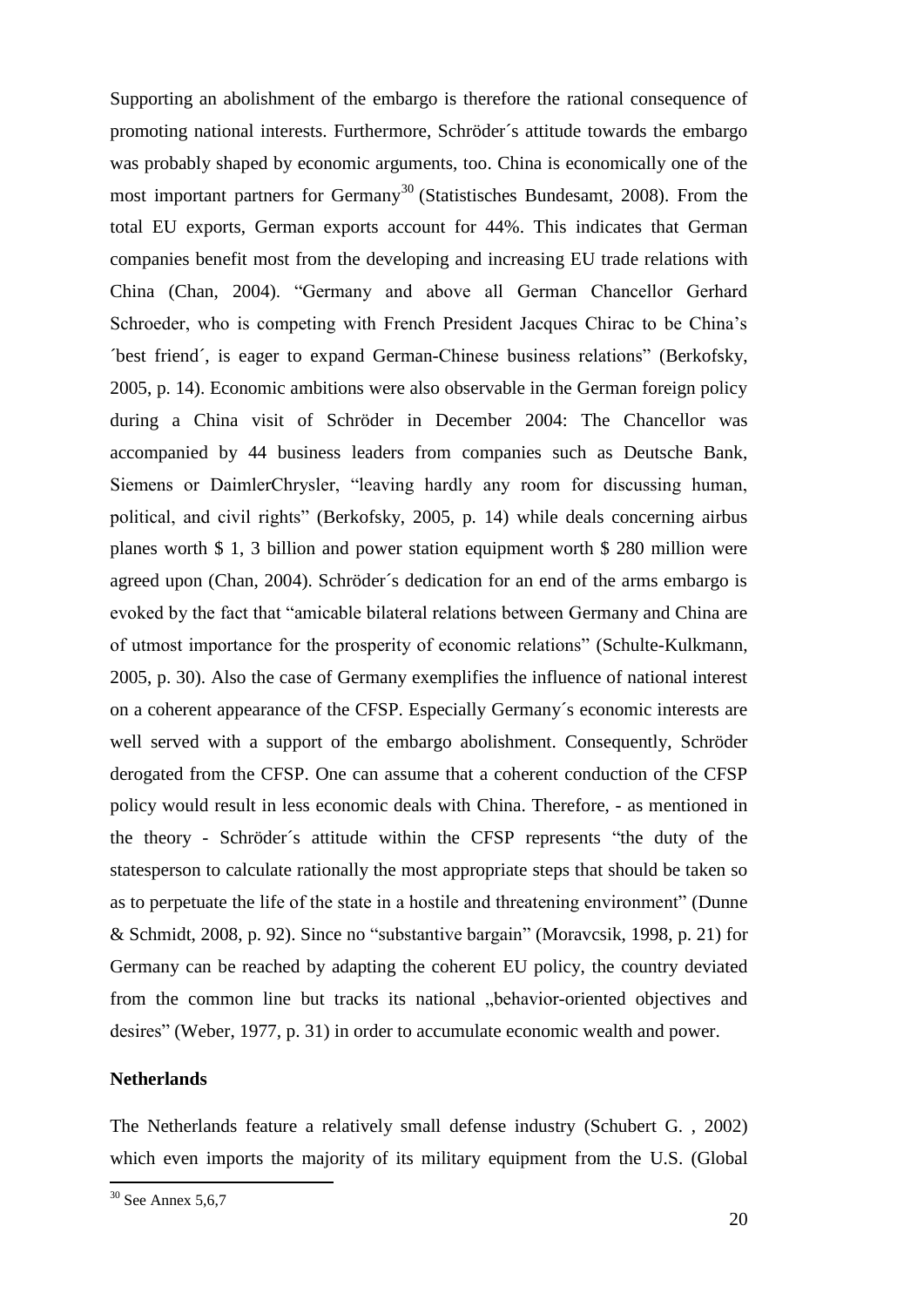Security (a.), n.a.). Furthermore, the Netherlands are comparably transparent in outlining its arms exports (Government of the Netherlands, 2012). Annually, reports on the Netherlands Arms Export Policy are published. These publications state that during the period of  $2003 - 2005$ , when the embargo was heavily discussed within EU, the Netherlands did not export weapons – both approved and prohibited by the Code of Conduct - to China.<sup>31</sup> Contrary to countries with a strong defense lobby, such as France or Germany, the comparably minor Dutch defense industry evoked if any - little lobbying towards an end of the embargo. Moreover, the public debate within Netherlands was "strong anti-China and pro-human rights" (Kreutz, 2004, p. 54). This may explain the refusal of the Dutch government when a lifting of the embargo was first discussed in 2003. The case of the Netherlands demonstrates that if a MS is well served by a continuation of the embargo, it will be against the abolishment. This can be explained by the fact that the Dutch defense industry is comparably small and therefore, no substantial economic interests are served by an end of the sanction. Furthermore, a strong public debate within the Netherlands against the embargo took place. A support of the abolishment could lead to dramatic loss of electoral votes within the Netherlands. Following, opposing an end of the embargo constitutes rational acting by the Dutch government in order to preserve domestic power by the political leaders to take the opinion pro embargo.

The fact that in 2003, the Netherlands were among the MS strongest fighting against the abolishment of the embargo is interesting since the Dutch attitude towards the arms embargo changed: In late 2004, the Dutch Prime Minister Jan Peter Balkenende declared: "Within the EU there is a willingness toward lifting the arms embargo" (Bowley, 2004). Balkenende maintained his attitude and "cited political pressure for this decision even though the majority of the Dutch parliament was reportedly against such measures" (Kreutz, 2004, p. 54). The Prime Minister explained that being "the only country that refused to lift the embargo would lead to diplomatic problems and risk worsening economic relation with China" (Kreutz, 2004, p. 54). Also for the Netherlands, China embodies a trading partner not to be neglected. Although Dutch trading shares with China are lower than for example German shares<sup>32</sup>, Dutch exports to China rose greatly<sup>33</sup> in recent years (Statistics Netherlands,

 $31$  According to the official publication of the Dutch government

 $32$  See Annex 8 and compare Annex 5

<sup>&</sup>lt;sup>33</sup> In 2009, the Netherlands exported goods worth 4.6 billion euro to China, an increase by 20 percent relative to 2008.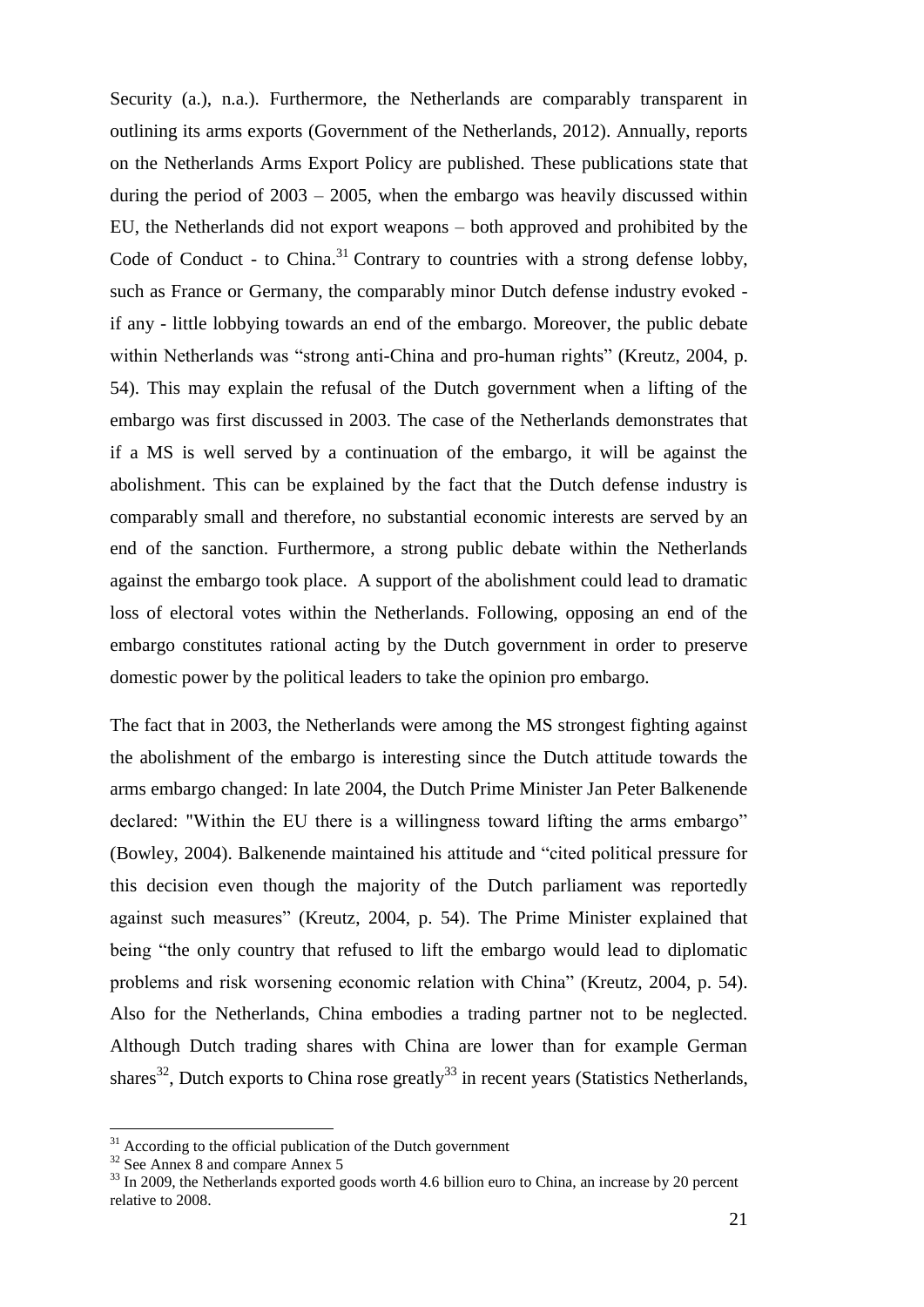2010). Probably due to the heavy domestic resistance, the Dutch government added the condition of a revised and strengthened EU Code of Conduct on Arms Exports to its statement concerning the end of the arms ban (Kohlmeier, 2004). Dutch Europe Minister Atzo Nicolai explained that in case the embargo is lifted this "should prevent an increase in a flow of arms from Europe to China" (Deutsche Welle, n.a.). This shift in the Netherlands attitude delineates that the Dutch were in a struggle between different national interests: One the one hand, domestic power preservation by complying with the pro embargo line, but on the other hand, economic interests due to an increasing trade with China. By the use of a vague statement concerning its support of the lift, the Dutch policy makers tried to meet both interests. But the shift also indicates how easy MS are deviating from an EU foreign policy: As soon as economic interests seem more important, the Netherlands considered varying from the coherent CFSP line.

#### **Sweden**

Similar to the Netherlands, "Sweden is a minor arms supplier in the world market" (Global Security (b.), n.a.). Officially, the country does not permit any export of military utensils to China (Hellström, 2010) and Sweden is generally a severe detractor of human rights violations in China (Oklestkova & Bondiguel, 2010). The Swedish domestic condemnation of human rights violations in China and the opposition of the Swedish Parliament to end the embargo even went to the extent that "the Parliamentary EU Committee reprimanded the Swedish Foreign Minister for not acting to stop the process" (Kreutz, 2004, p. 54). With the exception of the Social Democrats, all other parties in the Parliament announced their resistance to abolish the embargo. In addition to human rights concerns, Bowley (2004) argues that pressure from the U.S. influences Sweden´s resistance towards ending the ban. Parallel to the Netherlands, the Swedish government changed it's completely refusing opinion towards the abolishment of the sanction. At a council meeting in December 2003, the Swedish Foreign Minister "stated that Sweden would be able to consider a lifting of the embargo" (Hellström, 2010, p. 16). The government met subsequent domestic criticism with the precondition that only with an improvement of the human rights situation in China, Sweden would fully support a lifting of the embargo. Nevertheless, the shift of opinion in the Swedish government can be seen as a "result of intensive Chinese lobbying" (Hellström, 2010, p. 16) and pressure (Ministry of Foreign Affairs of the People´s Republic of China, 2003). Alike other

22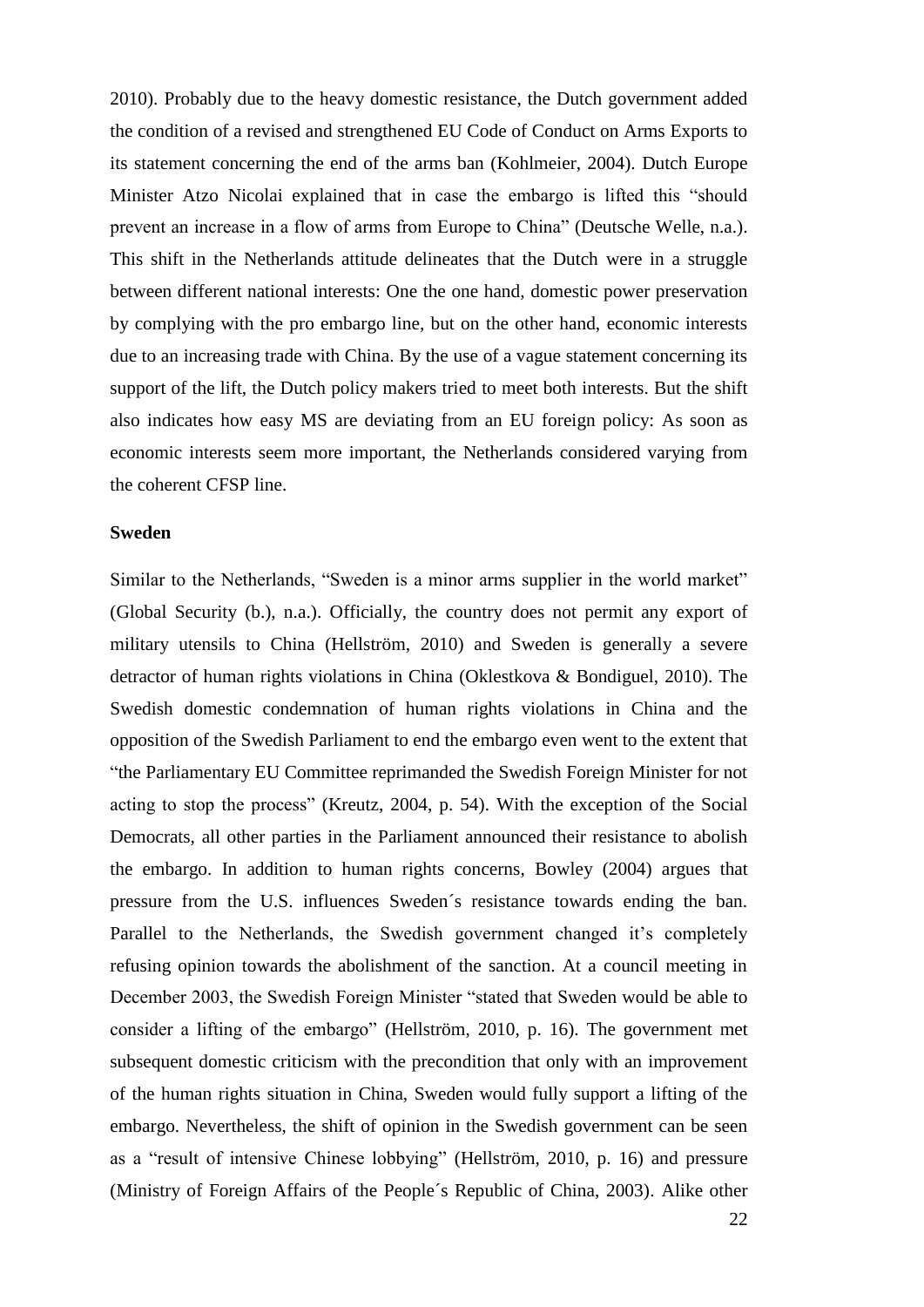EU MS, Sweden intensified economic ties with China evermore. China currently ranks fourth after the EU MS, Norway, and the U.S. as Sweden´s main trading partner (World Trade Organization, 2010 (d.)).<sup>34</sup> Sweden is a very similar case to the Netherlands as its original interests seemed to be best served by maintenance of the embargo. The country has no significant defense industry and thus no interests in lifting the embargo. Therefore, Sweden adhered to the predominant public opinion towards China and the embargo. However, economic interests arose from the general trade with China. Related to the Dutch case, Sweden had to decide between different national interests and was under pressure from China but also countries as the Netherlands which changed their position. Sweden also portrays how fast countries can shift in their opinion towards a policy when, for example economic interests, emerge as a considerable interest. Following, also the Sweden case shows that economic interests interfere with a unified and common foreign policy.

The analysis of the four cases shows that during 2003 to 2005, France and Germany were able to convince other MS to rethink an end of the embargo. However, the assurance of Sweden and the Netherlands were tied to the statement that the human rights situation in China must be improved and a revised Code of Conduct should be adopted. Accordingly, the assurances of the two countries can only be understood as unassertive statements since under the given circumstances during that time both countries were not in favor of lifting the embargo. Thus, the change of opinion from the Netherlands and Sweden is not an approximation to a coherent foreign policy, but rather fueled the confusion about the opinions of the MS and the EU in total.

#### <span id="page-25-0"></span>**4.2. To what extend is the CSFP hostage of sovereignty interests of its MS?**

Since the 1990s, the EU-China relations are exemplary for the discrepancy between promoting norms and values in their foreign policy on the one hand but not to achieving the necessary consensus among the MS to enforce these principles (Bendiek & Kramer, 2009). Contrary to many other policy fields of the EU, in the case of the GASP the MS were not willing to transfer sovereignty to the EU level. Therefore, the CFSP is not communitized and has no supranational but intergovernmental character (European Union, 2012). Consequently, the abolishment of the arms embargo requires the approval of all 27 MS. The issue of the arms

 $34$  See Annex 9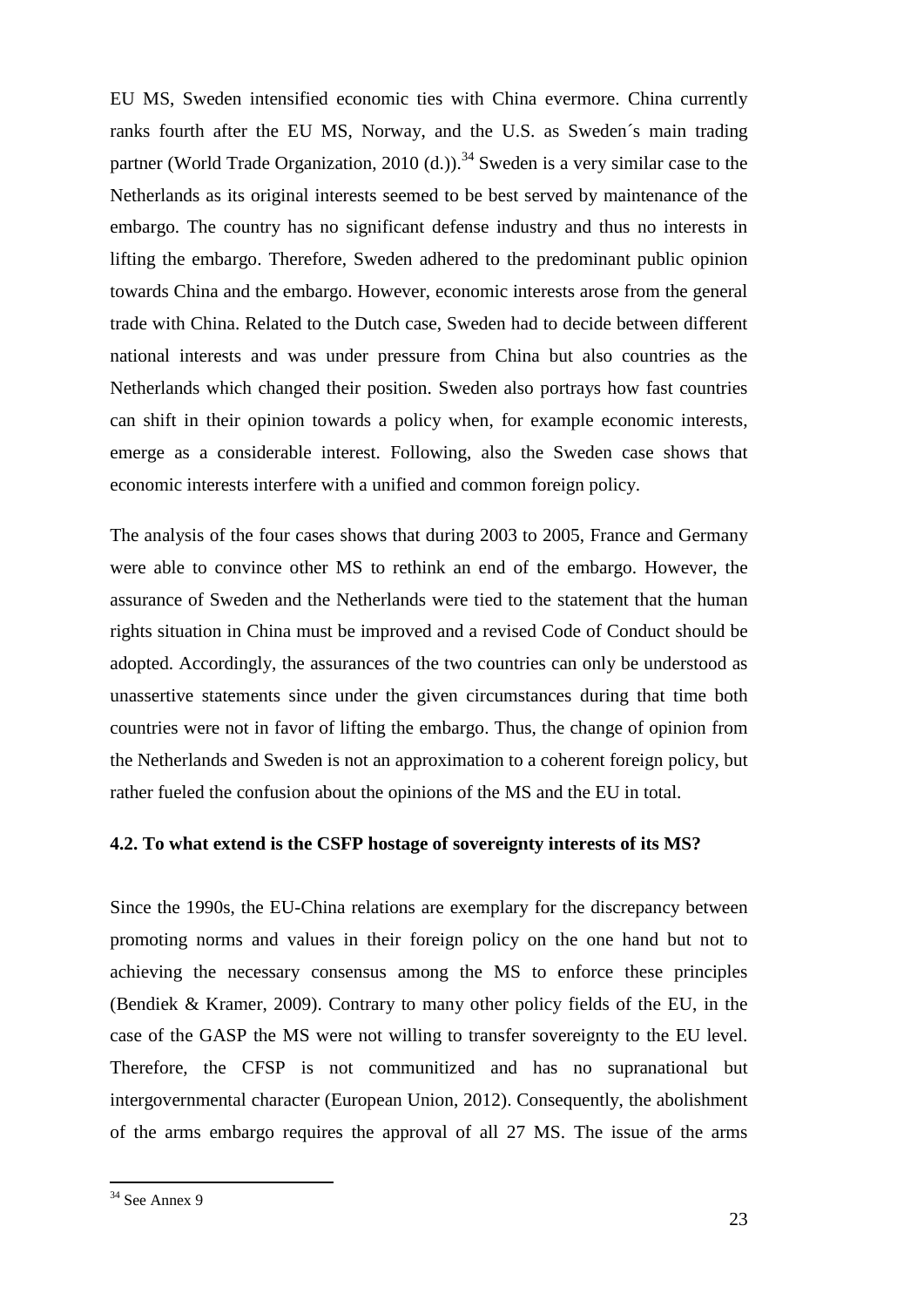embargo serves as a prime example for incoherent policy due to diverse interests: Especially China and human rights concerns split the EU MS in different interest groups and therefore, a common result is hard to achieve. In this context, it should be noted that when the embargo was established, the community consisted of only 12 MS. With more than twice as much MS as is 1989, it is considerably more difficult to find a consensus (Men, 2009). Through this MS´s insisting on their sovereignty rights, the CFSP decision process regarding the embargo resulted in a "back-andforth moving" (Holslag, 2011, p. 310) influences by different interests of the MS regarding this issue. Next to diverse statements by the MS, also the EU institutions enmesh themselves in varying statements. The statement of the Council of the EU after the 7th EU-China Summit in The Hague: "The EU side confirmed its political will to continue to work towards lifting the embargo" (Council of the European Union, 2004, p. 2) was followed one year later by a contradictive declaration from the EU Parliament: "The EU Parliament is strongly opposed to the lifting of the China embargo until there is a clear and sustained improvement in the human rights and civil and political freedoms within that country." (European Parliament, 2005 (b.), pp. 10-11).

This lack of unity was not only confusing<sup>35</sup> for the Chinese government (Ministry of Foreign Affairs of the People´s Republic of China, 2003) but also negatively affected the reputation of the EU as an international actor. It is claimed that "[u]ntil the EU institutions are equipped with the legal instruments and authorities to formulate and implement the whole range of foreign and security policy instruments, its relation towards China will continue to lack coherence and at times international credibility" (Berkofsky, 2005, pp. 21-22). Beijing utilized the disagreement and differing interests of the MS by subverting the embargo through bilateral trade agreements with the single MS (Fröhlich, 2008). This resulted in the fact that the emabrgo cannot be viewed as "coherent in implementation and scope" (Kreutz, 2004, p. 47) not least because regarding China, the EU MS almost always favor a tougher EU approach as they practice in their national foreign policies (Ash, 2011). Due to the the rotary presidency in the EU Council which was still present during  $2003$ - $2005^{36}$ , the MS currently holding the presidency could influence the process of reviewing the embargo accoridng to their interest by deciding on the agenda for EU Council

 $35$  "dealing with the EU as a whole versus dealing with the EU's individual MS?" (Berkofsky, 2005, p. 18)

<sup>&</sup>lt;sup>36</sup> Abolished for the CFSP with the Lisbon Treaty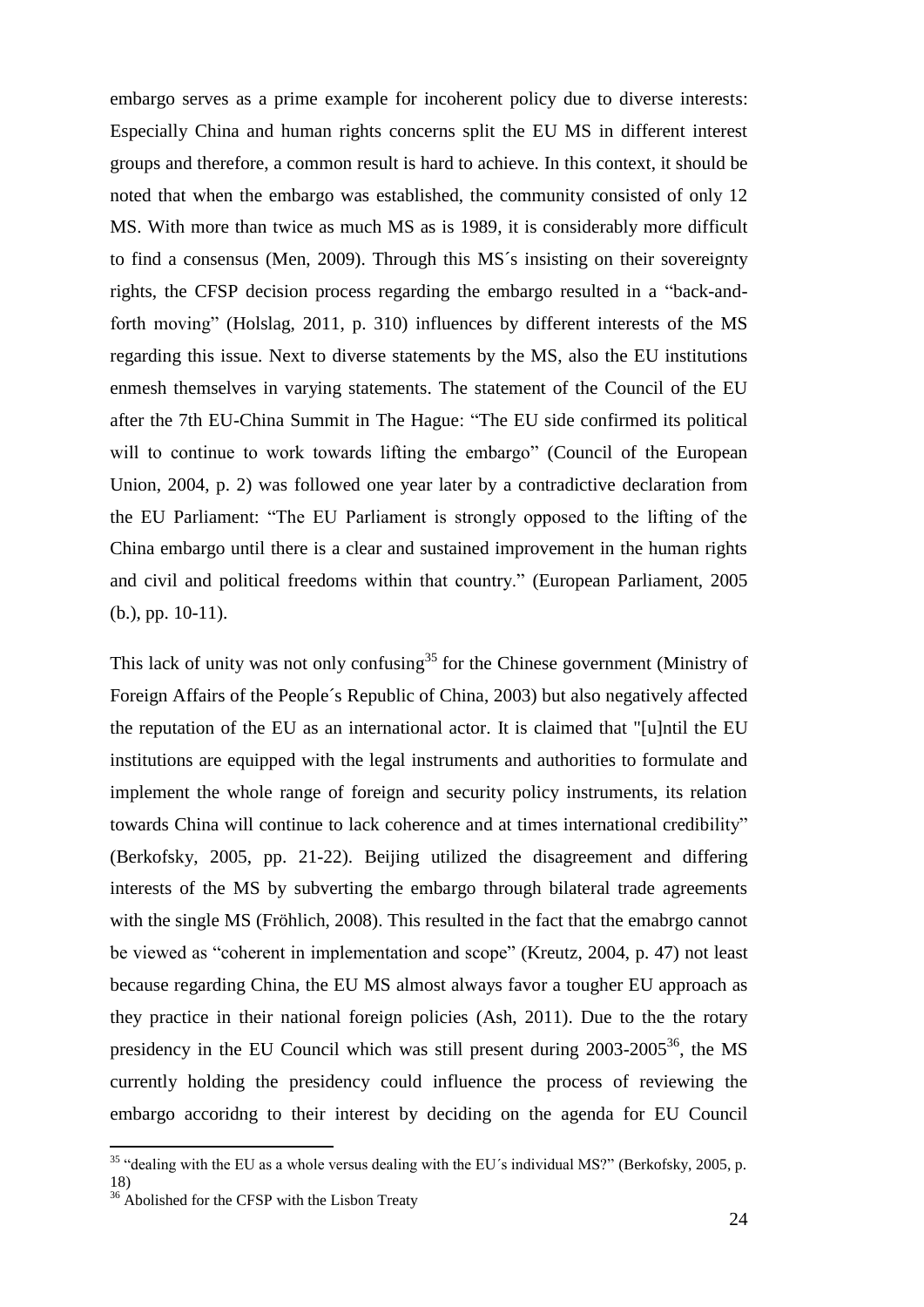meetings. For example, the Irish presidency  $37$  rescheduled the decsion on the embargo officially due to the enlargement of the EU in May that year. However, it is assumed that the Irish, sensitive to U.S. policy interests, were happy to have an excuse to postpone the issue (Kreutz, 2004): "Dublin would prefer to leave the issue up to the incoming Dutch presidency beginning in July" (Berkofsky, 2004 b.). This discordance between the MS indicates that when the states do not share the same interests it is a difficult and long task to agree on a common foreign policy. Due to the institutional architecture of the CFSP, the MS are empowered to influence the CFSP when, for example, occupying the EU Council presidency. As we have seen in the case of the Irish presidency, MS use this power to enforce their national interests.

Although, the MS are aware that the CFSP "[t]angle[s] Up in Bureaucracy" rather than become "a supranational organization capable of unified decision-making" (Peiran, 2010, S. 53), the MS are reluctant to transfer further sovereignty to the EU level. The reason behind it is simple: The intergovernmental character of the CFSP allows "allowed states to act in their own national interests, assert state sovereignty and prioritize their own benefit under the guise of a united front." (Peiran, 2010, S. 53-54). With regard to the embargo, this has enabled MS to evade the sanction. But it also results in the fact that it is complicated to change a present decision: "This reality greatly diminishes the prospect of obtaining the consensus required to overturn the arms embargo." (Peiran, 2010, S. 54)

Based on the mentioned theory, states are in a never ending conflict for power and control therefore, from a rational point of view, it is understandable that MS are anxious to keep several sovereignty rights. In this way, the MS can manipulate the CFSP according to their interests, however, the absence of a unified decision making instance in the CFSP causes delayed and divergent decisions. Following, the intergovernmental consultation and coordination between the MS in the CFSP interfere with a coherent policy.

#### <span id="page-27-0"></span>**4.3. Closure**

After many EU politicians have given oral statements in favor of lifting the embargo, however, the situation changed in 2005 (Men, 2009): In April that year, the EU Parliament concluded not to support a lifting of the ban. The parliament voted 431 to

<sup>&</sup>lt;sup>37</sup> January to June 2004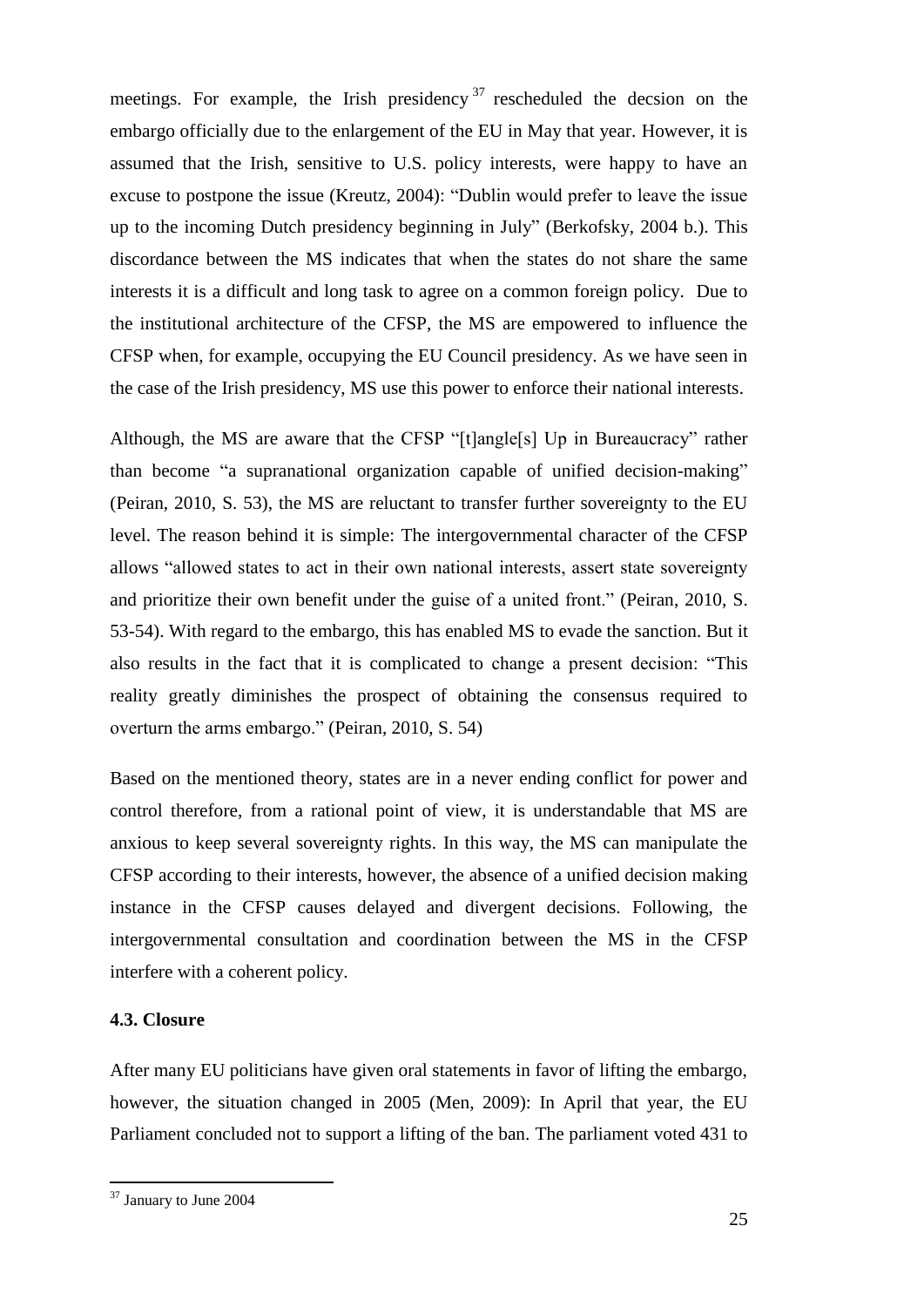85, with 31 abstentions, in favor of maintaining the EU arms embargo towards China (European Parliament, 2005 (a.)). This very significant decision in favor of maintaining the arms embargo can be explained by several factors. Firstly, by strong pressure from the U.S. to keep the embargo influences many MS in their final decision (Men, 2009). Before, the EU had "received indications from the U.S. that the EU risked harsh sanctions should the China embargo be lifted" (Hellström, 2010, p. 18) such as a suspension of U.S. exports of military technology to the EU. Secondly, few months before<sup>38</sup> the EU parliamentary decision, China adopted the controversial Anti-Secession Law which threatens Taiwan with war, should it refuse a permanent union with the People Republic of China (European Parliament, 2004). Many MS perceived the adoption of the law "as deeply worrying" (Hellström, 2010, p. 17). Thirdly, domestic politics in the MS also caused a shrinking number of supporters of the embargo: On the one hand, "the defeat of Schröder´s (…) [party] in Germany´s largest state election NRW in May 2005 has put his position as Chancellor in jeopardy" (Tang, 2005, p. 319) and Angela Merkel rose to power. The subsequent change in the German government shifted the countries position as Merkel was close to the U.S. line and a pronounced supporter of the embargo (Frankfurter Allgemeine Zeitung, 2005). On the other hand, the constitutional referenda in France and the Netherlands in 2005 are assumed to have affected and altered those countries decision on the ban (Tang, 2005). After these incidents and the EU Parliament decision, the debate about the arms embargo "came to a standstill" (Hellström, 2010, p. 38) and basically disappeared from the EU agenda (Vennesson, 2007).

Even if the parliamentary decision was made with a strong majority, also outlines the effect of national interests on the CFSP: The pressure from the U.S. became too strong and MS – especially those with a strong defense lobby - were too afraid to be affected by U.S. sanctions. Moreover, the passage of the Chinese Anti-Secession Law provoked great domestic resistance and refusal of the Chinese policy. Politicians were at risk to lose electoral votes when continuing to support the removal of the embargo. Finally, changes in domestic politics also imply changes in the state´s foreign attitude as we have seen in the case of Germany when the election of Merkel led to a change in the countries opinion towards the embargo.

<sup>38</sup> 14th March 2005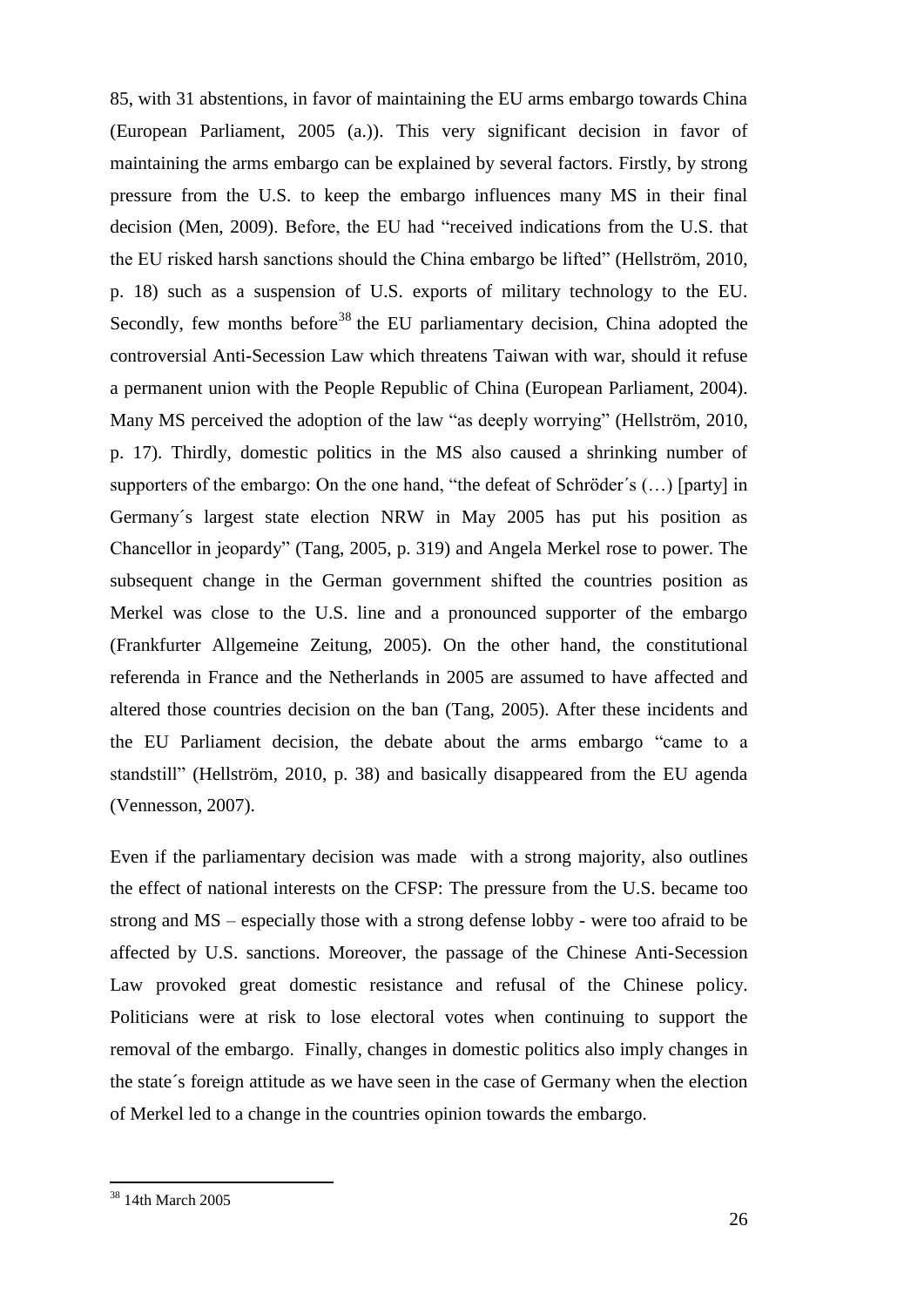#### <span id="page-29-0"></span>**5. Discussion**

In this part, implications are drawn from the data in order to verify or falsify my hypothesis. Several factors from my analysis verify that a coherent CFSP cannot be reached when divergent interests between MS exist.

Firstly, economic interests which influence a coherent CFSP are interpreted. From the data analyzed it can be concluded that divergent economic interests lead to an incoherent CFSP. Sweden and the Netherlands originally advocated a maintenance of the embargo while Germany and France featured divergent interests: The defense industry interests from both countries resulted in a strong support for an end of the embargo which led to a lack of unity within the CFSP. The policy towards the embargo became even more incoherent when the Netherlands and Sweden started to change their positions but still refused to accept an end of the embargo under the current circumstances in China. Aspirations for increasing trade affected the MS and eventuated in state leaders competing to be Chinas "best friend". It can be inferred that different and individual economic interest between the EU MS were present in the discussion about the arms embargo and that this debate was characterized by varying and inconsistent policies. Consequently, regarding the first sub-question the hypothesis can be verified: When divergent interests between MS exist, then no coherent CFSP can be established.

Secondly, sovereignty interests affecting the CFSP are construed. As drawn from the data, in the field of foreign policy MS are cautious to be "free from any higher legal authority" (Baylis, Smith, & Owens, 2008, p. 587). As seen in the analysis, the intergovernmental character of the CFSP interferes with a coherent policy since it is difficult to achieve the necessary consensus among the MS to enforce principles. Diverse interests towards China and the embargo split the MS and result in a long and confusing policy process. However, due to the struggle for power and control, MS are unwilling to transfer further sovereignty rights to the EU level although this could encourage a greater acceptance of the EU as an international actor. As a result, the hypothesis can also be verified in connection to the second sub-question. In the intergovernmental policy field of CFSP, divergent interest between the MS result in an incoherent policy since a supranational decision-making institution is absent.

All in all, the example of the arms embargo is a good example how national interests influence a coherent CFSP. From my analysis it proved right that national interests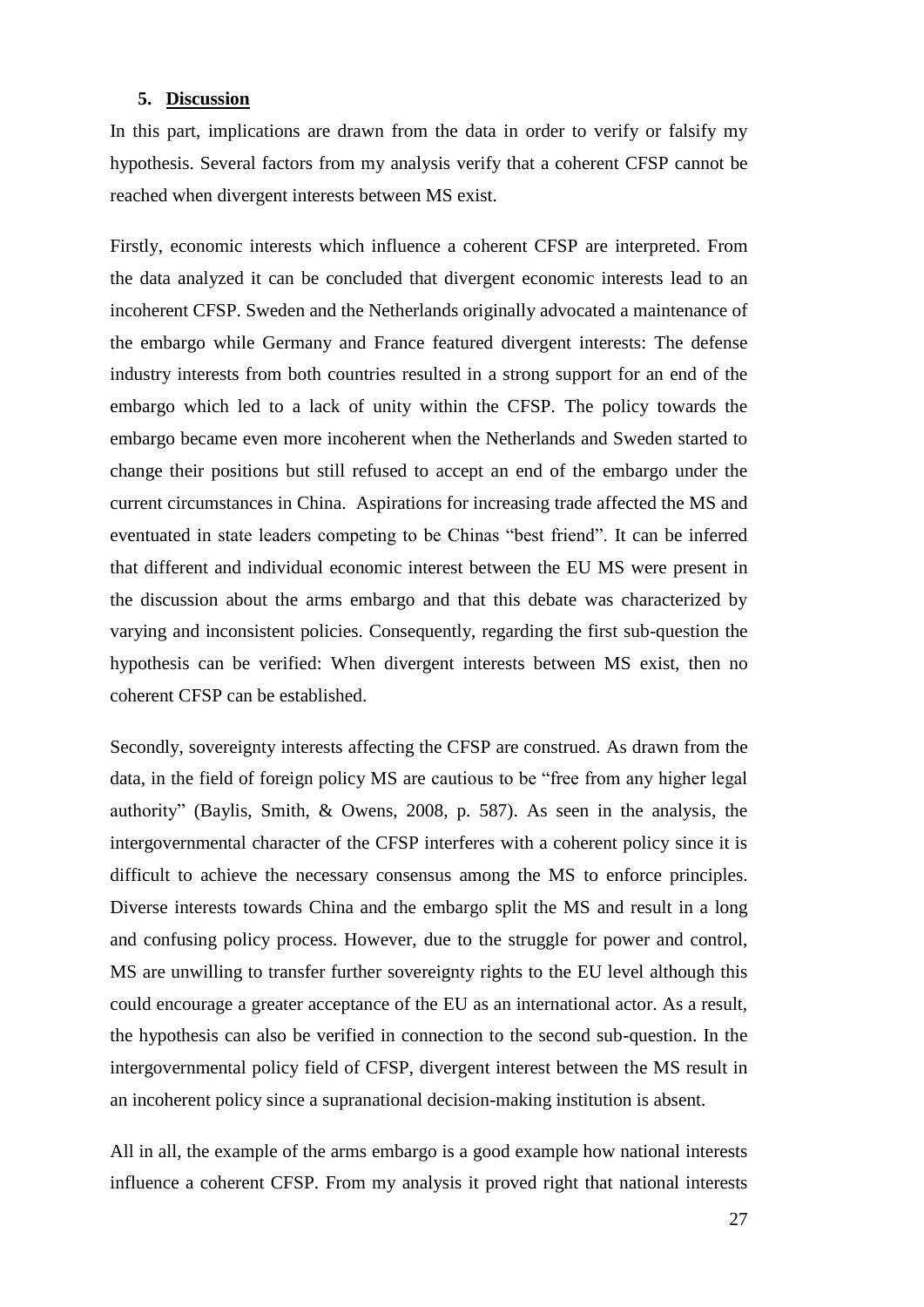usually feature a higher priority than common foreign and security policies. Therefore, the developed hypothesis can be verified that the existence of divergent interests between MS result in difficulties establishing a coherent CFSP.

However, during the analysis I realized that also other factors influenced the coherence of the CFSP. To mention here is the influence of the U.S. which exerted intense pressure on the MS and in this way changed many manipulated many MS attitude. Many authors claim that the end of the embargo was prevented by pressure from the U.S. (Hellström, 2010). China also practiced pressure in order to shape the MS opinion in their favor. Not to be neglected are the influence of domestic politics on national interest and the fact that the definition of national interests may change, as happened in Germany after the change of government. Merkel viewed German national interests handled best with a closer connection to U.S. policies and therefore stopped following Schröder´s line on the embargo. This mitigates the statement of my hypothesis and shows that the development of policies also depends on other factors than purely national interests.

Further limits of my findings are threats to validity: Conclusions drawn from a case study generally feature a low external validity (Gerring, 2004). Observatory research "is understood to pose numerous problems of causal inference" (Gerring & McDermott, 2007, p. 697), namely internal validity. Therefore, no causal inferences and generalizations can be drawn from my findings. The quality criteria of reliability<sup>39</sup> and validity<sup>40</sup> according to Mayring can be regarded as fulfilled.

### <span id="page-30-0"></span>**6. Conclusion**

Concluding, my research question - *To what extend is the CSFP hostage of national interests of its MS?* – is answered and an outlook for further research in this policy field is given.

I can conclude this thesis stating that the CFSP is  $-$  to a great extent - hostage to national interests. Although other factors also influence the CFSP, the results of my empirical analysis indicate that national interests are a decisive factor in relation to the character of the CFSP.

 $39$  comprehensibility of the procedure

<sup>40</sup> quality of operationalisation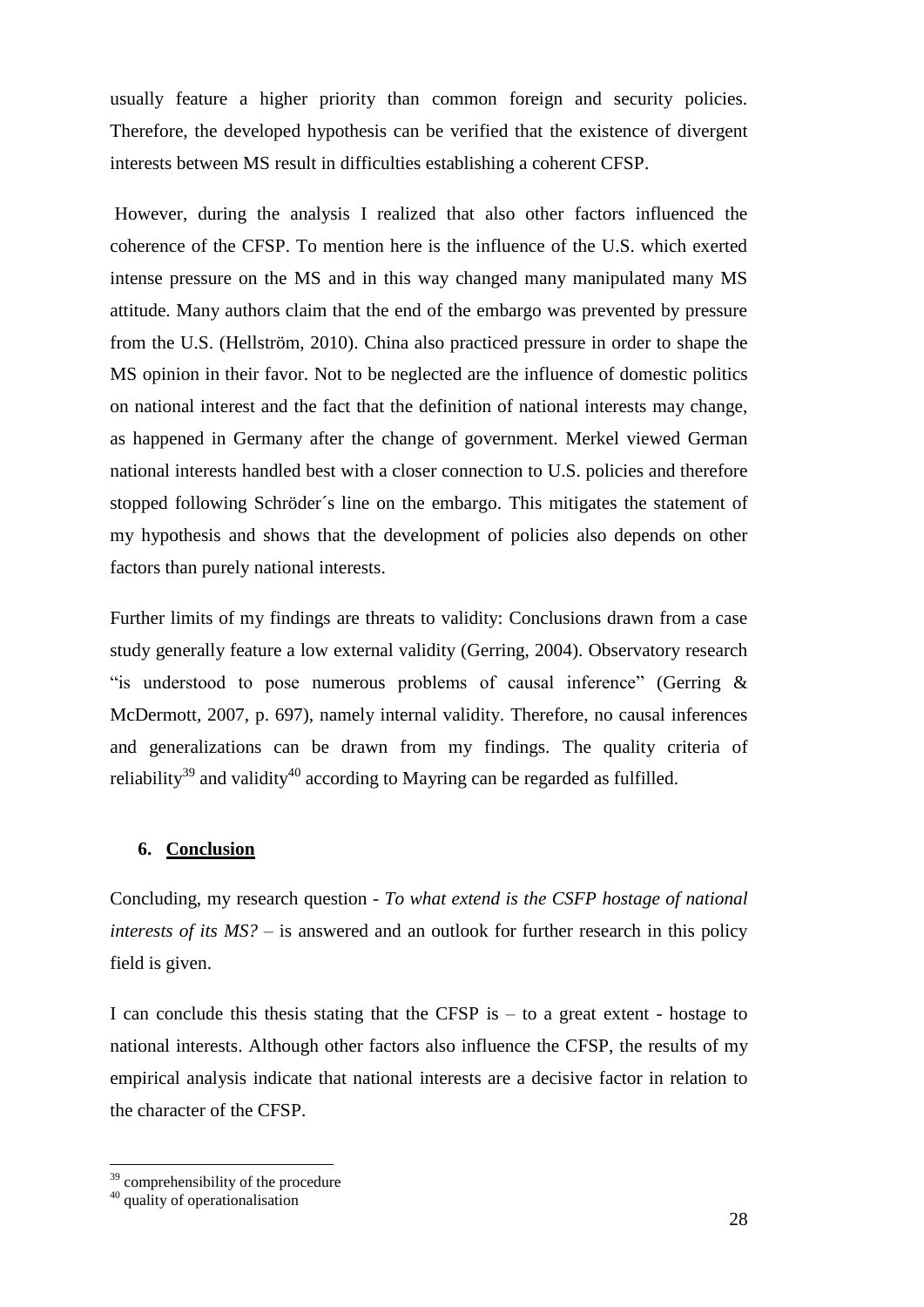My results are largely consistent with the existing literature on the subject of the CFSP: while evaluating data in a qualitative content analysis I detected that the CFSP is determined by the coexistence of common and national policies as well as different interests of the MS. I analyzed the MS´s national interests by observing their economic and sovereignty interests. The investigation revealed that MS´s aspirations for increasing trade with China as well as MS´s reluctance to transfer further sovereignty rights to the EU level influence the coherent appearance of the CFSP. Especially the discussion concerning the arms embargo outlined major problems of the development of the EU as a foreign actor: "representatives of MS have made independent statements, while the EU has been unable to deliver a common message" (Hellström, 2010, p. 8). A major problem within the MS is that apparently no one wants to pass the buck to Beijing, and everyone is trying to shift responsibility to other States. So far it has not been successful, to channel the prevailing competition<sup>41</sup> between the MS towards China.

Relations with China are a determining component of the CFSP; however, the debate about the embargo represents a conflict issue in the European-Chinese relations. Nonetheless, the Chinese were able to utilize varying policies by circumventing the incoherent CFSP through bilateral agreements. A "back-and-fourth moving" of the CFSP and its MS regarding the abolishment of the embargo was observable: On the one hand, the Chinese exerted intensive lobbying which resulted in an increasing number of MS in favor of lifting the embargo in late 2004 (Hellström, 2010). On the other hand, many MS continued to have doubts on the human rights situation in China and significant influence from the U.S. affected the MS to keep the embargo.

In relation to the status of the EU as an international actor, the debate about the embargo "led to a loss of credibility in both Washington and Beijing" (Hellström, 2010, p. 19). As a result, the acceptance of the EU as a serious partner in international politics is less like to emerge.

Strengths of the thesis are that through the analysis of documents, factors which influence the MS opinion could be filtered out qualitatively. Furthermore, the arms embargo was a suitable issue to analyze diverse interests of the MS which shape the CFSP. Weaknesses of the thesis are the lack of generalization and that no causal inferences can be derived. The selection of the countries was also not representative.

<sup>&</sup>lt;sup>41</sup> Especially expectations of economic benefit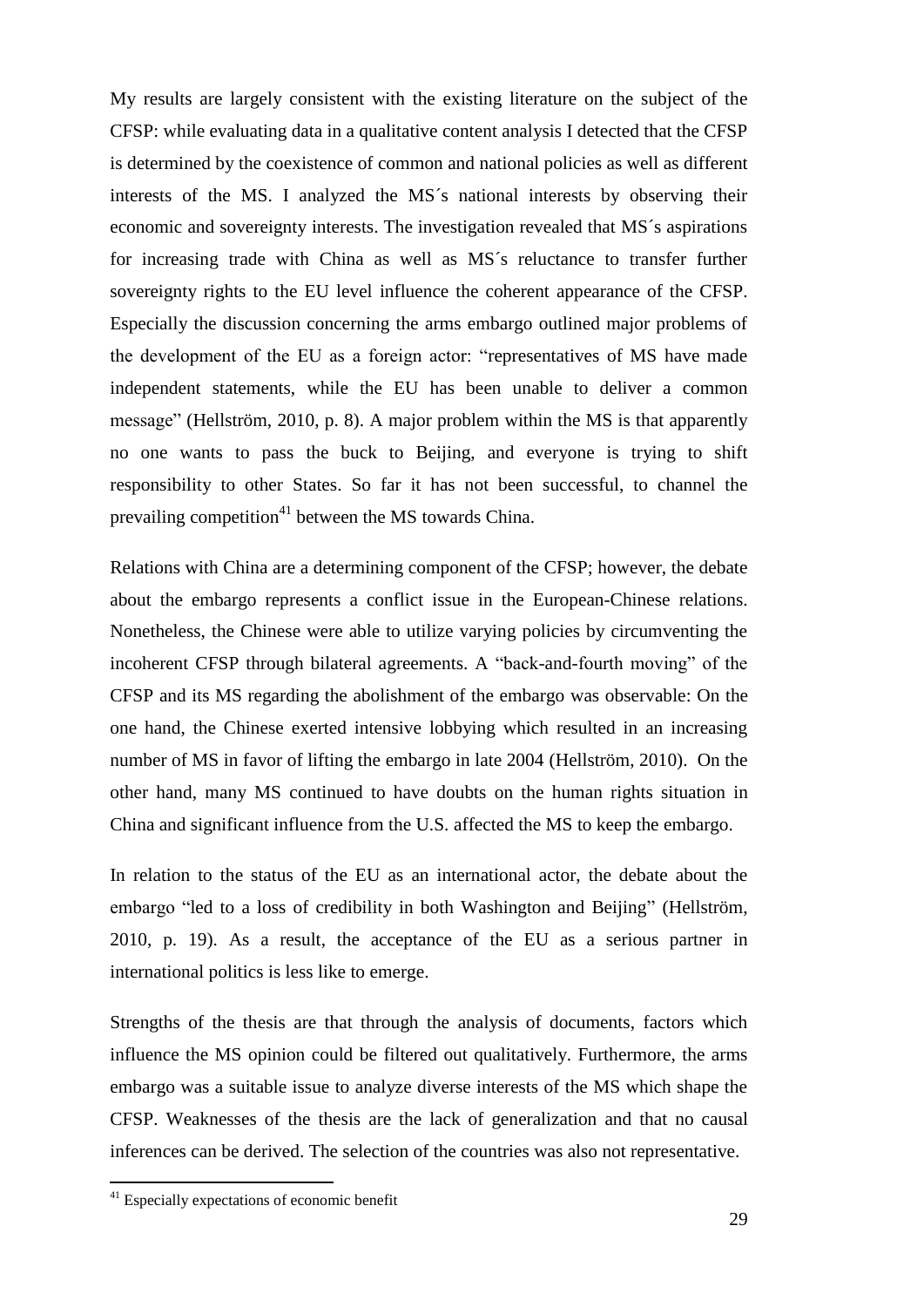It will be interesting to see how the CFSP develops in future: Will the MS continue to preserve core areas of sovereignty similar to the "Westphalian model" of nationstates (Winkler, 2012)? Or will there be indeed a harmonized CFSP which could contribute decisively to the EU´s position in the international community? The future performance of the CFSP does not only have significance for the policy field of European studies but also for international relations. Possible future research direction regarding this topic - which was not possible in the context of this thesis could be an in-depth analysis of the pressure practiced by the U.S. on the one hand and by China on the other hand. This research could provide further insight into how far and through which factors MS are influenceable and vulnerable to blackmail. With regard to an external power such as the U.S. and China, this research could analyze whether MS counterbalance or bandwagon behind these external powers? Furthermore, it would be interesting to investigate on the issue why the policy field of foreign and security policy is still intergovernmental. Here a comparison to other policy fields - such as the economic and monetary policy where the MS agreed to transfer large amounts of national sovereignty to the EU level in order to create a supranational institution – could be conducted. Next to explanations why the CFSP is not within a supranational framework, this study can also point whether the CFSP is likely to develop into a supranational institution in the future.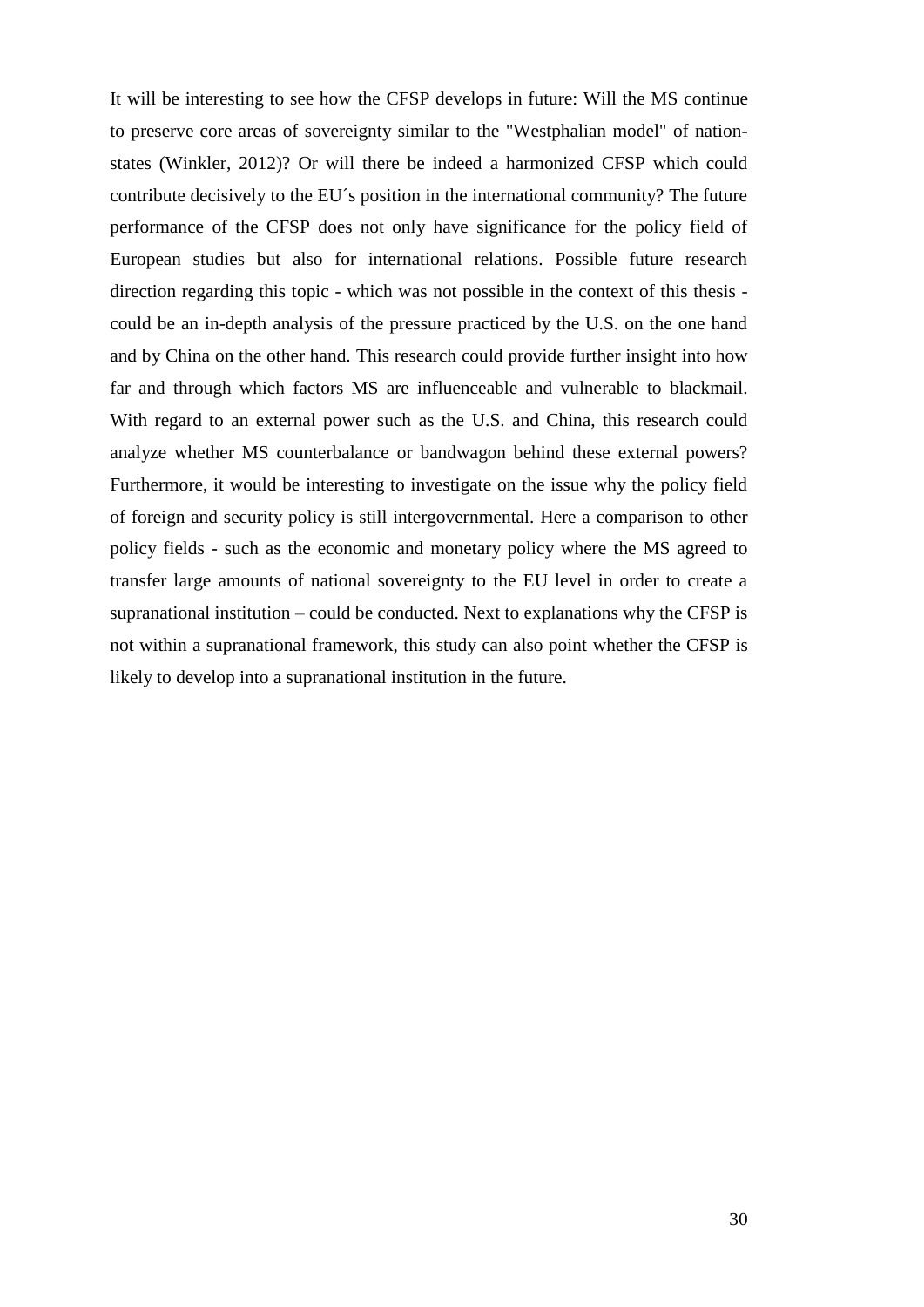#### <span id="page-33-0"></span>**References**

- Algieri, F. (2009). Die China-Politik der EU: Auf dem Weg zum pragmatischen Realismus. In A. Bendiek, & H. Kramer, *Globale Außenpolitik der Europäischen Union* (pp. 150-171). Baden-Baden: Nomos Verlagsgesellschaft.
- Algieri, F. (2009). Die China-Politik der EU: Auf dem Weg zum pragmatischen Realismus. In A. Bendiek, & H. (. Kramer, *Globale Außenpolitik der Europäischen Union* (pp. 150-171). Baden-Baden: Nomos Verlagsgesellschaft.
- Archick, K., Grimmett, R., & Kan, S. (2005). *CRS Report for Congress - European Union´s Arms Embargo on China: Implications and Options for U.S. Policy.* n.a.: Congressional Research Service.
- Aschenbrenner, J. B. (2000). *Menschenrechte in den Außenbeziehungen der EU.* Frankfurt/ Main: Europäische Hochschulschriften.
- Ash, T. G. (2011). Ach Europa! *Die politische Meinung, no. 494/495* , pp. 11-13.
- Axelrod, R. (1970). *Conflict of interest: a theory of divergent goals with applications to politics.* Markham Pub. Co.: Chicago.
- Babbie, E. (2012). *The Practice of Social Research, 12th edition.* Wadsworth: Cengage Learning.
- Banks, M. (2009, 07 13). *EU urged to maintain embargo against China.* Retrieved 06 19, 2012, from The Parliament: http://www.theparliament.com/policyfocus/foreign-affairs/foreign-affairs-article/newsarticle/eu-urged-to-maintainarms-embargo-against-china/
- Baudin, P. (2006, 06 02). *China und die Europäische Union: Zwiespältige Beziehungen.* Retrieved 06 12, 2012, from Konrad Adenauer Stiftung, Auslandsinformationen, p. 47-71 : http://www.kas.de/wf/de/33.8555/
- Baylis, J. (2008). International and global security. In J. Baylis, S. Smith, & P. Owens, *The Globalization of World Politics: An introduction to International Relations* (pp. 227-260). Oxford: Oxford University Press.

Baylis, J., Smith, S., & Owens, P. (2008). *The Globalization of World Politics - An Introduction to International Relations.* Oxford: Oxford University Press.

- BBC News. (n.a.). *On this day: 4th June*. Retrieved 05 25, 2012, from 1989: Massacre in Tiananmen Square: http://news.bbc.co.uk/onthisday/hi/dates/stories/june/4/newsid\_2496000/2496 277.stm
- Bendiek, A., & Kramer, H. (2009). Die europäische Politik in der interregionalen Bezieungen und "strategischen Partnerschaften": Hegemoniale Politik im neuen Gewand. In A. Bendiek, & H. Kramer, *Globale Außenpolitik der Europäischen Union* (pp. 211-230). Baden-Baden: Nomos Verlagsgesellschaft.
- Berkofsky, A. (2004 b., 05 01). *EU unlikely to lift China arms embargo soon.* Retrieved 06 12, 2012, from Asia Times Online: http://www.atimes.com/atimes/China/FE01Ad06.html
- Berkofsky, A. (2005). EU-China Relations Strategic Partnership or Partners of Convenience? *German Foreign Policy in Dialouge: German-Chinese Relations - Trade Promotion Plus Something Else?, vol.6, no. 16* , pp. 14-22.
- Bildt, C. (2005, 09 16). "Can we overcome the European crisis?" . *Speech given by Carl Bildt* . Paris: Annual Conference of the EU Institute for Security Studies.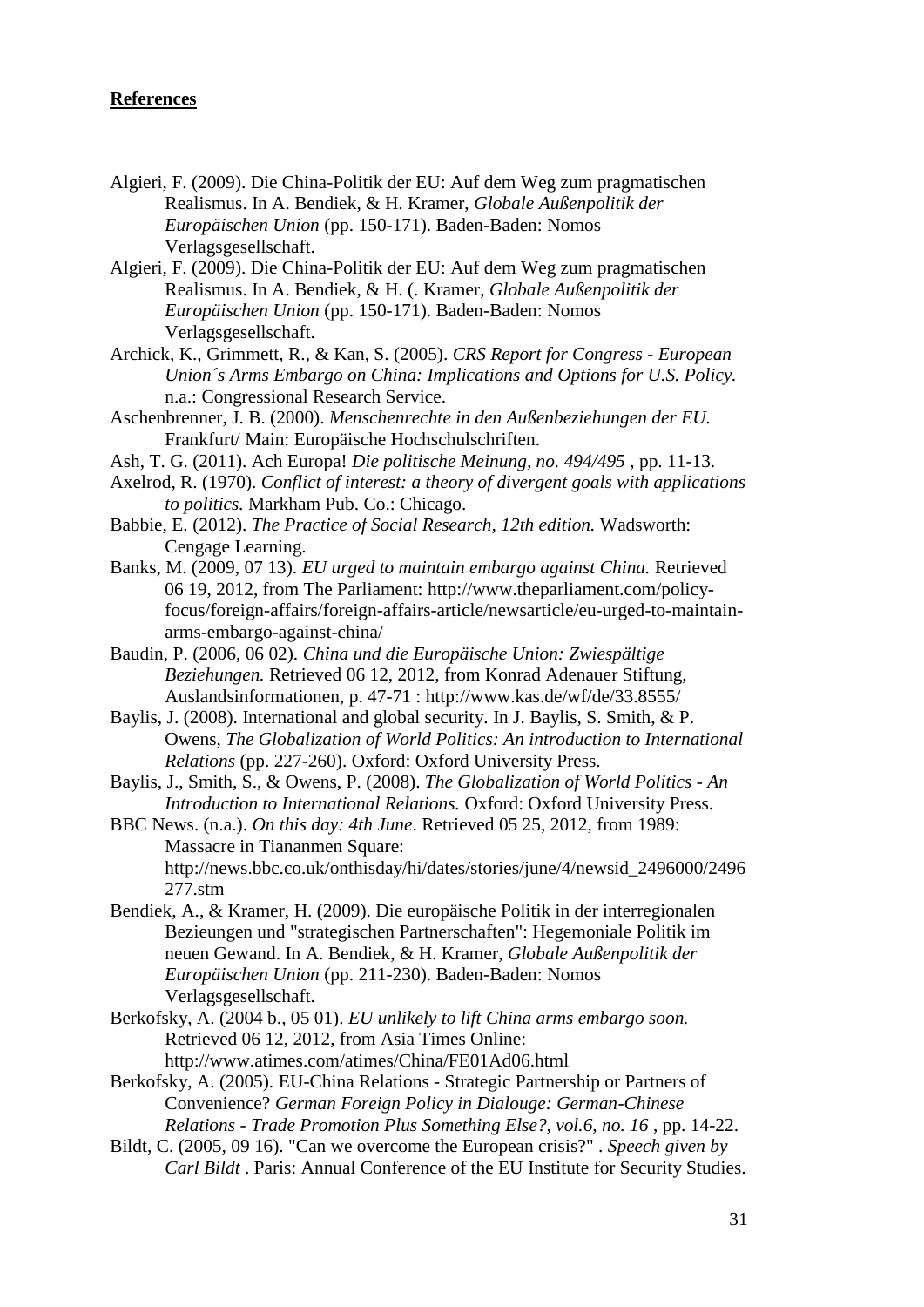- Bitzinger, R. (2004, 06 24). A Prisioner´s Dilemma: The EU´s China Arms Embargo. *China Brief, vol. 4, no. 13* , p. n.a.
- Bork, E. (2004, 05 21). Keep a Common Front on Arms Sales to China. *Financial Times* , p. n.a.
- Bowen, G. A. (2009). Document Analysis as a Qualitative Research Method. *Qualitative Research Journal, vol. 9, no. 2* , pp. 27-40.
- Bowley, G. (2004, 12 09). *EU hints at easing arms embargo on China.* Retrieved 06 15, 2012, from The New York Times Online:
- http://www.nytimes.com/2004/12/09/news/09iht-union\_ed3\_\_0.html Bundesministerium der Verteidigung. (2006). *Weißbuch 2006 - Zur* 
	- *Sicherheitspolitik Deutschlands und zur Zukunft der Bundeswehr.* Berlib: Bundesministerium der Verteidigung.
- Caira, M. (2010). The EU and Other Countries: China. In F. (. Bindi, *The Foreign Policy of the European Union* (pp. 263-270). Washington: The Brookings Institution.
- Campagne tegen Wapenhandel. (2012, 04 11). *Dutch arms exports to China, Turkmenistan and Egypt.* Retrieved 06 15, 2012, from http://stopwapenhandel.org/node/1296
- Chan, J. (2004, 12 18). *Konflikt um Waffenembargo auf EU-China Gipfel.* Retrieved 06 13, 2012, from World Socialist Web Site: John Chan
- China Internet Information Center. (2011, 01 02). *EU erwägt Aufhebung des 21 jährigen Waffenembargos gegen China.* Retrieved 06 13, 2012, from http://german.china.org.cn/fokus/2011-01/02/content\_21660522.htm
- Council of the European Union. (2004). *7th EU-China Summit, The Hague: Joint Statement.* Brussels: Council of the European Union.
- Deutsche Welle. (n.a.). *EU Parliament For China Arms Embargo.* Retrieved 06 15, 2012, from http://www.dw.de/dw/article/0,,1400220,00.html
- Dunne, T., & Schmidt, B. C. (2008). Realism. In J. Baylis, & S. O. Smith, *The Globalization of World Politics* (pp. 90-107). Oxford: Oxford University Press.
- EU Council Secretariat. (2005, February). Background: EU Arms and Dual Use Exports Policy and the EU Embargo on China. *CHINA/00 (initial)* . Brussels.
- European Council. (1989). *Declaration on China, 27 June 1989.* Madrid.
- European Foreign Policy Scorecard. (2010). *China*. Retrieved 01 10, 2012, from http://www.ecfr.eu/scorecard/2010
- European Parliament. (2005 (a.)). *Annual report on the Common foreign and security policy, CFSP 2003; Procedure file 2004/2172(INI).* Strasbourg: European Parliament.
- European Parliament. (2010, 05 18). European Parliament resolution of 18 May 2010 on the EU Policy Coherence for Development and the 'Official Development Assistance plus' concept. *P7\_TA(2010)0174* .
- European Parliament. (2004). *Motion for a resolution.* Retrieved 06 17, 2012, from European Parliament resolution on lifting the EU arms embargo on China: http://www.europarl.europa.eu/sides/getDoc.do?type=MOTION&reference= B5-2003-0552&language=EN
- European Parliament. (2005 (b.)). Report on the Council´s Sixth Annual Report according to Operative Provision 8 of the European Unions Code of Conduct of Arms Exports. *A6-0292/2005* .
- European Union. (2006). *Consolidated Version of the Treaty on the European Union.* Brussels: Official Journal of the European Union.
- European Union Council. (1998, June 5). European Union Code of Conduct on Arms Exports. *DG E - PESC IV, 8675/2/98* .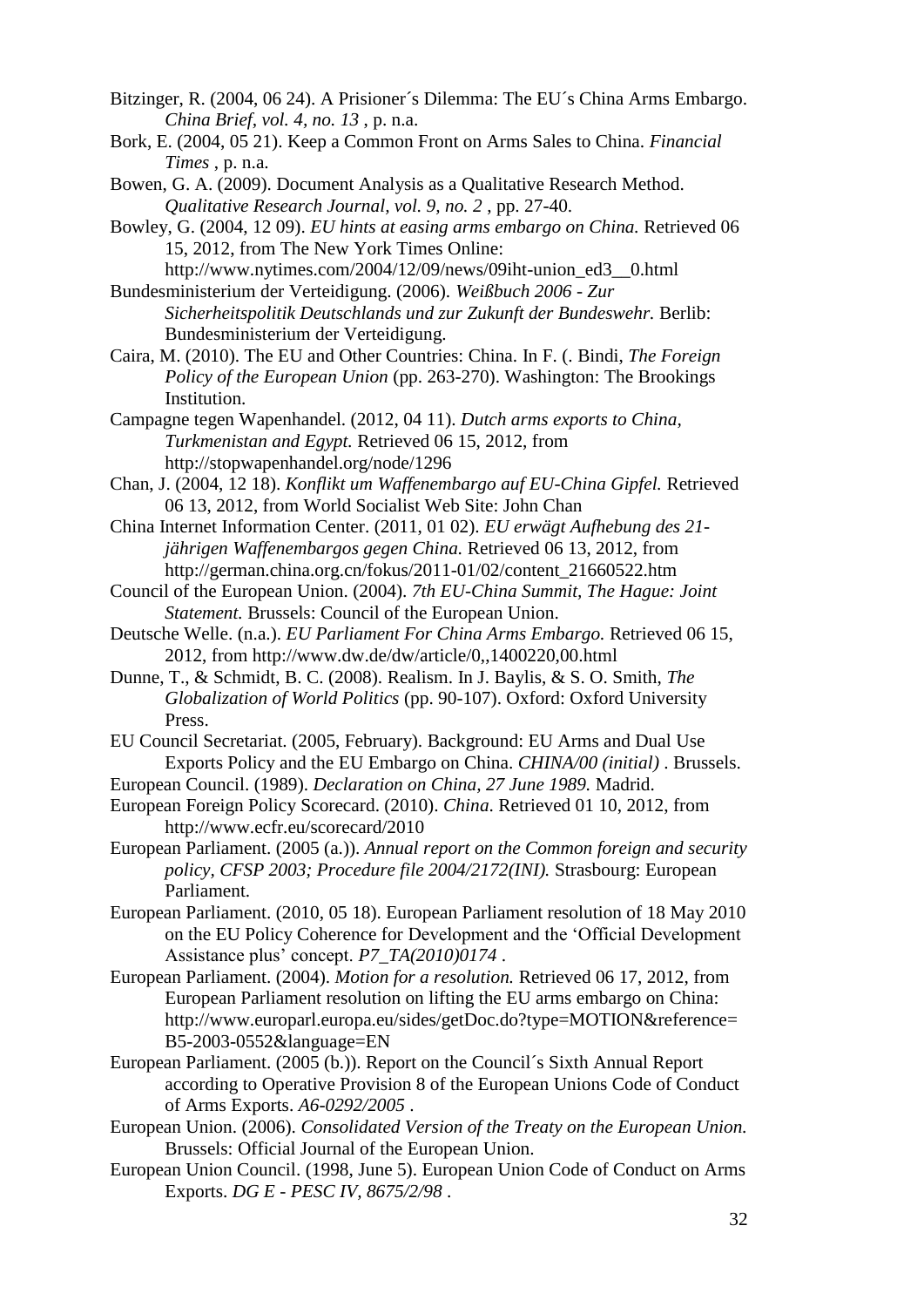European Union. (2012). *Foreign and Security Policy.* Retrieved 06 17, 2012, from How the EU works: http://europa.eu/pol/cfsp/index\_en.htm

European Union Naval Force Somalia. (2012). *Operation Atalanta*. Retrieved 05 16, 2012, from About Us: http://www.eunavfor.eu/about-us/

Federal Foreign Office Germany. (2012). *Ziele und Charakteristika der GASP*. Retrieved 05 23, 2012, from http://www.auswaertigesamt.de/sid\_456A32AC922DC0F3005218968428BED4/DE/Europa/Aussenpo litik/GASP/Ziele\_GASP\_node.html

Frankfurter Allgemeine Zeitung. (2005, 04 14). *Schäuble: Schröder fällt Amerika in den Rücken.* Retrieved 06 16, 2012, from Frankfurter Allgemeine Zeitung Online: http://www.faz.net/aktuell/politik/europaeische-union/euwaffenembargo-schaeuble-schroeder-faellt-amerika-in-den-ruecken-1234086.html

- Fröhlich, S. (2008). *Die Europäische Union als globaler Akteur.* Wiesbaden: VS Verlag für Sozialwissenschaften.
- Gänzle, S. (2007). *Die Europäische Union als außenpolitischer Akteur.* Baden-Baden: Nomos Verlagsgesellschaft.
- Gerring, J. (2012). *Social Science Methodology: A united framework, 2nd ed. .* Cambridge: Cambridge University Press.
- Gerring, J. (2004). What is a case study and what is it good for. *American Political Science Review, vol. 98, no. 2* , pp. 341-354.
- Gerring, J., & McDermott, R. (2007). An Experimental Template for Case Study Research. *American Journal of Political Science, Vol. 51, No. 3* , pp. 688- 701.
- Global Security (a.). (n.a.). *Netherlands Defense Industry.* Retrieved 06 15, 2012, from http://www.globalsecurity.org/military/world/europe/industry-nl.htm
- Global Security (b.). (n.a.). *Sweden - Defense Industry.* Retrieved 06 16, 2012, from http://www.globalsecurity.org/military/world/europe/industry-se.htm
- Gottwald, J.-C. (2005). Germany´s China-Policy: Trade Promotion, Human Rights and European Disunity . *German Foreign Policy in Dialouge: German-Chinese Relations - Trade Promotion Plus Something Else?, vol.6, no. 16* , pp. 7-13.
- Government of the Netherlands. (2012). *Transparancy: Reports on the Netherlands Arms Export Policy.* Retrieved 06 15, 2012, from http://www.government.nl/issues/export-controls-of-strategicgoods/transparancy-reports-on-the-netherlands-arms-export-policy
- Grieco, J. (1988). Anarchy and the Limits of Cooperation: A Realist Critique of the Newest Liberal Institutionalism. *International Organization, vol. 42, no. 3* , pp. 485-507.
- Hellström, J. (2010). *The EU arms embargo on China: a Swedish Perspective.* Stockholm: Swedish Defense Research Agency.
- Holslag, J. (2011). The Elusive Axis: Assessing the EU–China Strategic Partnership. *Journal of Common Maket Studies, vol.49, no. 2* , pp. 293–313.
- Jopp, M., & Schlotter, P. (2007). Die Europäische Union ein kollektiver Akteur? Theoretische Annäherung und Einführung. In M. Jopp, & P. Schlotter, *Kollektive Außenpolitik - Die Europäische Union als internationaler Akteur* (pp. 9-28). Baden-Baden: Nomos Verlagsgesellschaft.
- Katsioulis, C. (2008). *Europäische Außenpolitik auf dem Prüfstand.* Berlin: Friedrich-Ebert-Stiftung.
- Kernic, F. (2007). *Die Außenbeziehungen der Europäischen Union: Eine Einführung.* Frankfurt am Main: Peter Lang Verlag.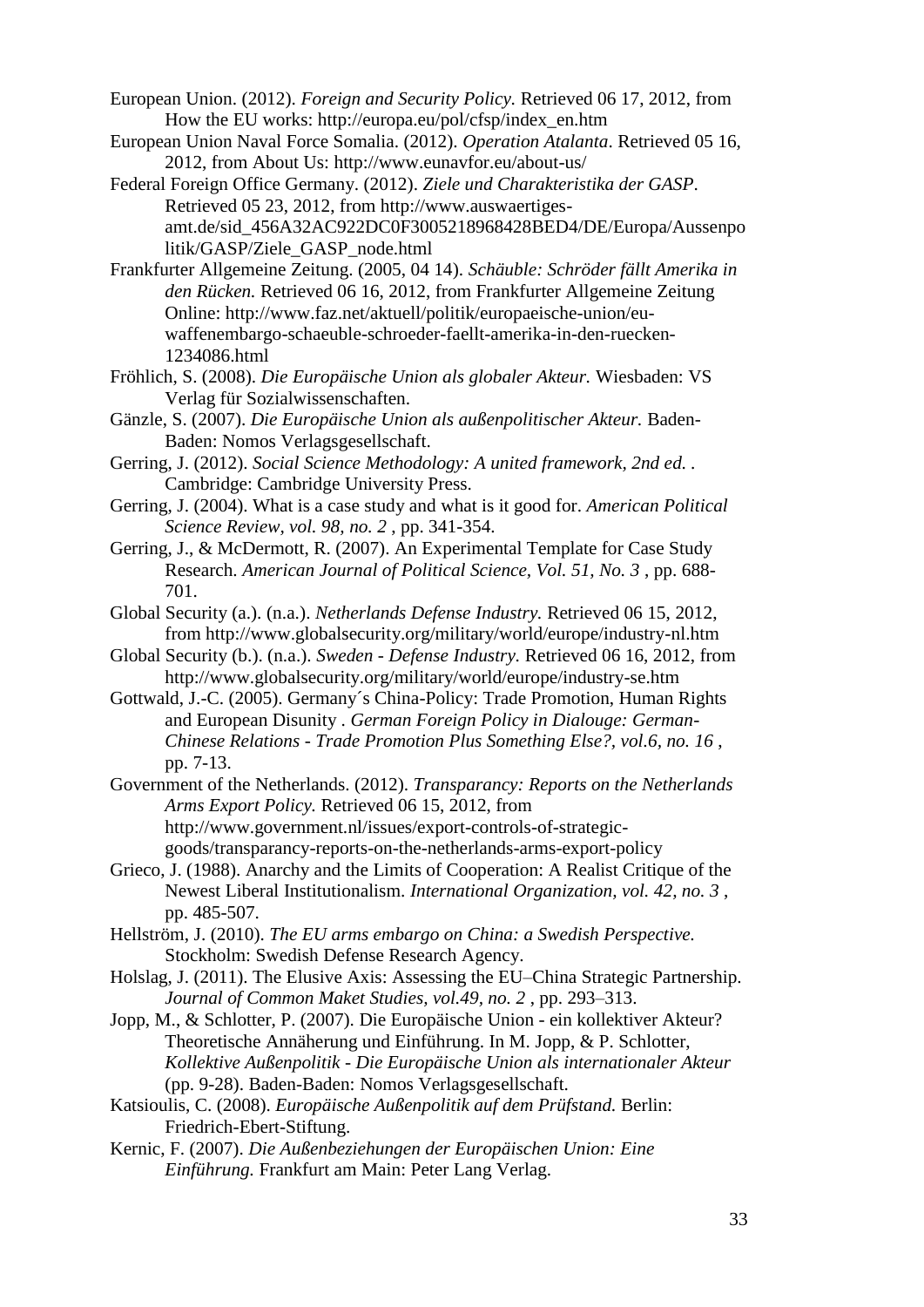- Kohlmeier, G. (2004, 09). *EU Eyes Lifting China Arms Embargo.* Retrieved 06 15, 2012, from Arms Control Association: http://www.armscontrol.org/act/2004\_09/EU
- Kreutz, J. (2004). Reviewing the EU Arms Embargo on China: the Clash between Value and Rationale in the European Security Strategy. *Perspectives: The Central European Review of International Affairs, no.22* , pp. 43-58.
- Lam, W. (2004, 05 02). *European embargo tops Wen´s agenda.* Retrieved 06 15, 2012, from CNN.com: http://articles.cnn.com/2004-05- 02/world/wen.europe.willy\_1\_eu-expansion-weapons-and-militarytechnology-arms-embargo?\_s=PM:WORLD
- Lamy, S. (2008). Contemporary Mainstream Approaches: Neo-Realism and Neo-Liberalism. In J. Baylis, S. Smith, & P. Owens, *The Globalization of World Politics: An introduction to International Relations* (pp. 124-141). Oxford: Oxford University Press.
- Lemke, C. (2008). *Internationale Beziehungen: Grundkonzepte, Theorien und Problemfelder, 2nd edition.* München: Oldenburg Wissenschaftsverlag GmbH.
- Little, R. (2008). International Regimes. In J. Baylis, S. Smith, & P. Owens, *The Globalization of World Politics* (pp. 296-311). Oxford: Oxford University Press.
- Mayring, P. (2010). *Qualitative Inhaltsanalyse: Grundlagen und Techniken, 11th ed.* Weinheim: Beltz Verlag.
- McGuire, S., & Lindeque, J. (2010). The Diminishing Returns to Trade Policy in the European Union. *Journal of Common Market Studies, vol. 48, no. 5* , pp. 1329–1349.
- Men, J. (2009). Building a Long-Term EU-China Partnership. In F. Laursen, *The EU in The Global Political Economy* (pp. 219-236). Brussels: P.I.E. Peter Lang .
- Ministry of Foreign Affairs of the People´s Republic of China. (2003). *China´s EU Policy Paper.* Beijing: Ministry of Foreign Affairs .
- Moravcsik, A. (1998). *The Choice for Europe - Theorezing European Integration.* London: UCL Press.
- Morgenthau, H. (2006). *Politics among Nations - The Struggle for Power and Peace, 7th ed. .* New York: McGraw-Hill/ Irwin.
- Müller-Brandeck-Bocquet, G. (2008). Die Europäsiche Außenpolitik: Genese, Entwicklungsstand und Perspektiven. In E. Bos, & J. Dieringer, *Die Genese eine Union der 27* (pp. 265-282). Wiesbaden: Vs Verlag für Sozialwissenschaften.
- Oklestkova, I., & Bondiguel, T. (2010, 02 02). *Lifting the EU arms embargo on China: cui bono?* Retrieved 06 15, 2012, from EU Observer: http://euobserver.com/7/29389
- Oliveira, I. (2003). *Außenpolitik und Wirtschaftsinteresse.* Frankfurt am Main: Peter Lang Verlag.
- Orbie, J. (2008). A civilian power in the World? Instrument and Objectives in European Union External Policies. In J. Orbie, *Europe´s Global Role: External Policies of the European Union* (pp. 1-34). Farnham: Ashgate Publishing Limited.
- Patton, M. (2002). *Qualitative Research and Evaluation Methods.* Thousand Oaks: Sage.
- Peiran, W. (2010). A Tough Sell Overcoming the EU Arms Embargo. *China Security, vol. 6, no. 2* , pp. 51-58.
- Riegert, B. (n.a.). *Deutsche Welle.* Retrieved 06 13, 2012, from Waffenembargo gegen China ist löchrig: http://www.dw.de/dw/article/0,,1518916,00.html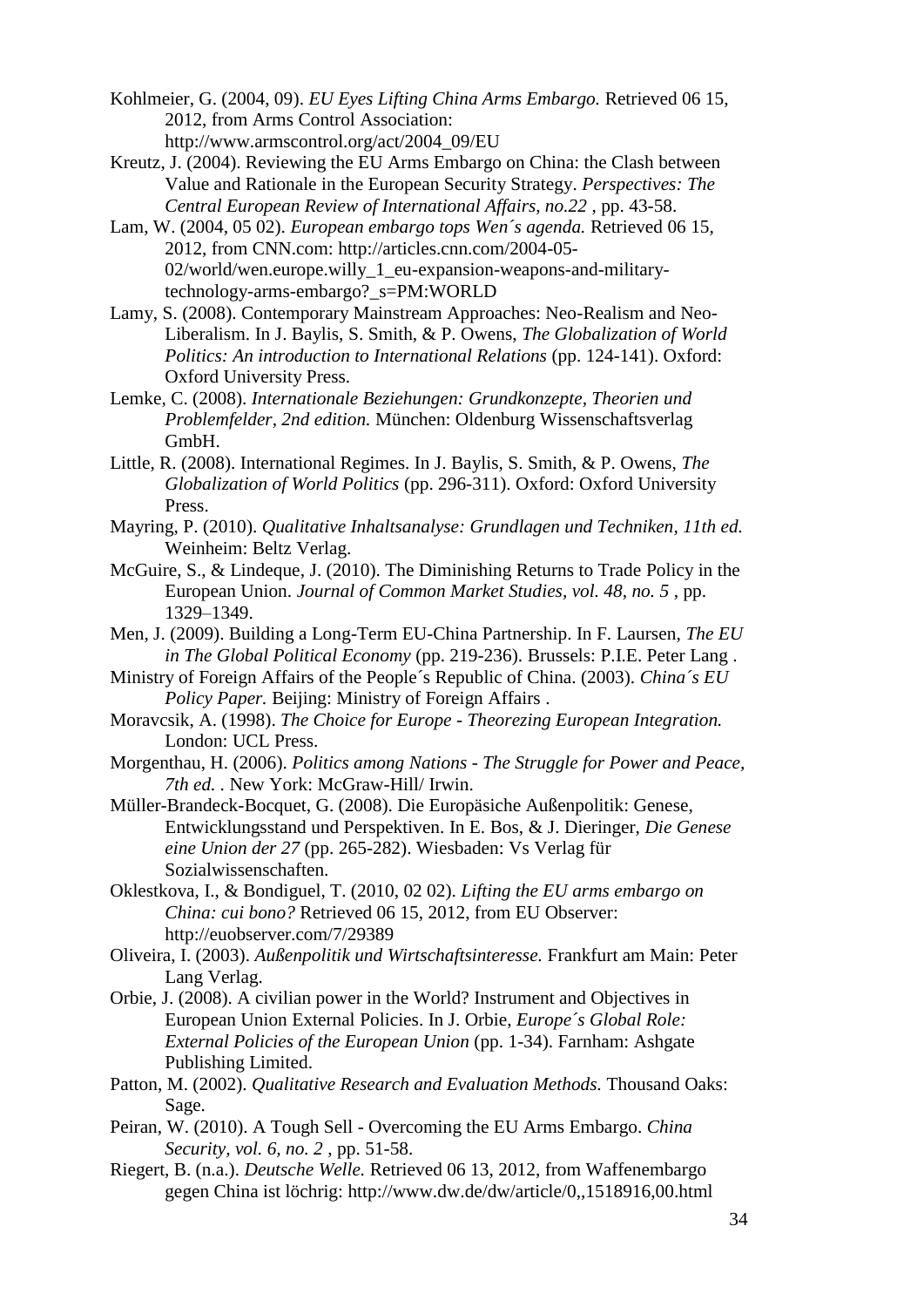Schubert, G. (2002, 06 09). *China und die Europäische Union im Kontext der GASP.* Retrieved 06 12, 2012, from Bundeszentrale für politische Bildung: http://www.bpb.de/apuz/26923/china-und-die-europaeische-union-imkontext-der-gasp

Schubert, K., & Klein, M. (2006). *Das Politiklexikon. 4th edition.* Bonn: Dietz.

Schulte-Kulkmann, N. (2005). The German-Chinese "Rule of Law Dialouge": Substantial Interaction or Political Delusion? *German Foreign Policy in Dialouge: German-Chinese Relations - Trade Promotion Plus Something Else?, vol.6, no. 16* , pp. 30-37.

Shadish, W., Cook, T., & Campell, D. (2002). *Experimental and Quasi-Experimental Designs for Generalized Causal Interference.* Wadsworth: Cengage Learning.

Smith, K. E. (2008). *European Union Foreign Policy In A Changing World.* Cambridge: Polity Press.

Srauss, A. (1998). *Grundlagen qualitativer Forschung, 2nd ed. .* München: Wilhelm Fink Verlag GmbH & Co. KG.

Statistics Netherlands. (2010, 04 29). *More goods exported to China, imports from China down.* Retrieved 06 15, 2012, from http://www.cbs.nl/en-GB/menu/themas/internationale-

handel/publicaties/artikelen/archief/2010/2010-3101-wm.htm

Statistisches Bundesamt. (2008). *Export, Import, Globalisierung - Deutscher Außenhandel und Welthandel, 1990 bis 2008.* Wiesbaden: Statistisches Bundesamt.

Stockholm International Peace Research Institute. (2012, 05 03). *EU arms emabrgo on China.* Retrieved 06 13, 2012, from

http://www.sipri.org/databases/embargoes/eu\_arms\_embargoes/china Stockholm International Peace Research Institute. (2004). *Yearbook 2004 -*

*Armaments, Disarmament and International Security.* Stockholm: Oxford University Press.

Stockholm International Peace Research Institute. (2011). *Yearbook 2011 - Armaments, Disarmament and International Security.* Stockholm: Oxford University Press.

Tang, S. C. (2005). The EU´s policy towards China and the arms embargo. *Asia Europe Journal, vol. 3, no. 3* , pp. 313-321.

Thales Group. (2012). *Defense - What we do.* Retrieved 06 21, 2012, from http://www.thalesgroup.com/Markets/Defence/What\_we\_do/

The Economist. (2010, 02 01). *The EU and arms for China.* Retrieved 06 13, 2012, from

http://www.economist.com/blogs/charlemagne/2010/02/eu\_china\_arms\_emba rgo

The Guardian. (2010, 02 24). *UK export and import in 2011: top products and trading partners.* Retrieved 06 15, 2012, from http://www.guardian.co.uk/news/datablog/2010/feb/24/uk-trade-exportsimports

Tonra, B., & Christiansen, T. (2004). The study of EU foreign policy: between international relations and European studies. In B. Tonra, & T. Christiansen, *Rethinking European Union foreign policy* (pp. 1-9). Manchester: Manchester University Press.

Ulfkotte, U. (2011, 01 07). *Geld stinkt nicht: EU will das gegen China verhängte Waffenembargo wieder aufheben.* Retrieved 06 13, 2012, from Kopp Online: http://info.kopp-verlag.de/hintergruende/europa/udo-ulfkotte/geld-stinktnicht-eu-will-das-gegen-china-verhaengte-waffenembargo-wiederaufheben.html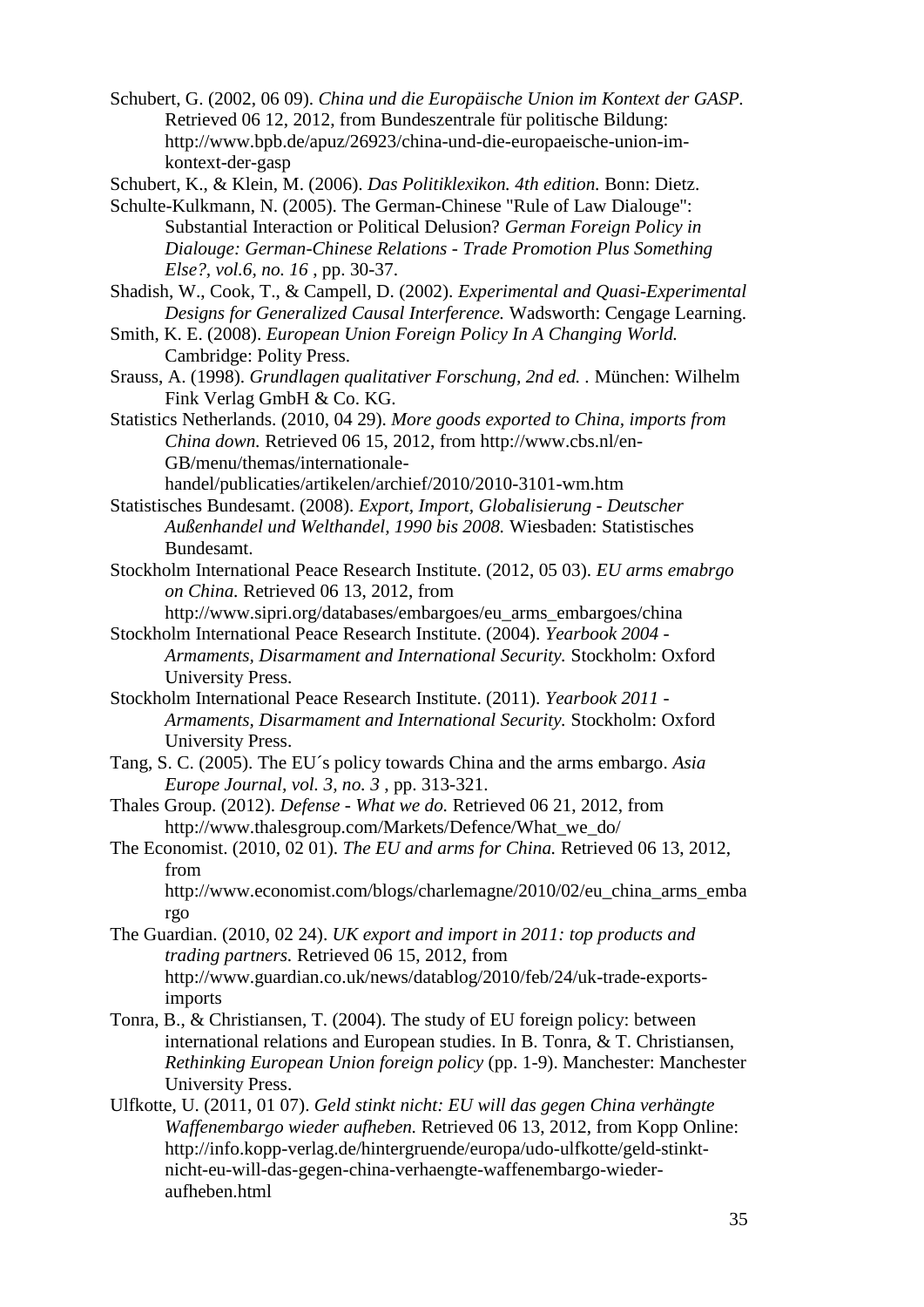Umbach, F. (2005, 03 01). Die EU nimmt die Konsquenzen einer Aufhebung des Waffenembargos gegen China zu leicht. *Internationale Politik* , pp. 70 - 77.

- van der Putten, F. P. (2009, 01). The EU Arms Embargo against China: Should Europe Play a Role in East Asian Security? *Social and Cultural Research, no. 9* , pp. 1-15.
- Vennesson, P. (2007). Lifting the EU Arms Embargo on China: Symbols and Strategy. *EurAmerica, vol. 37, no. 3* , pp. 417-444.
- Verola, N. (2010). The New EU Foreign Policy under the Treaty of Lisbon. In F. Bindi, *The Foreign Policy of the European Union* (pp. 41-50). Washington: The Brookings Institution.
- Wacker, G. (2004, 03). *Ende des EU-Waffenembargos gegen China?* Retrieved 06 12, 2012, from Stiftung für Wissenschaft und Politik, Deutsches Insitut für Internationale Politik und Sicherheit: http://www.swpberlin.org/de/publikationen/swp-aktuell-de/swp-aktuelldetail/article/ende\_des\_eu\_waffenembargos\_gegen\_china.html
- Weber, J. (1977). *Die Interessengruppen im politischen System der Bundesrepublik Deutschland.* Stuttgart: Kohlhammer .
- Webster, P., Watson, R., & Bremner, C. (2004, 06 01). Britain aims to lift the ban on China. *The Times (London)* .
- Winkler, H. A. (2012, 06 13). Vom Staatenverbund zur Föderation. *Frankfurter Allgemeine Zeitung* , p. 6.
- Wolfe, A. (2004, 02 12). *France, Germany seek to resume China arms sales.* Retrieved 06 12, 2012, from Asia Times Online: http://www.atimes.com/atimes/China/FB12Ad06.html
- World Trade Organization . (2010 (b.)). *Member Information: Germany.* Retrieved 06 15, 2012, from Trade Statistics: http://stat.wto.org/CountryProfile/WSDBCountryPFView.aspx?Language=E &Country=DE
- World Trade Organization. (2010 (a.)). *Member Information: France.* Retrieved 06 15, 2012, from Trade Statistics: http://stat.wto.org/CountryProfiles/FR\_e.htm
- World Trade Organization. (2010 (c.)). *Member Information: Netherlands.* Retrieved 06 15, 2012, from Trade Statistics: http://stat.wto.org/CountryProfile/WSDBCountryPFView.aspx?Language=E
- &Country=NL World Trade Organization. (2010 (d.)). *Member Information: Sweden.* Retrieved 06 15, 2012, from Trade Statistics: http://stat.wto.org/CountryProfile/WSDBCountryPFView.aspx?Language=E

&Country=SE

- Zandonella, B. (2005). *Pocket Europa. EU-Begriffe und Länderdaten.* Bonn: Bundeszentrale für politische Bildung.
- Zepter, B. (2009). Stukturen, Akteure und Inhalte der EU-Außenpolitik. In A. Bendiek, & H. Kramer, *Globale Außenpolitik der Europäischen Union* (pp. 17-28). Baden-Baden: Nomos Verlagsgesellschaft.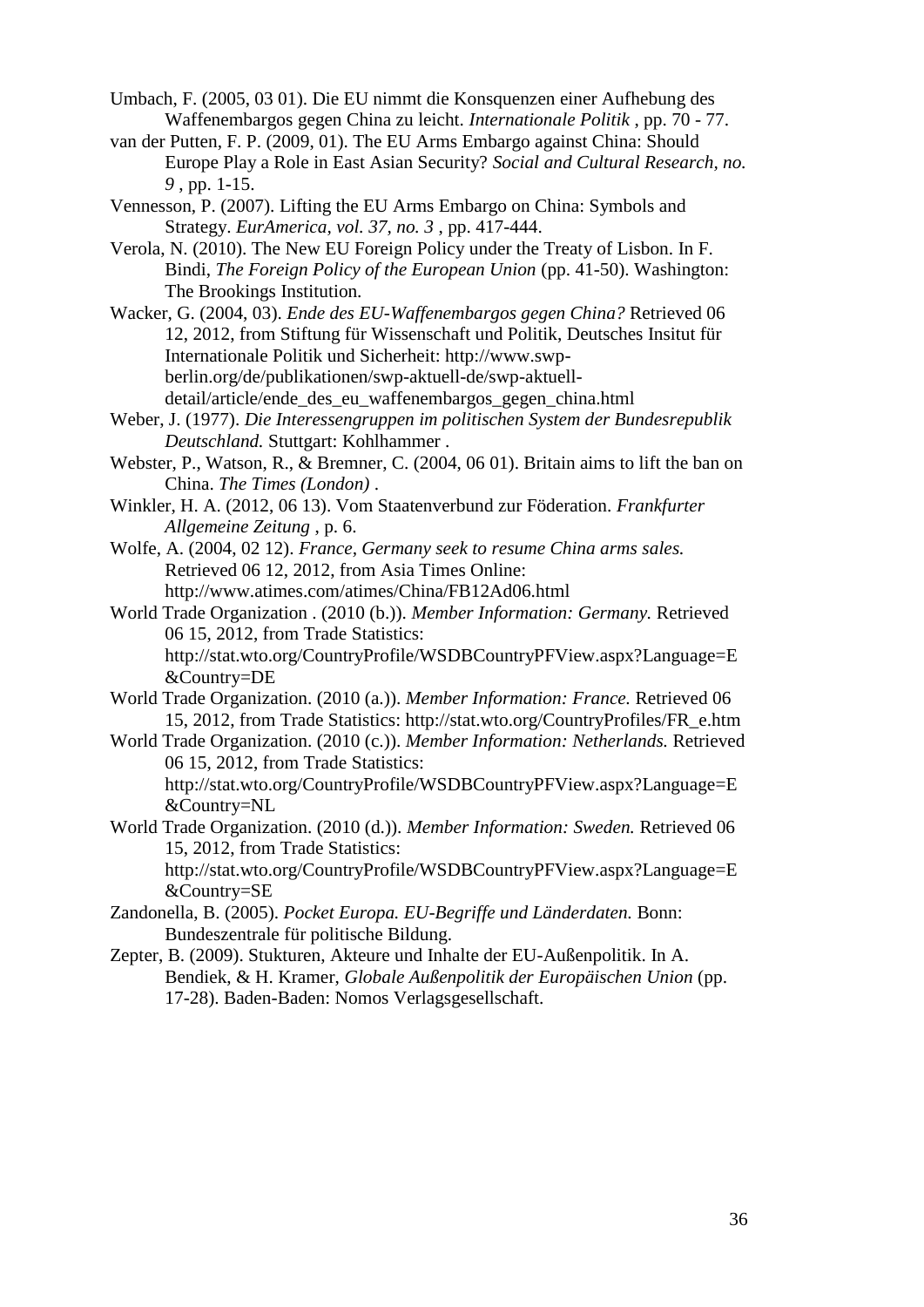# <span id="page-39-0"></span>**Annex**

### **Annex 1: Step model of deductive category application according to Mayring**

### (Mayring, 2010, p. 99)

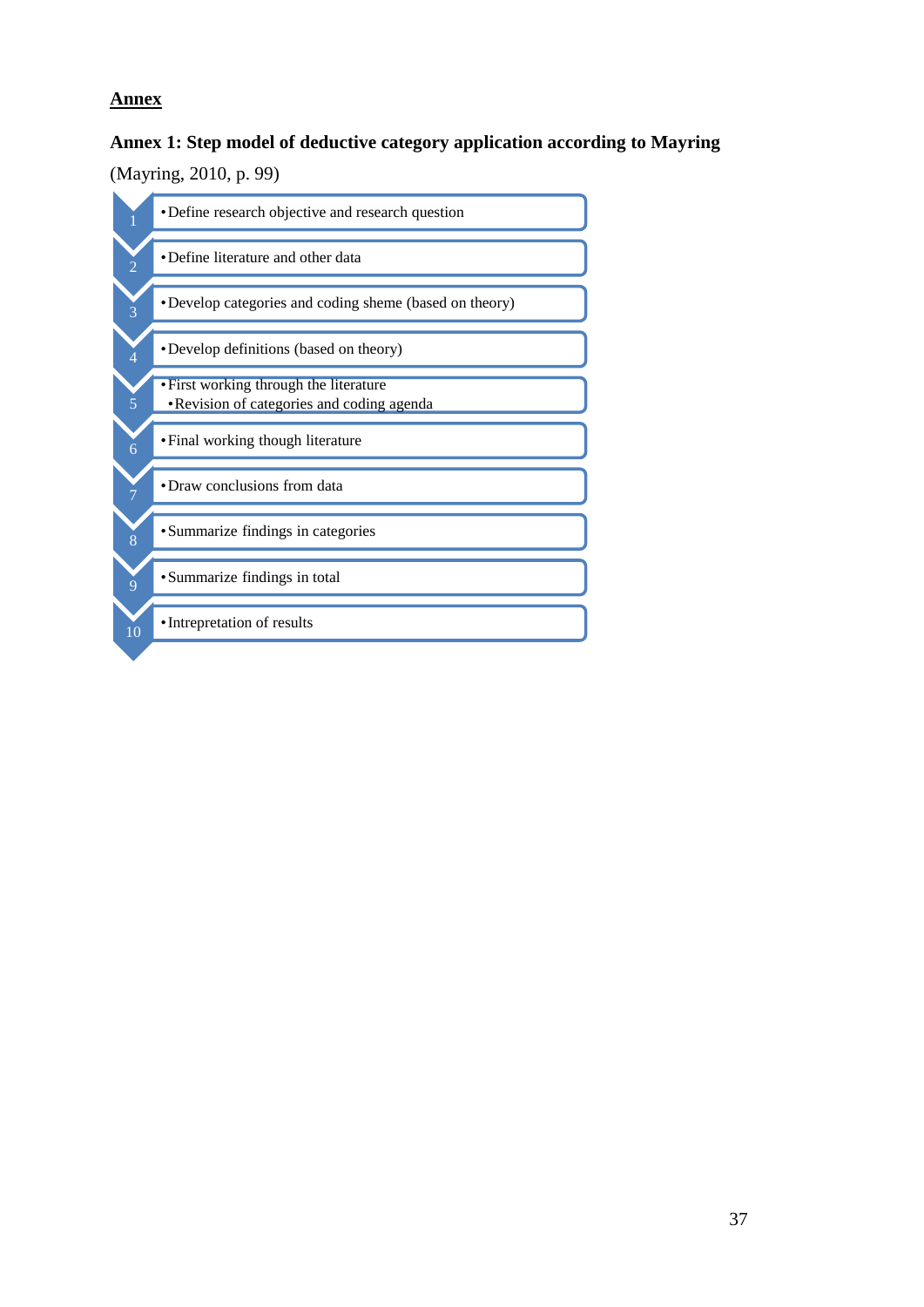# **Annex 2: Suppliers and Recipients of Major Conventional Weapons** (Stockholm

International Peace Research Institute, 2011, p. 12)

### THE SUPPLIERS AND RECIPIENTS OF **MAJOR CONVENTIONAL WEAPONS**

The trend in transfers of major conventional weapons, 2001-10



Bar graph: annual totals; line graph: five-year moving average (plotted at the last year of each fiveyear period).

# The five largest suppliers of major conventional weapons, 2006-10

| Supplier | Share of<br>exports (%) transfers) | <b>Main recipients</b><br>global arms (share of supplier's |  |  |
|----------|------------------------------------|------------------------------------------------------------|--|--|
| USA.     | 30                                 | South Korea (14%)                                          |  |  |
|          |                                    | Australia (9%)                                             |  |  |
|          |                                    | <b>UAE</b> (8%)                                            |  |  |
| Russia   | 23                                 | India (33%)                                                |  |  |
|          |                                    | China (23%)                                                |  |  |
|          |                                    | Algeria (13%)                                              |  |  |
| Germany  | 11                                 | Greece (15%)                                               |  |  |
|          |                                    | South Africa (11%)                                         |  |  |
|          |                                    | <b>Turkey</b> (10%)                                        |  |  |
| France   |                                    | Singapore (23%)                                            |  |  |
|          |                                    | UAE (16%)                                                  |  |  |
|          |                                    | Greece (12%)                                               |  |  |
| UK       | $\frac{4}{3}$                      | USA (23%)                                                  |  |  |
|          |                                    | Saudi Arabia (19%)                                         |  |  |
|          |                                    | India (10%)                                                |  |  |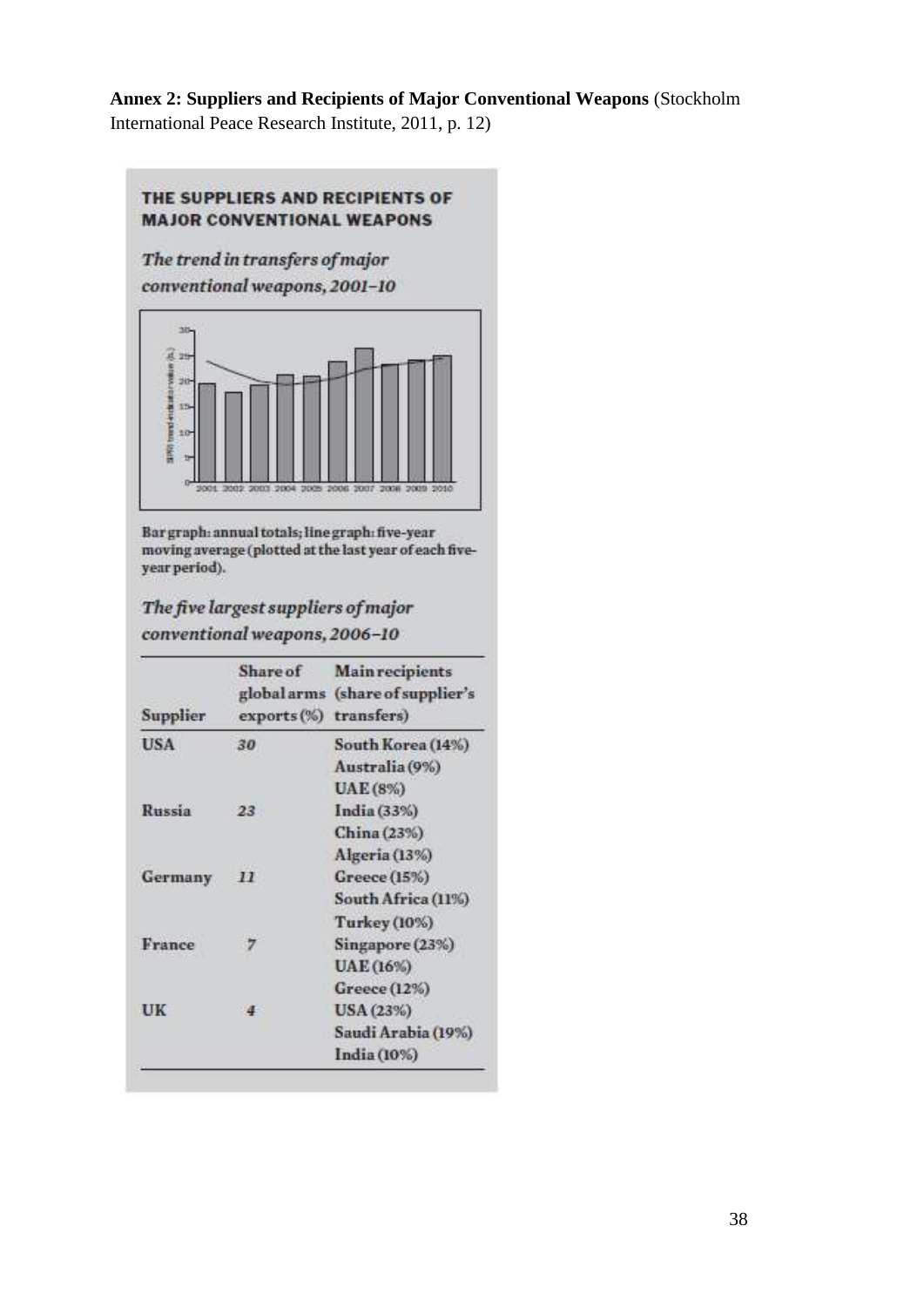**Annex 3: 10 largest Arms Producing Companies** (Stockholm International Peace Research Institute, 2011, p. 10)

### THE SIPRI TOP 100 FOR 2009

The SIPRI Top 100 list ranks the largest arms-producing companies in the world (outside China) according to their arms sales.

The 10 largest arms-producing companies, 2009

|    | Company                    | <b>Arms sales Profit</b> |                   |
|----|----------------------------|--------------------------|-------------------|
|    | (country)                  | (S <sub>m</sub> )        | (S <sub>m</sub> ) |
|    | 1 Lockheed Martin          | 33430                    | 3024              |
|    | 2 BAE Systems (UK)         | 33250                    | $-70$             |
|    | 3 Boeing                   | 32300                    | 1312              |
|    | 4 Northrop Grumman         | 27000                    | 1686              |
|    | 5 General Dynamics         | 25590                    | 2394              |
| 6  | Raytheon                   | 23080                    | 1976              |
|    | EADS (trans-Europe)        | 15930                    | $-1060$           |
| 8  | Finmeccanica (Italy)       | 13280                    | 997               |
|    | <b>L-3 Communications</b>  | 13010                    | 901               |
| 10 | <b>United Technologies</b> | 11110                    | 4179              |

Companies are US-based, unless indicated otherwise. The profit figures are from all company activities, including non-military sales.

In general, the arms sales of companies in the Top 100 remained high in 2009. The total arms sales of the SIPRI Top 100 increased by \$14.8 billion to reach \$400.7 billion in 2009.

In 2009 for the first time a Kuwaiti company-the military services company Agility-entered the Top 100, at rank 34. The arms sales of some of the largest Russian arms producers fell, even as the **Russian Government continued to invest** in the industry.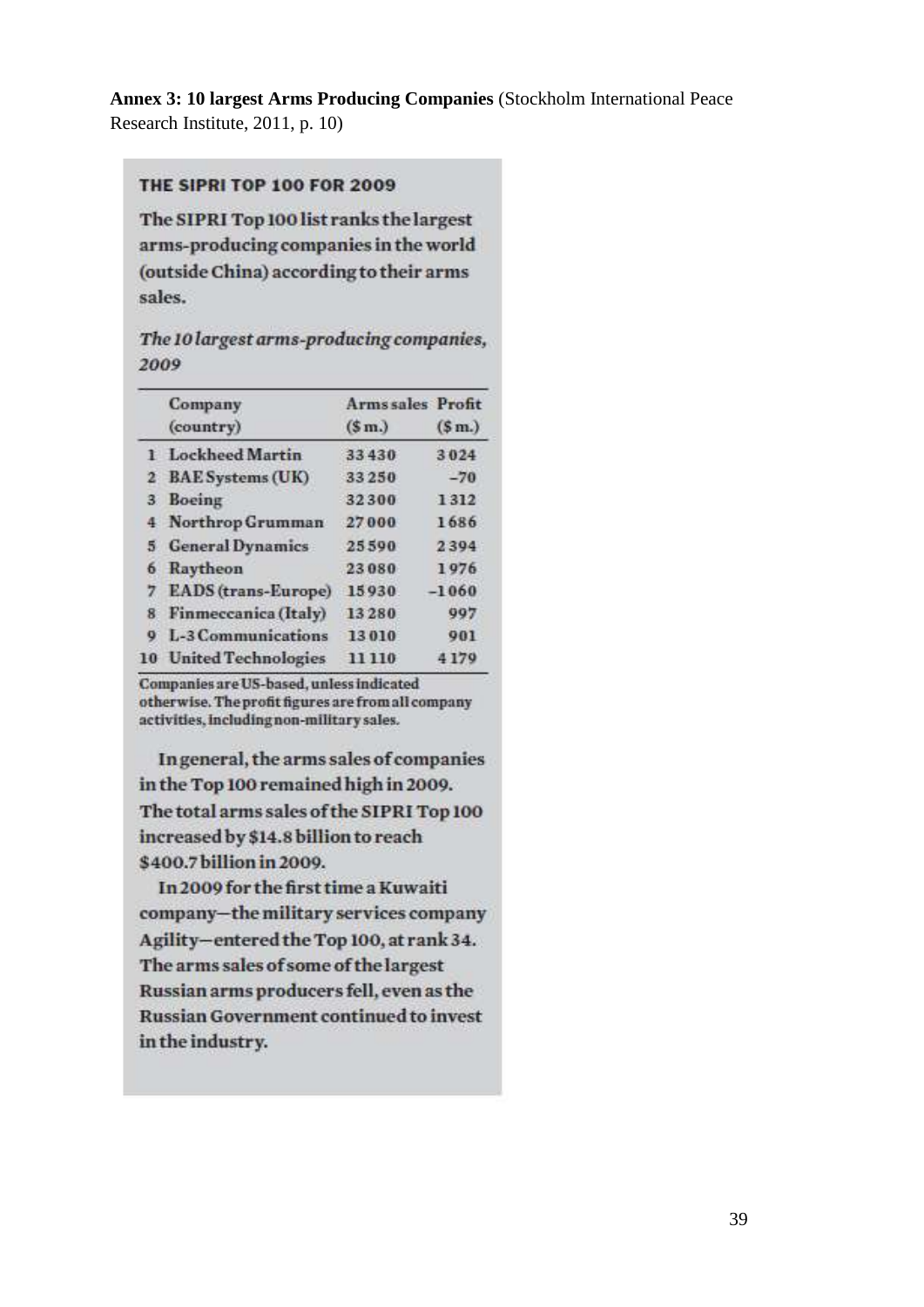# **Annex 4: France Trade Statistics** (World Trade Organization, 2010 (a.))

| <b>MERCHANDISE TRADE</b>                           | Value<br>Annual percentage change |                                      |       |      |
|----------------------------------------------------|-----------------------------------|--------------------------------------|-------|------|
|                                                    | 2010                              | 2005-2010                            | 2009  | 2010 |
| Merchandise exports, f.o.b. (million US\$)         | 523 460                           | 2                                    | $-21$ | 8    |
| Merchandise <i>imports</i> , c.i.f. (million US\$) | 609 650                           | 4                                    | $-22$ | 9    |
|                                                    | 2010                              |                                      |       | 2010 |
| Share in world total exports                       | 3.43                              | Share in world total imports         |       | 3.94 |
| Breakdown in economy's total exports               |                                   | Breakdown in economy's total imports |       |      |
| By main commodity group (ITS)                      |                                   | By main commodity group (ITS)        |       |      |
| Agricultural products                              | 13.1                              | Agricultural products                | 9.9   |      |
| Fuels and mining products                          | 6.4                               | Fuels and mining products            | 16.4  |      |
| Manufactures                                       | 78.5                              | <b>Manufactures</b>                  | 73.2  |      |
| By main destination                                |                                   | By main origin                       |       |      |
| 1. European Union (27)                             | 61.1                              | 1. European Union (27)               |       | 59.9 |
| 2. United States                                   | 5.7                               | 2. China                             |       | 8.2  |
| 3. Switzerland                                     | 2.9                               | 3. United States                     |       | 5.9  |
| 4. China                                           | 2.8                               | 4. Russian Federation<br>2.7         |       |      |
| 5. Russian Federation                              | 1.6                               | 5. Switzerland                       |       | 2.4  |

# **Annex 5: Germany Trade Statistics** (World Trade Organization , 2010 (b.))

| <b>IMERCHANDISE TRADE</b>                          | Value     |                                      | Annual percentage change |      |
|----------------------------------------------------|-----------|--------------------------------------|--------------------------|------|
|                                                    | 2010      | 2005-2010                            | 2009                     | 2010 |
| Merchandise exports, f.o.b. (million US\$)         | 1 258 924 | 5                                    | $-23$                    | 12   |
| Merchandise <i>imports</i> , c.i.f. (million US\$) | 1054814   | 6                                    | -22                      | 14   |
|                                                    | 2010      |                                      |                          | 2010 |
| Share in world total exports                       | 8.25      | Share in world total imports         |                          | 6.82 |
| Breakdown in economy's total exports               |           | Breakdown in economy's total imports |                          |      |
| By main commodity group (ITS)                      |           | By main commodity group (ITS)        |                          |      |
| Agricultural products                              | 64        | Agricultural products                | 9.6                      |      |
| Fuels and mining products                          | 5.2       | Fuels and mining products            | 16.4                     |      |
| <b>Manufactures</b>                                | 86.0      | <b>Manufactures</b>                  |                          | 72.0 |
| By main destination                                |           | By main origin                       |                          |      |
| 1. European Union (27)                             | 60.3      | 1. European Union (27)               |                          | 56.6 |
| 2. United States                                   | 6.8       | 2. China                             |                          | 9.5  |
| 3. China                                           | 5.6       | 3. United States                     |                          | 5.6  |
| 4. Switzerland                                     | 4.4       | 4. Switzerland                       |                          | 4.1  |
| 5. Russian Federation                              | 2.7       | 5. Russian Federation                |                          | 3.9  |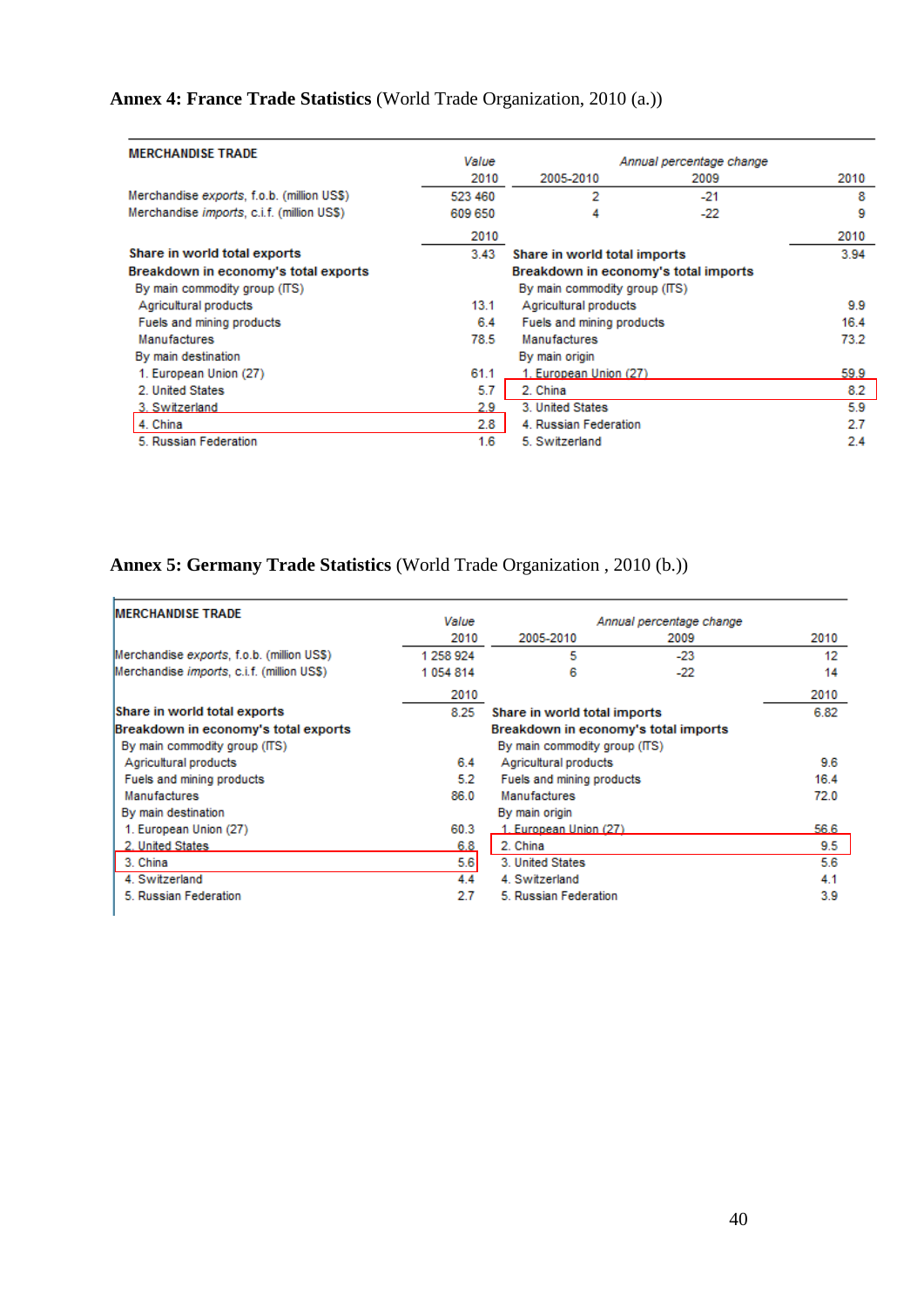

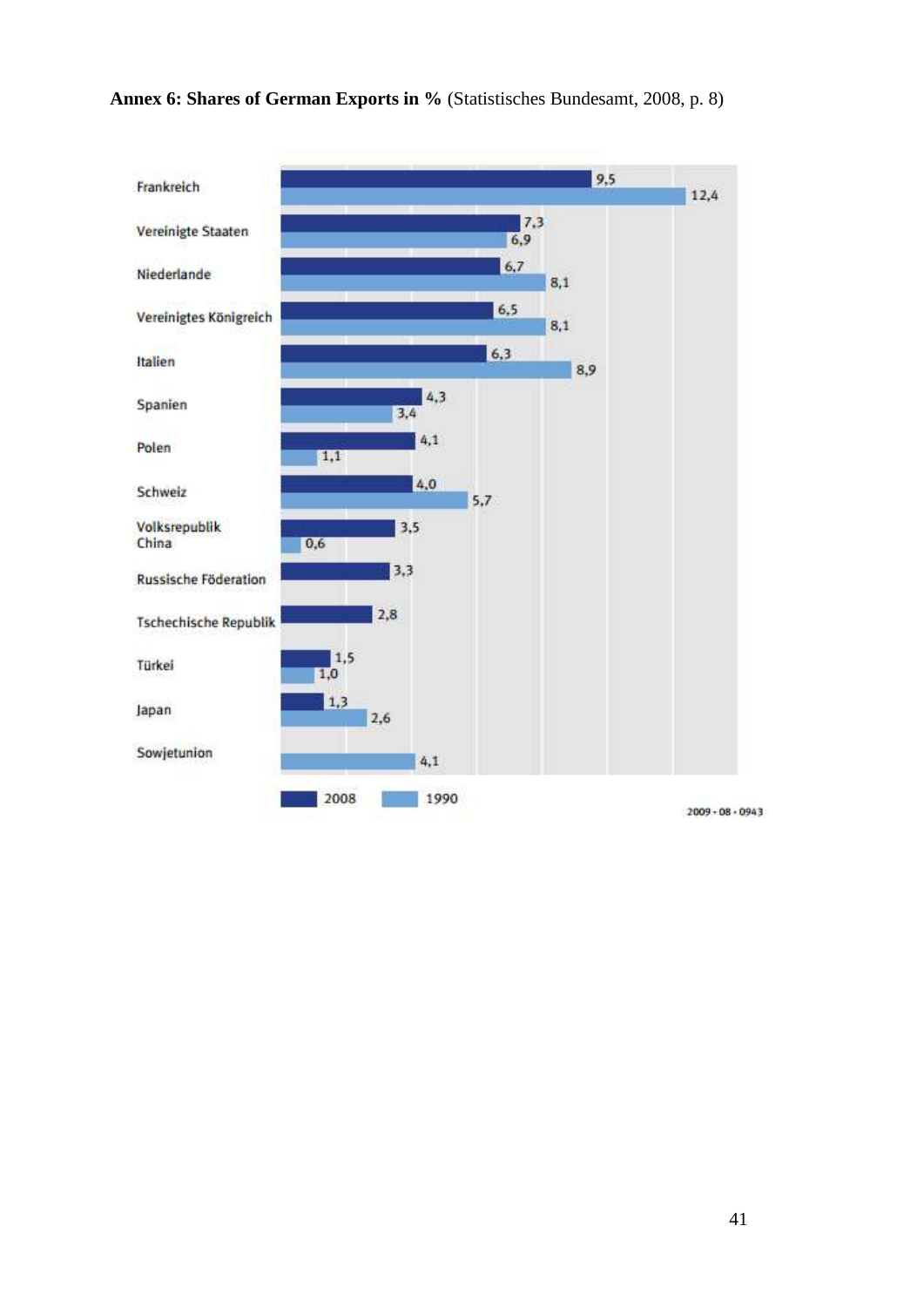**Annex 7: Shares of German Impots in %** (Statistisches Bundesamt, 2008, p. 9)



 $2009 - 08 - 0944$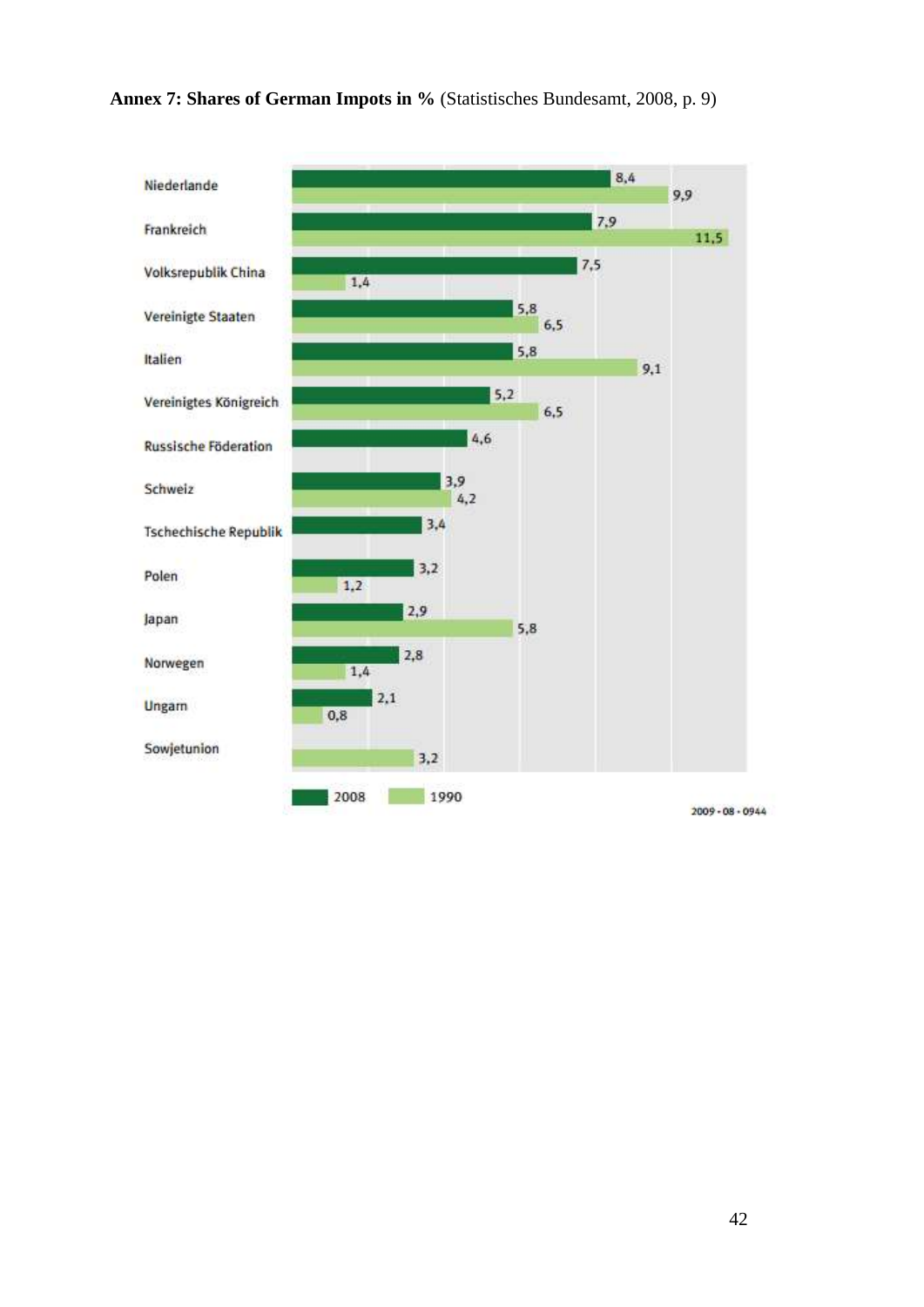# **Annex 8: Netherlands Trade Statistics** (World Trade Organization, 2010 (c.))

| <b>IMERCHANDISE TRADE</b>                          | Value   | Annual percentage change             |       |      |
|----------------------------------------------------|---------|--------------------------------------|-------|------|
|                                                    | 2010    | 2005-2010                            | 2009  | 2010 |
| Merchandise exports, f.o.b. (million US\$)         | 574 251 |                                      | $-22$ | 15   |
| Merchandise <i>imports</i> , c.i.f. (million US\$) | 516 409 |                                      | $-24$ | 17   |
|                                                    | 2010    |                                      |       | 2010 |
| Share in world total exports                       | 3.76    | Share in world total imports         |       | 3.34 |
| Breakdown in economy's total exports               |         | Breakdown in economy's total imports |       |      |
| By main commodity group (ITS)                      |         | By main commodity group (ITS)        |       |      |
| Agricultural products                              | 16.4    | Agricultural products                | 11.9  |      |
| Fuels and mining products                          | 19.2    | Fuels and mining products            |       | 23.8 |
| <b>Manufactures</b>                                | 61.5    | <b>Manufactures</b>                  | 61.7  |      |
| By main destination                                |         | By main origin                       |       |      |
| 1. European Union (27)                             | 74.1    | 1. European Union (27)               |       | 53.2 |
| 2. United States                                   | 4.5     | 2. China                             |       | 9.3  |
| 3. Russian Federation                              | 1.5     | 3. United States                     |       | 7.5  |
| 4. Switzerland                                     | 1.5     | 4. Russian Federation                |       | 4.2  |
| 5. China                                           | 1.5     | 5. Japan                             |       | 2.8  |

# **Annex 9: Sweden Trade Statistics** (World Trade Organization, 2010 (d.))

| <b>MERCHANDISE TRADE</b>                           | Value   |                                      | Annual percentage change |      |
|----------------------------------------------------|---------|--------------------------------------|--------------------------|------|
|                                                    | 2010    | 2005-2010                            | 2009                     | 2010 |
| Merchandise exports, f.o.b. (million US\$)         | 158 639 | 4                                    | -29                      | 21   |
| Merchandise <i>imports</i> , c.i.f. (million US\$) | 148 702 | 6                                    | -29                      | 24   |
|                                                    | 2010    |                                      |                          | 2010 |
| Share in world total exports                       | 1.04    | Share in world total imports         |                          | 0.96 |
| Breakdown in economy's total exports               |         | Breakdown in economy's total imports |                          |      |
| By main commodity group (ITS)                      |         | By main commodity group (ITS)        |                          |      |
| Agricultural products                              | 8.9     | Agricultural products                |                          | 10.5 |
| Fuels and mining products                          | 12.4    | Fuels and mining products            |                          | 17.2 |
| <b>Manufactures</b>                                | 76.3    | <b>Manufactures</b>                  |                          | 72.0 |
| By main destination                                |         | By main origin                       |                          |      |
| 1. European Union (27)                             | 56.9    | 1. European Union (27)               |                          | 67.8 |
| 2. Norway                                          | 10.0    | 2. Norway                            |                          | 9.0  |
| 3. United States                                   | 7.3     | 3. Russian Federation                |                          | 4.8  |
| 4. China                                           | 3.1     | 4. China                             |                          | 4.1  |
| 5. Russian Federation                              | 1.8     | 5. United States                     |                          | 3.2  |